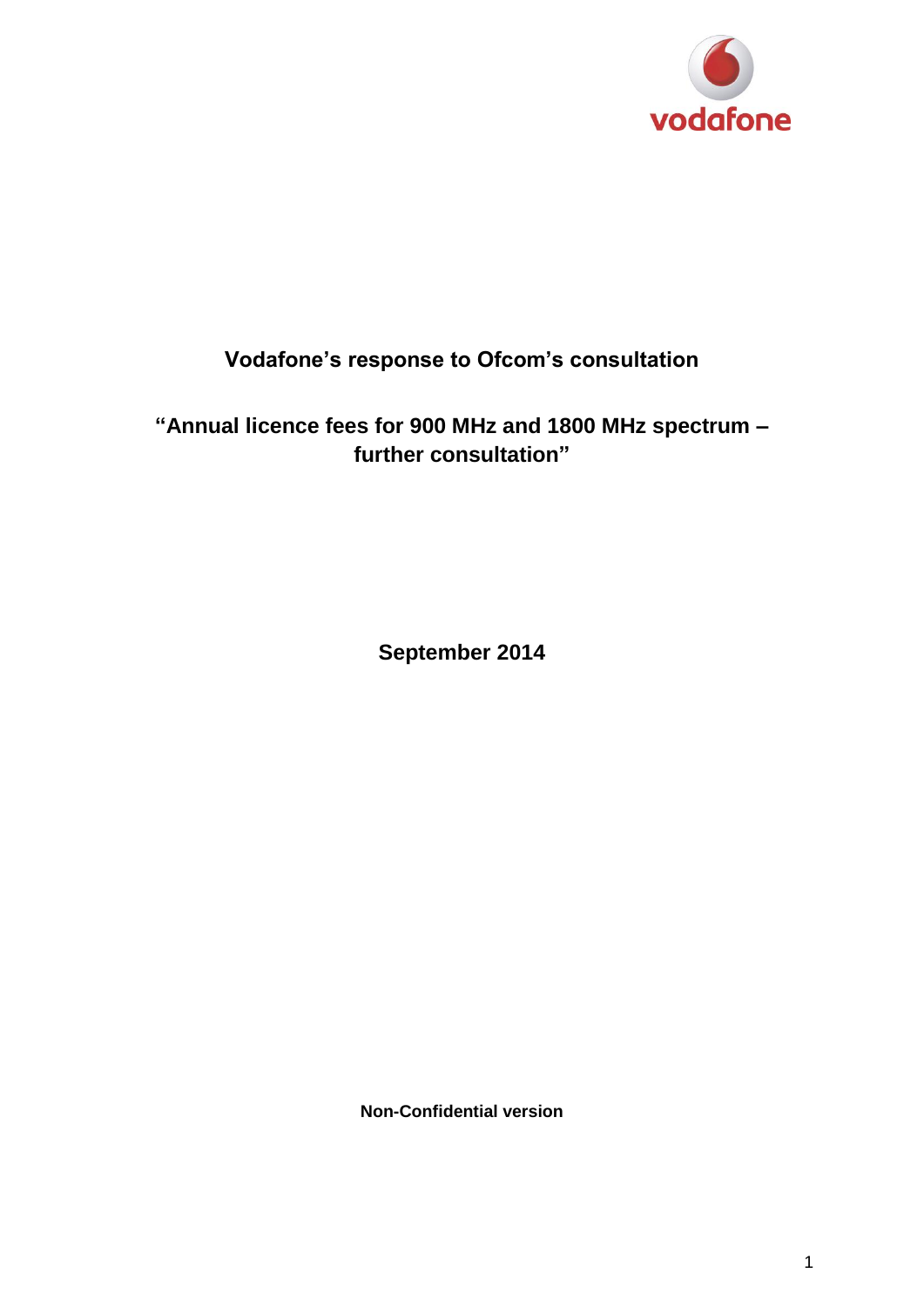#### *Summary and conclusions*

Vodafone welcomes the opportunity to respond to this consultation on the revision of annual licence fees ("ALFs") for 900 MHz and 2.6 GHz spectrum.

Ofcom has improved its proposals by accepting some important points since the First Consultation<sup>1</sup>. But in giving effect to those changes, Ofcom's approach has been incoherent and inconsistent. It has not followed through or understood all the implications of these findings, and as a result, its proposals remain flawed. $2$ 

The principles now accepted by Ofcom are:

- 1. The full market value of 800 MHz spectrum should be based upon a marginal bidder analysis;
- 2. International benchmarks should be relied upon principally as a guide to relative rather than absolute values of different spectrum bands;
- 3. When Ofcom exercises judgement in interpreting the evidence, a conservative approach should be adopted:
	- a. Because, given its regulatory objectives, Ofcom should be more concerned about the risk of ALFs being set too high than too low (referred to as 'asymmetry of risk'); and
	- b. Because the full market value of spectrum may have fallen since the Auction<sup>3</sup>, as more spectrum is now expected to be available sooner than was anticipated at the time of the UK and international auctions<sup>4</sup>.
- 4. An appropriate discount rate should be used when converting the lump sum value into an annuity set so as to make operators indifferent between paying a lump sum or an annual charge – this rate is the cost of debt of mobile operators.

Accepting these principles does help Ofcom to address some of the problems identified in the First Consultation. However Ofcom's execution of these principles is significantly flawed in several places so that the level of annual licence fee payments proposed in this Second Consultation remains incorrectly and unreasonably high. Ofcom still fails

 $\overline{a}$ 

<sup>&</sup>lt;sup>1</sup> Annual licence fees for 900 MHz and 1800 MHz spectrum, consultation, October 2013

<sup>&</sup>lt;sup>2</sup> Ofcom has made it clear in this consultation ("Second Consultation) at 1.21 that it is not reconsulting upon all issues addressed in its First Consultation and that a number of issues will be dealt with in its Final Statement. Similarly, Vodafone has not attempted to replay all issues contained in its First Response by which it continues to stand. Absence of a point from this response should not be taken as acceptance by Vodafone of Ofcom's position.

 $3$  UK Award of the 800 MHz and 2.6 GHz spectrum 1 March 2013

<sup>4</sup> Second Consultation at 1.34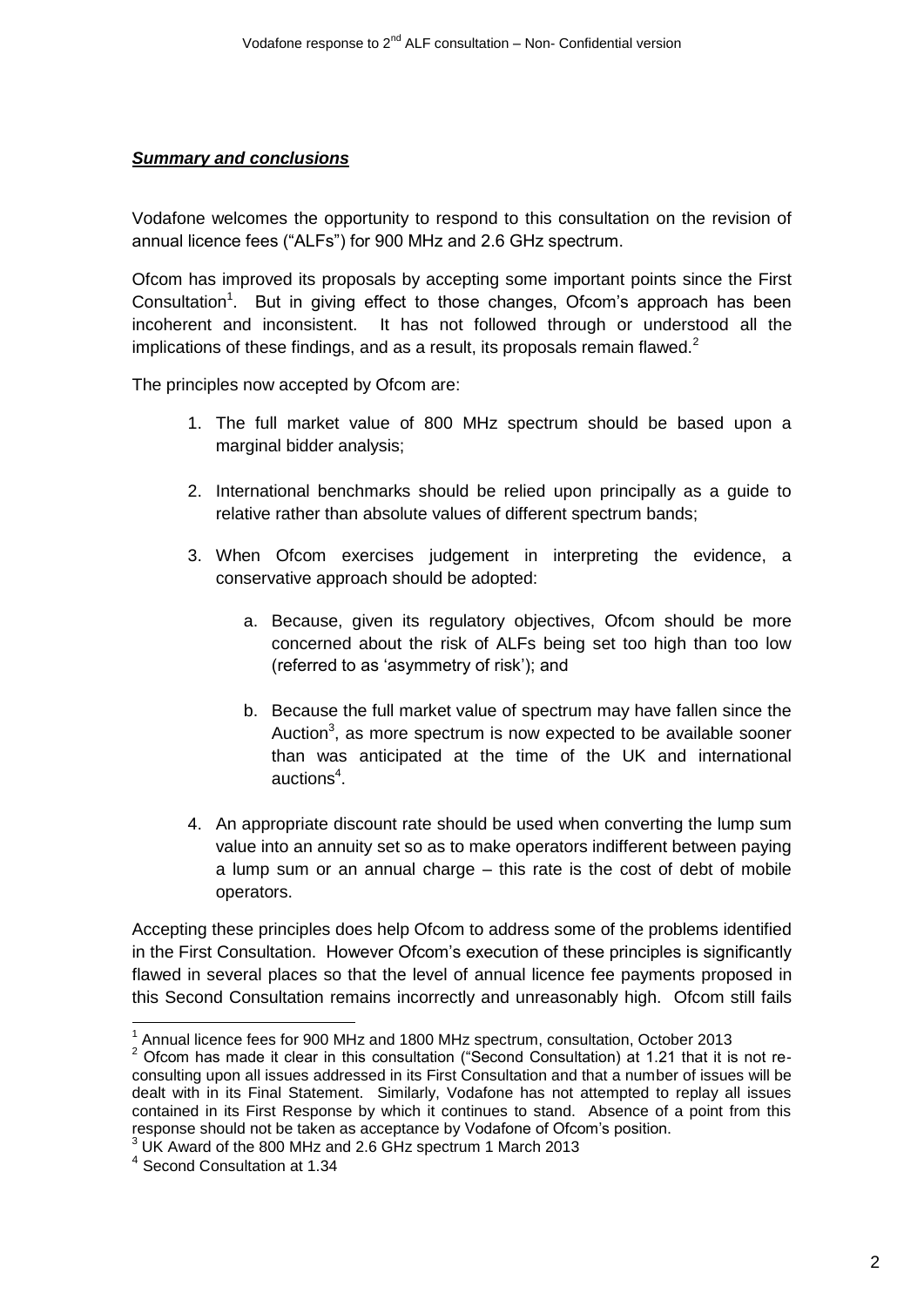to adopt a coherent and internally consistent view of what constitutes the 'full market value' of the ALF spectrum. Assessing that full market value involves (as Ofcom has consistently described it over 5 consultations spanning three and a half years) seeking to establish *'the market-clearing price in a well-functioning market'.*<sup>5</sup>

This assessment requires taking a view about a number of critical market conditions that would apply in a 'well-functioning market' for spectrum. In particular, Ofcom cannot start its analysis by simply asserting that the acquisition by EE of 2 x 10 MHz of 900 MHz spectrum in addition to the spectrum it acquired in the Auction would be consistent with such a market. This has a profound effect on how Ofcom should approach its marginal bidder analysis.

In this response we show that:

- 1. Ofcom's calculation of the value of 800MHz spectrum revealed by the Auction is too high. It exceeds, by over 20%, the ceiling to this value that is imposed by the sums paid in the Auction. We agree that a marginal bidder analysis can be of value, but only in revealing whether or not the value to the marginal bidder is lower than the average sum paid – it cannot be reasonably used, in the circumstances of this case, to suggest that the value to the marginal bidder is greater than the sums paid in the Auction.
	- a. As we explore in detail in section 1 below a proper view of the marginal bidder analysis shows that if, now irrelevant, drivers of value<sup>6</sup> are excluded, the value of 800 MHz to the marginal bidder is between £17.9m and £21.4m per MHz. This is somewhat below the level of the average prices paid in the Auction of £26.8m.
	- b. Even if these drivers of value are included and Ofcom's proposed 2 x 10 MHz marginal unit is adopted, a marginal bidder analysis actually supports an 800 MHz value slightly below the average price paidbetween £25m and £26m per MHz. It does not and cannot properly support Ofcom's proposed value of £32.6m.
- 2. Ofcom's approach to international benchmarking is more robust than in the First Consultation but it gives too much weight to outlying auctions such as Austria which do not reflect the usage value of spectrum in the UK. As a consequence the benchmarking analysis as currently constituted will produce too high a relative value of 900 MHz and 1800 MHz spectrum from whatever level of UK auction market value of 800 MHz and 2600 MHz is adopted. We suggest that 900 MHz should be between 62% and 71% of the value of 800 MHz (before any inclusion of co-existence costs) and that the equivalent 1800 MHz relative value is 30% to 44% of the distance between 800 MHz and 2600 MHz values.

<sup>1</sup> <sup>5</sup> Further Consultation, paragraph 2.9. See also Ofcom's First Consultation at 2.8 which refers in the same terms all the way back to Ofcom's First Competition Assessment from March 2011. <sup>6</sup> That is the 'contiguity premium' and/or 'strategic premium' as described by both Vodafone and Ofcom.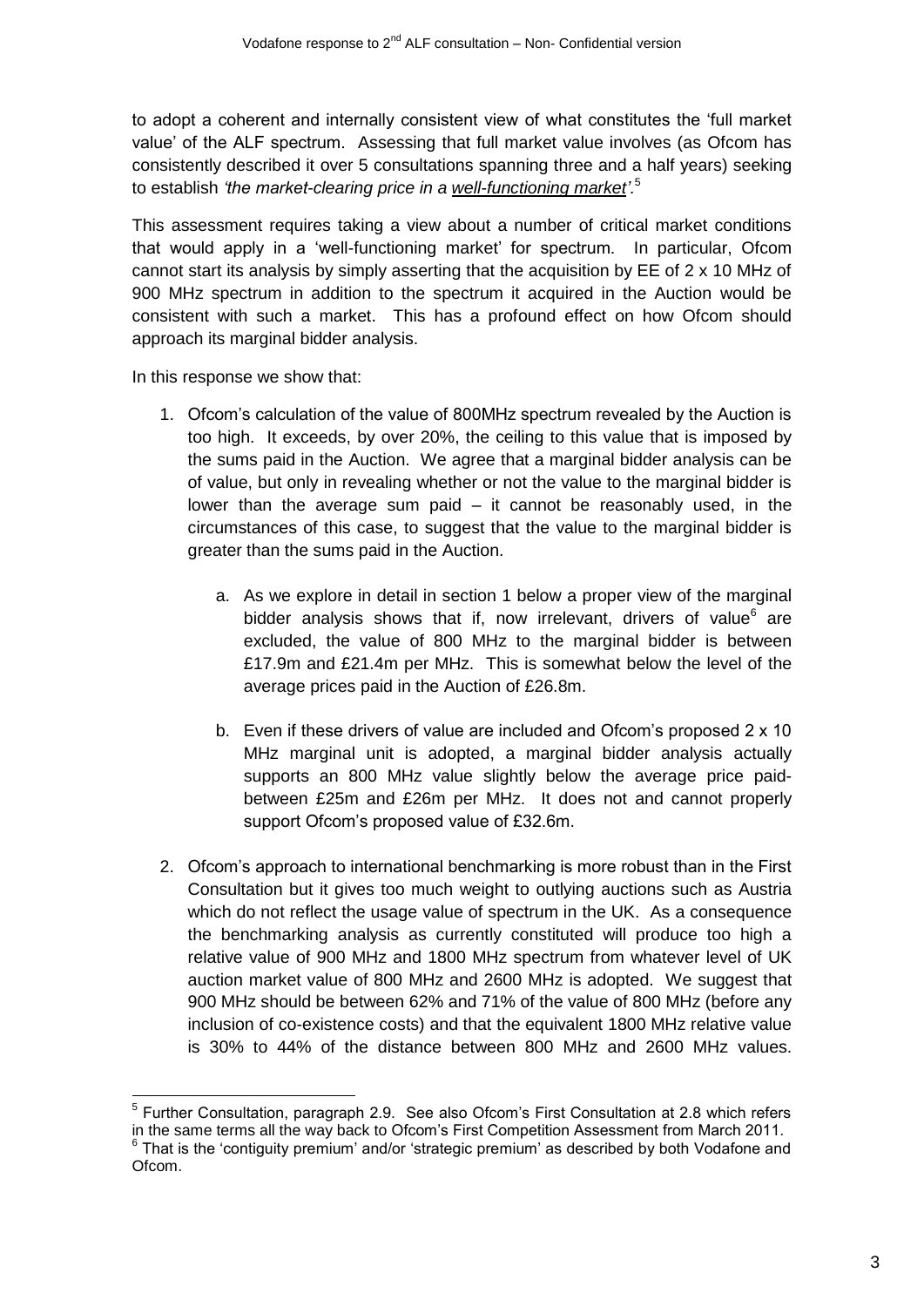Adopting a conservative approach to the evidence entails adopting figures at the lower end of each of these ranges.

- 3. Ofcom is not in fact being conservative in its treatment of the evidence to estimate the value of ALF. In acknowledging that it is exercising considerable regulatory judgment in how it interprets the evidence before it, Ofcom:
	- a. underlines the need for an impact assessment that explains how its proposals will achieve its statutory objectives instead of preemptively deciding that it will not undertake a full assessment;
	- b. demonstrates precisely why additional sources of evidence such as cost-modelling should be used, and done properly; and
	- c. does not set out a framework to judge whether or not it is being sufficiently conservative given the risks it faces and objectives it seeks to achieve or to ensure that it is carrying this through consistently.<sup>7</sup>
- 4. Ofcom, in its choice of the method used to determine the appropriate cost of debt rate for annualisation of the lump sums of 900 MHz and 1800MHz spectrum value, fails to use a methodology consistent with its objectives and as a consequence the rate provisionally determined is excessive. Ofcom recognises that, ultimately, the cost of debt rather than cost of capital is the appropriate approach to convert the lump sum into an annual fee but it chooses a high rate of 2.6%. This rate is neither intellectually coherent, directly observable nor in line with regulatory best practice:
	- a. In Annex 10 of this Second Consultation, Ofcom actually considers two alternative methodologies (options A and B) and on inadequate reasoning selects Option A. Vodafone believes that a discount rate set consistently with the overall regulatory objective would require the option B approach (of drawing on current observable debt rates);
	- b. Furthermore the level that Ofcom suggests for Option B, of 1.6% is very much at the high end of the reasonable range of values. Vodafone considers therefore that a discount rate of 1.6% is the ceiling that should be adopted, and that around 1% is the appropriate conservative outcome.
- 5. Ofcom's errors above can often be traced back to a failure to ask itself at each stage why (for what purpose) it is undertaking a particular step in its analysis. For instance:

1

<sup>7</sup> At 1.34 Ofcom expresses this as *'a conservative approach when interpreting the evidence'* whereas at 1.38 it is expressed as setting ALFs *'more conservatively than we did in the October 2013 consultation'* and at 1.41 the notion is unqualified: *'we propose to set ALFs conservatively'* but against which standard is completely unclear.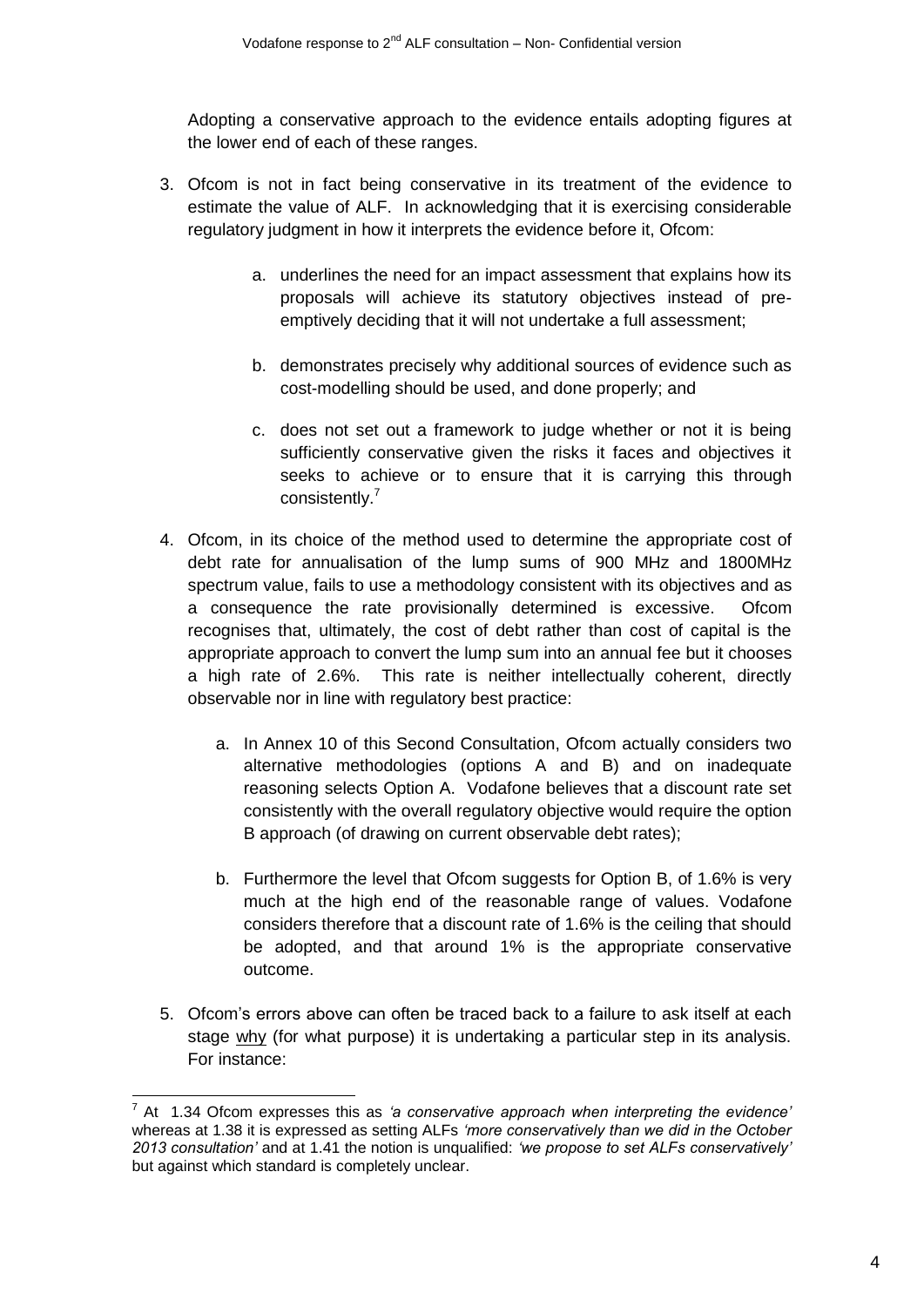- a. Setting ALFs to reflect full market value is not an end in itself; the Direction serves a number of express purposes, namely *'ensuring the release of additional electromagnetic spectrum for use by providers of next generation wireless mobile broadband; allowing early deployment and maximising the coverage of those services;*  [and] creating greater investment certainty for operators'.<sup>8</sup> Ofcom does not recognise, nor expressly adopt, these objectives. As a result of its error, it fails to equip itself with a full impact assessment (as it is duty-bound to do) to ensure that its proposals not just in form, but in substance, are suited to achieve these goals;
- b. Identifying the 'full market value' of 800 MHz spectrum is only an interim step to aid in assessing the value of 900 MHz spectrum and hence the ALF for 900 MHz (and similarly for the process of determining the ALF for 1800MHz spectrum). Therefore, Ofcom should be seeking to assess the value of that 800 MHz spectrum which can best be translated into a 900 MHz value. It must therefore be particularly concerned to eliminate the risk of strategic and/or contiguity value from that estimate which it does not do; and
- c. In addition to the role it plays in guiding Ofcom in its consideration of 'full market value', an impact assessment is also necessary for Ofcom to consider whether and the period over which to phase in any increased ALFs. A key regulatory concern in deciding how to revise ALFs is how to avoid the negative impacts of a price shock on consumers, competition or investment. By failing to assess those impacts, Ofcom leaves itself taking a stab in the dark. These impacts, as well as other regulatory precedents all argue for a longer phasing period.

Rather than taking a 'conservative' approach to weighing the evidence, Vodafone finds that Ofcom treats the evidence aggressively, inconsistently and, at times, mechanistically. Ofcom's new proposals, while less than under its First Consultation would still take £247m per year in real terms out of the UK mobile industry every year nearly 4 times the current annual cost of this spectrum.

Ofcom needs to address these issues comprehensively in any final Statement.

The rest of this document, and the accompanying annexes, consider these points in more detail.

Section 1 addresses the valuation of 800 MHz (and 2600 MHz) from the Auction. Further analysis is contained in Annex 1.

Section 2 considers the relative valuations of 900 MHz, 1800 MHz and 2600 MHz that can be applied to the Auction 800 MHz and 2600 MHz outputs to determine an

  $8$  Direction, section 2. Section 2 also identifies the need to give effect to the Liberalisation Directive and Decision as purposes of the Direction.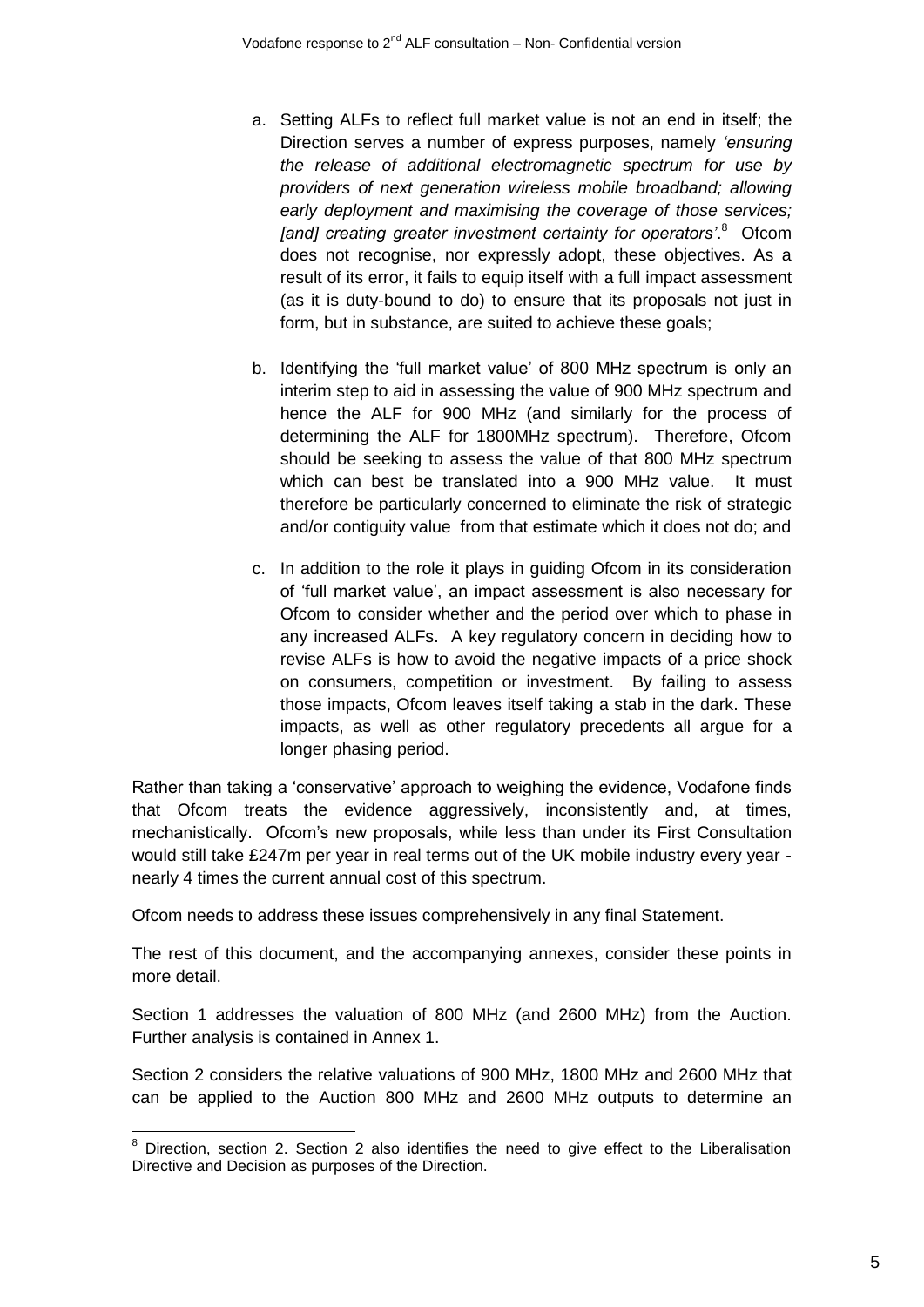appropriate lump sum spectrum value for 900 MHz and 1800 MHz. More detailed analysis is contained in the paper from Frontier Economics entitled *"International benchmarking evidence update"* that forms Annex 2.

Section 3 considers the need for a proper framework to consider whether Ofcom is being sufficiently conservative in its treatment of the evidence, the need for a full impact assessment and other sources of evidence that we believe Ofcom should include in its analysis to consider these issues. This is supported by Annexes 3.1, *"Legal analysis of Ofcom's Second Consultation on annual licence fees"*, 3.2 *"How conservative has Ofcom been?"* and 3.3 *"Willingness to pay and future spectrum release"*.

Section 4 looks at the appropriate discount rate for annualisation of the forward-looking valuations of spectrum to convert them into annual fees. The detailed analysis is in a paper from Oxera "*What is the right cost of debt for ALF?"*– this comprises Annex 4.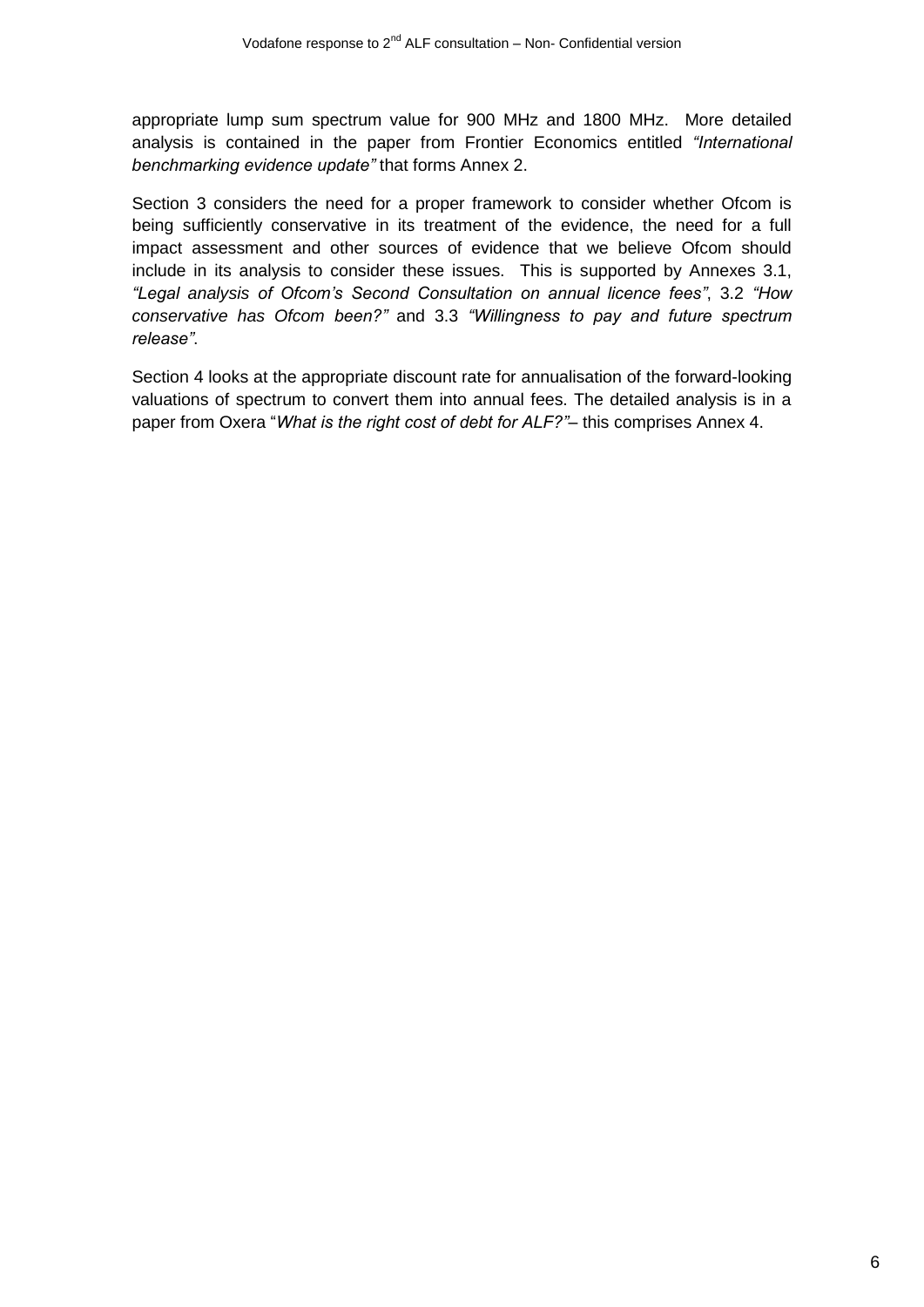# *Section 1: Ofcom's marginal bidder analysis to determine the value of 800 MHz spectrum is deeply flawed*

### *1.1 Introduction and Summary*

Notwithstanding its claim to recognise the need to treat uncertain evidence 'conservatively', in this Second Consultation<sup>9</sup> Ofcom starts its analysis of 800 MHz value from a point that is anything but conservative: indeed, the analysis is neither founded upon the prices paid in the Auction by particular MNOs nor the overall sum raised by the Auction and might reasonably be termed 'radical' rather than conservative.

At the time of the Auction, Ofcom declared:

*"The auction has achieved Ofcom's purpose of promoting strong competition in the 4G mobile market. This is expected to lead to faster mobile broadband speeds, lower prices, greater innovation, new investment and better coverage. Almost the whole UK population will be able to receive 4G mobile services by the end of 2017 at the latest."*<sup>10</sup>

Now, when setting annual licence fees and aiming at fundamentally the same objectives under the Direction of promoting competition, the roll out of advanced mobile services, investment certainty and better coverage, Ofcom's position is apparently that the prices paid in the Auction significantly *understated* full market value, by over 21%. 11 This is a remarkable claim, and one which is directly contradicted by public Government statements made at the time.<sup>12</sup>

Vodafone's position is that in assessing the evidence to identify the marginal value of an appropriate unit of 900 MHz spectrum in the UK (which is the task now facing Ofcom) it should use a marginal bidder analysis *if* there is good evidence that the indicated value is *below* the value implied by an analysis of prices paid in the Auction, for example due to the influence of reserve prices on the prices paid. Ofcom now recognises in its international benchmarking analysis that auctions clearing at reserve prices implies that those auction prices overstate market value but it does not apply this logic to the UK Auction. Vodafone demonstrates in Annex 1 that the marginal bidder

 9 Second Consultation at 1.34

<sup>10</sup> http://media.ofcom.org.uk/news/2013/winners-of-the-4g-mobile-auction/

<sup>11</sup> £32.63m vs. £26.85m

 $12$  For example, the Government has made public statements to the effect that the auction prices ought to have been market values, and that the success of the auction ought to be considered by reference to the fact that the values were, in fact, market values. Ed Vaizey, for example, explained the point in an interview in the following terms: '*Well, in terms of the European rules that frame the auction, it is not a revenue-raising exercise, it is an exercise to auction spectrum at market value and it was very important the auction was constructed in such a way that didn't allow people to bid up prices effectively unfairly to game the system. So certainly, it would have been entirely wrong for the auction to have been conducted in such a way that increased revenue for government. It was designed to get a fair market price*.' (Interview: Ed Vaizey MP – part two: on BT and 4G,

[http://www.computerweekly.com/feature/Interview-Ed-Vaizey-MP-part-two\)](http://www.computerweekly.com/feature/Interview-Ed-Vaizey-MP-part-two). Emphasis added.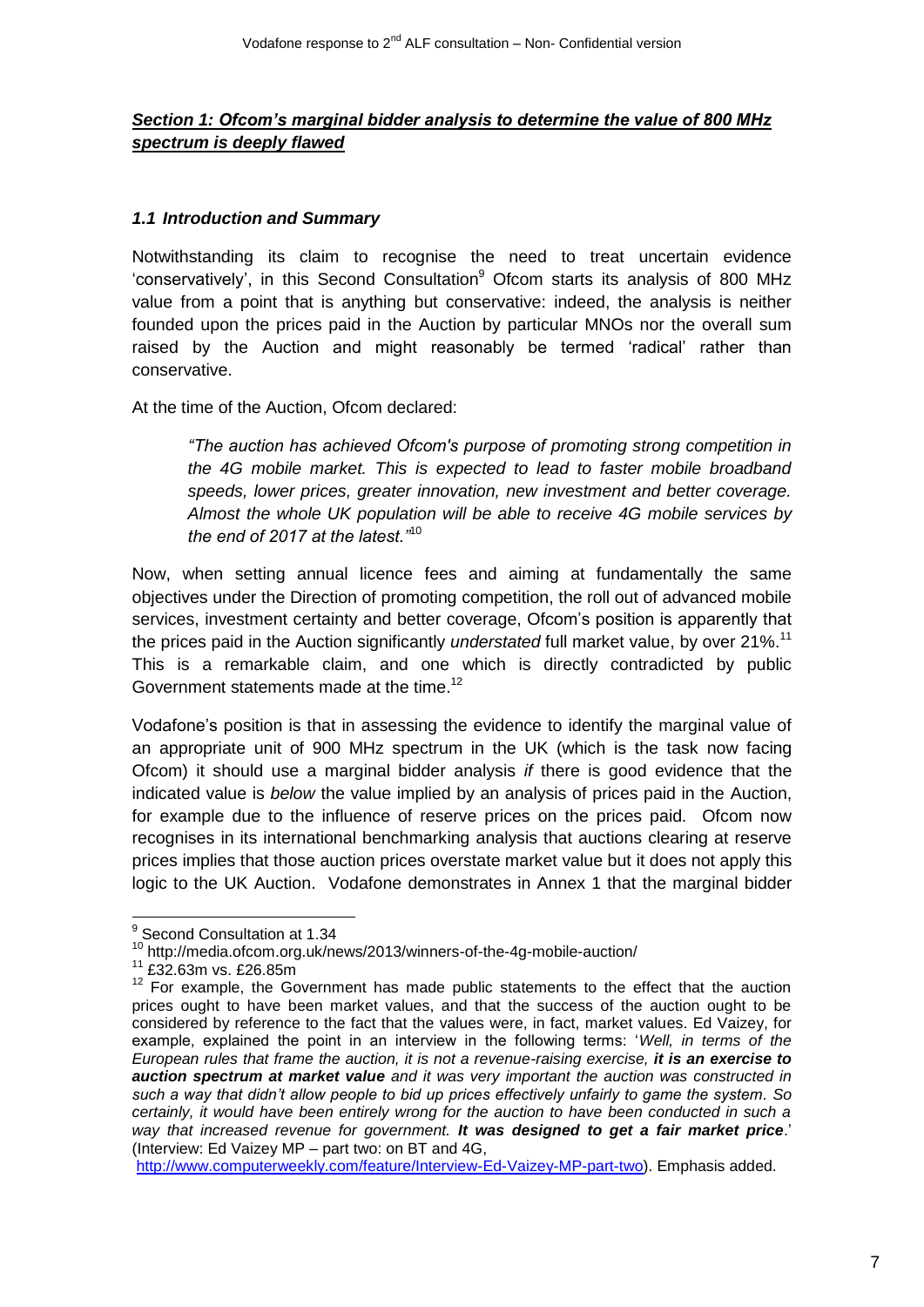analysis does show a value below the prices paid, and that a properly constructed marginal value for 800 MHz spectrum can be estimated at £17.9 - £21.4m per MHz if Ofcom strips out contiguity and/or strategic premiums from EE's bids.

However, even including such premiums and adopting Ofcom's suggested marginal unit of 2 x 10 MHz discussed below, proper application of the marginal bidder analysis suggests the opportunity cost of 800 MHz is no greater than £25 - £26m per MHz<sup>13</sup> which is consistent with the proposition that prices actually paid<sup> $14$ </sup> in the auction are an upper bound for market value.

Ofcom's marginal bidder analysis is faulty because it comes to the surprising and implausible result that gives a greater value to spectrum than the sums paid in the Auction. Unless there has been a material increase in the value of UK spectrum since the Auction or the rules governing spectrum acquisition, whether by trade or auction have changed fundamentally since then, this cannot be correct. In fact the evidence that Ofcom does put forward on post-auction values points in the opposite direction. Therefore, the sums paid in the Auction must provide a ceiling to the market value of that spectrum. The virtue of a marginal bidder analysis lies in revealing whether or not the value to the marginal bidder is lower than the average sum paid. It cannot be reasonably used here to suggest that the value to the marginal bidder is greater than the average sum paid in the Auction.

In fact Ofcom's erroneous marginal bidder analysis exhibits a series of flaws:

- a. Ofcom's method does not deal with a latent problem with the Auction data. Ofcom's reliance upon one pair of EE bids for  $3<sup>rd</sup>$  and  $4<sup>th</sup>$  blocks of 800 MHz spectrum leads it to adopt an extreme marginal value that is likely to include a 'contiguity premium' and/or a 'strategic premium'.
	- i. Given that the 900 MHz spectrum subject to a revised ALF is not contiguous with the existing holdings of the marginal bidder, Ofcom's inclusion of a contiguity premium skews the resulting ALF value upward, without objective justification - potentially leading to spectrum being relinquished even though there is no higher value user.
	- ii. Similarly, in a well-functioning market, spectrum would not be traded in ways that result in a dampening of competition (and Ofcom's policy is that it seeks to prevent allocations of spectrum which dampen competition). Setting ALFs based on marginal values which potentially contain strategic premiums could result in such inefficient re-allocations. So while Ofcom is right not to fetter its discretion in relation to future auction spectrum caps or trades, potentially including a strategic premium within an ALF value would not meet Ofcom's objectives and goes further in that it implies a future failure by Ofcom to carry out its duties. This is both implausible (as a matter of fact) and, as a matter of

 $\overline{1}$  $13$  Without co-existence costs as discussed elsewhere.

 $14$  In fact, this is in line with Ofcom's previously preferred LRP methodology with revenue constraints (£26.85m/MHz) and the average prices paid (£26.81m/MHz)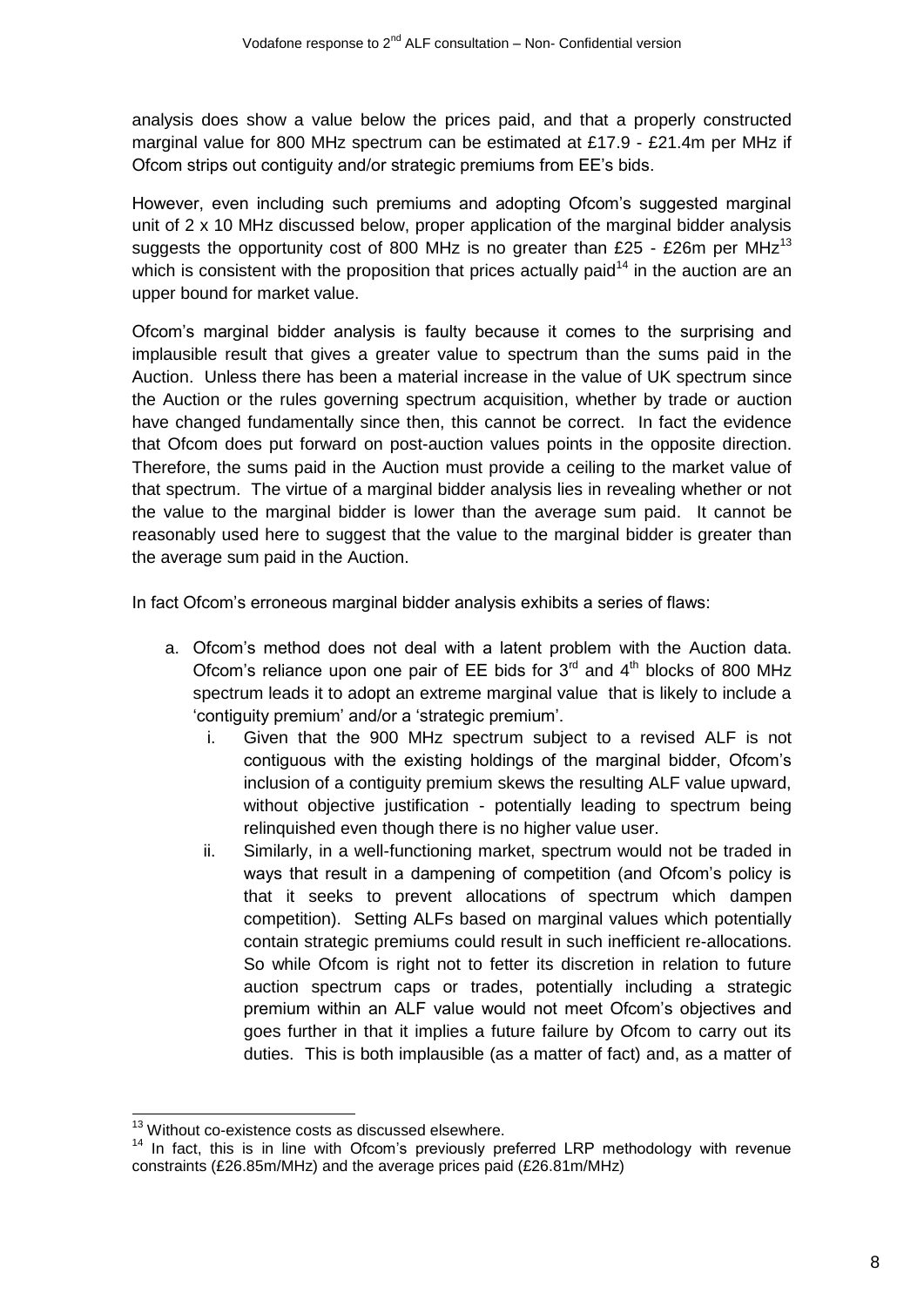law and in light of Ofcom's statutory duties in setting ALFs, inappropriate.

- iii. Even if Ofcom cannot be certain of the size of strategic and/or contiguity premiums within EE's bids for large packages, the risk of including such drivers of value in ALFs needs to be taken into account. Disregarding this risk is inconsistent with Ofcom's duty to act reasonably (and specifically does not achieve Ofcom's stated aim of taking a 'conservative' approach to the evidence). At the very least, Ofcom should put much less weight on these specific bids when seeking to establish a market value for 800 MHz spectrum which may be translated into a 900 MHz (and 1800 MHz) value. Vodafone explains in this submission and at Annex 1 how Ofcom can and should apply a more robust and appropriate marginal bidder analysis.
- b. Failing to take the necessary steps to strip out a strategic premium from its assessment of full market value would also be inconsistent with Ofcom's positive Community duties under the Common Regulatory Framework and the Direction, which, *inter alia* require Ofcom to act to promote competition.
- c. Having considered and rejected the smaller increment of 2x5MHz of 800 MHz spectrum, Ofcom ultimately chooses a 'marginal increment' of 2x10 MHz of 800 MHz spectrum – that is, it proceeds on the basis that *'[b]y maintaining their current holdings of 900 MHz spectrum, the existing licensees are denying the*  value to non-holders of acquiring a 2x10 MHz block<sup>'15</sup> However a realistic analysis of the scenarios under which existing holders may relinquish spectrum suggests that it is unlikely that they would (jointly or separately) relinquish such a large increment of spectrum to be reallocated. Instead, the evidence suggests that they are more likely to relinquish smaller increments of marginal spectrum ...REDACTED..... Basing the ALF value on a large increment is inconsistent with the true balance of risk to ensuring optimal use of spectrum (and the impact of such risk actuating) by materially increasing the risk of fallow spectrum; 16
- d. Its failure to recognise that gaps in the bid data (Ofcom's "packing problem") arise as a result of choices Ofcom itself made in the auction rules including

 $\overline{a}$ 

<sup>&</sup>lt;sup>15</sup> Further Consultation, paragraph 2.73. Ofcom's comment at 2.53 also helps illustrate this point, where Ofcom notes that '[t]he marginal bidder analysis and ASM allow us to consider a specific question that is highly relevant to the market value of the 900 MHz and 1800 MHz bands for the purpose of deriving ALF: what value did bidders in the auction express for more spectrum in addition to their post-auction spectrum holdings? This is especially relevant, because ALF should reflect opportunity cost, the value denied by the licensees of 900 MHz / 1800 MHz to the non-holders of that spectrum, i.e. the value the non-holders could obtain by adding some 900 MHz / 1800 MHz spectrum to their holdings.' Ofcom's approach implies that 'some' ALF spectrum must necessarily mean 2 x 10 MHz. There is no necessity to include this condition in its reasoning; smaller spectrum packages are not only plausible but more likely than the release by any operator (or operators in combination) of a 2 x 10MHz block.

 $16$  However, for the reasons set out in detail in Annex 1, Vodafone rejects Ofcom's suggestion that a 2 x 5 MHz marginal unit would support a higher value than a 2 x 5 MHz marginal unit.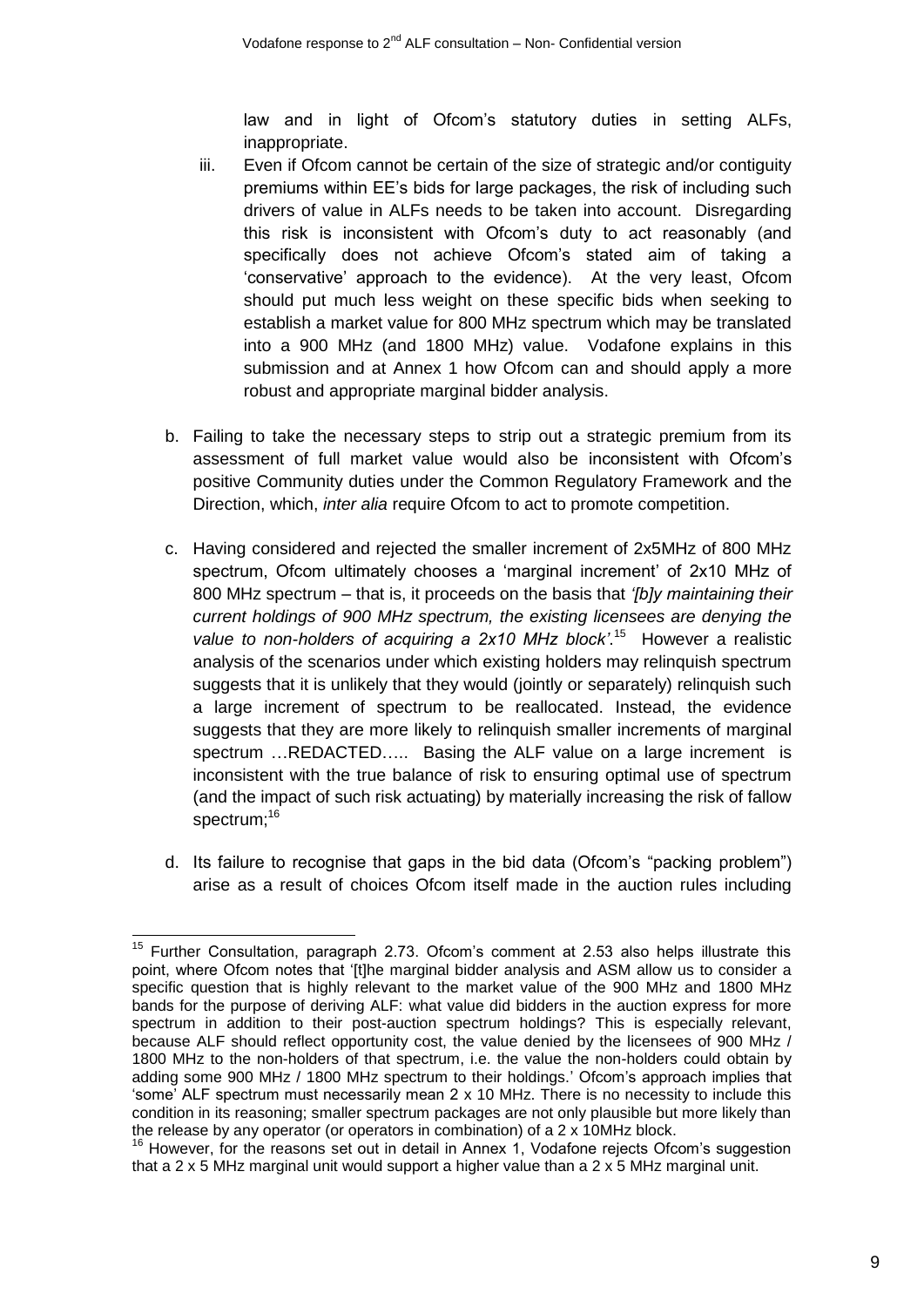setting relatively high reserve prices and applying those reserve prices on a lot by lot basis.

- i. Vodafone demonstrates that setting a slightly lower reserve price around £179m for a block of 800 MHz would have solved this so called 'packing problem';
- ii. Ofcom is inconsistent between its treatment of auction data for 800 MHz and 2.6 GHz. Faced with a range of linear prices where one more or one fewer of the blocks available could be sold (i.e. lower and upper bounds for a linear market clearing price), Ofcom chooses a value at the bottom of the range for 2.6 GHz but well above the range for 800 MHz;
- iii. It is incoherent and certainly not conservative for Ofcom to argue that prices paid in the Auction were underestimates of market value when this argument relies primarily upon data limitations which result from its own auction decisions. Had Ofcom wished to obtain superior bidding data for ALF purposes it could have designed the Auction rules more appropriately. This concern is amplified by the fact that, due to these limitations, Ofcom goes on to base its assessment of market value on hypothetical bids that were not and could not be made in the Auction.
- e. Ofcom is inconsistent in how it treats information it has gathered from bidders about their estimates of value when bidding in the Auction, most notably between co-existence costs and terminal value.

We reiterate our conclusion from our response to the First Consultation that a proper marginal bidder analysis reveals that the value of 800MHz spectrum is between £17.9m and £21.4m.

# *1.2 Ofcom needs to consider all of the evidence when interpreting the 4G Auction outcomes*

It is worth recalling at this stage, Ofcom's previous comments in the First Consultation referring back to its July 2012 Statement on the three methods it was considering in setting ALFs (LRP, ASM and benchmarking):

*"We recognised that we need to consider the calculations under each methodology and their outputs with care. They have limitations individually and in combination. However, by using a broad set of relevant data and by using market transaction information in particular, we believe that our approach is likely to be appropriate to the circumstances."<sup>17</sup>*

Vodafone believes that this remains good regulatory practice and appropriate particularly given the high cost of error in this area, which Ofcom now acknowledges. While it urged Ofcom in its First Response to consider the evidence from a marginal bidder analysis (which suggested prices paid overstate true marginal value) this was in the context of the Auction prices being clearly influenced by the reserve prices set by Ofcom. Vodafone did not mean that Ofcom should detach its analysis completely from

 $\overline{a}$ 

<sup>&</sup>lt;sup>17</sup> First Consultation at 4.4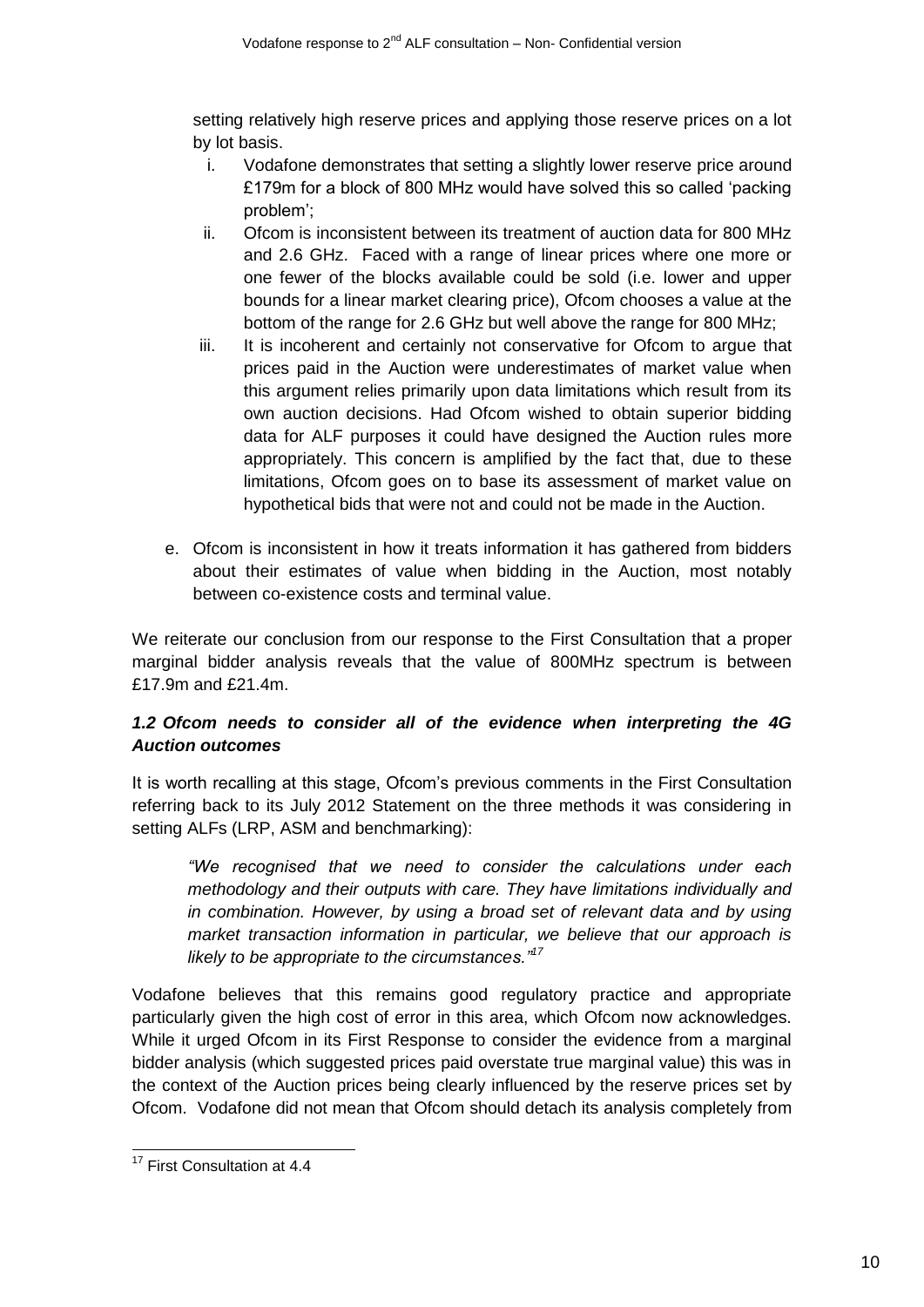those facts as it has done. Ofcom's proposal is particularly surprising given that none of the respondents to its First Consultation suggested that the 'full market value' of 800 MHz spectrum should be above any of the prices paid in the Auction - not even BT which based its approach upon the price paid by  $O2<sup>18</sup>$ 

In a complex area where the risks of regulatory error are extremely high, treating prices paid in the Auction as a ceiling for 'full market value' grounds Ofcom's analysis in the reality of the Auction outcomes in the UK and is consistent with the proper legal construction of that term. Ofcom's new approach which applies the marginal bidder analysis in an unconstrained and hypothetical manner reliant upon an extremely narrow set of data points; namely a single pair of EE bids in the Auction is, Vodafone submits, inappropriate and unwarranted. Ofcom claims that it still considers a range of methods to value the 800 MHz; indeed a wider range than its First Consultation.<sup>19</sup> In practice, Ofcom ultimately discards all but one approach - a hypothetical one unsupported even in cross-check by any of the other approaches. This is neither conservative nor robust.<sup>20</sup>

Ofcom's new approach is particularly surprising given its comments in defence of the Linear Reference Pricing Methodology in its First Consultation. It said:

*"We consider [LRP] preferable to ASM because it is directly based on the spectrum, participants and bids in the auction rather than making hypothetical changes to these variables and because, in practice, the ASM results appear highly sensitive to the underlying assumptions."*<sup>21</sup>

At Annex 1 Vodafone demonstrates that exactly these same criticisms can be made of Ofcom's new application of the marginal bidder analysis. We also explain how a more robust approach can and should be applied.

Prior to the Auction and, as set out by Ofcom itself in the First Consultation it said:

*"At paragraph A13.76 (i) of the Second Competition Assessment we stated that for the purposes of revising ALF we would use "the bids made and licence fees paid in the combined award, using the linear reference price methodology described in the First Competition Assessment, provided the auction is sufficiently competitive."* <sup>22</sup>

Ofcom is not bound to retain the previous method it proposed if there was evidence that the Auction results were not an unbiased estimate of market value. Vodafone

 $\overline{1}$  $18$  BT considered that Ofcom's lump sum values were 'in the right ballpark' and that £30.5m per MHz including co-existence costs (based upon O2's price paid) was a lower bound of full market value due to the coverage obligation on that licence but it did not (in the redacted version available to Vodafone) propose any figure above this. Ofcom rightly rejected inclusion of the coverage costs in its First Consultation as there is no such obligation on 900 or 1800 MHz spectrum.  $(4.25)$ 

Second Consultation at 2.13

 $20$  In any event, Vodafone demonstrates in Annex 1 (pp. 27-28) that a weaker spectrum cap on EE would have had no impact on the prices paid by other bidders for 800 MHz; it would instead have been much more likely to increase competition and prices for 2.6 GHz spectrum instead.  $21$  First Consultation at 4.24

<sup>&</sup>lt;sup>22</sup> A5.1 of the First Consultation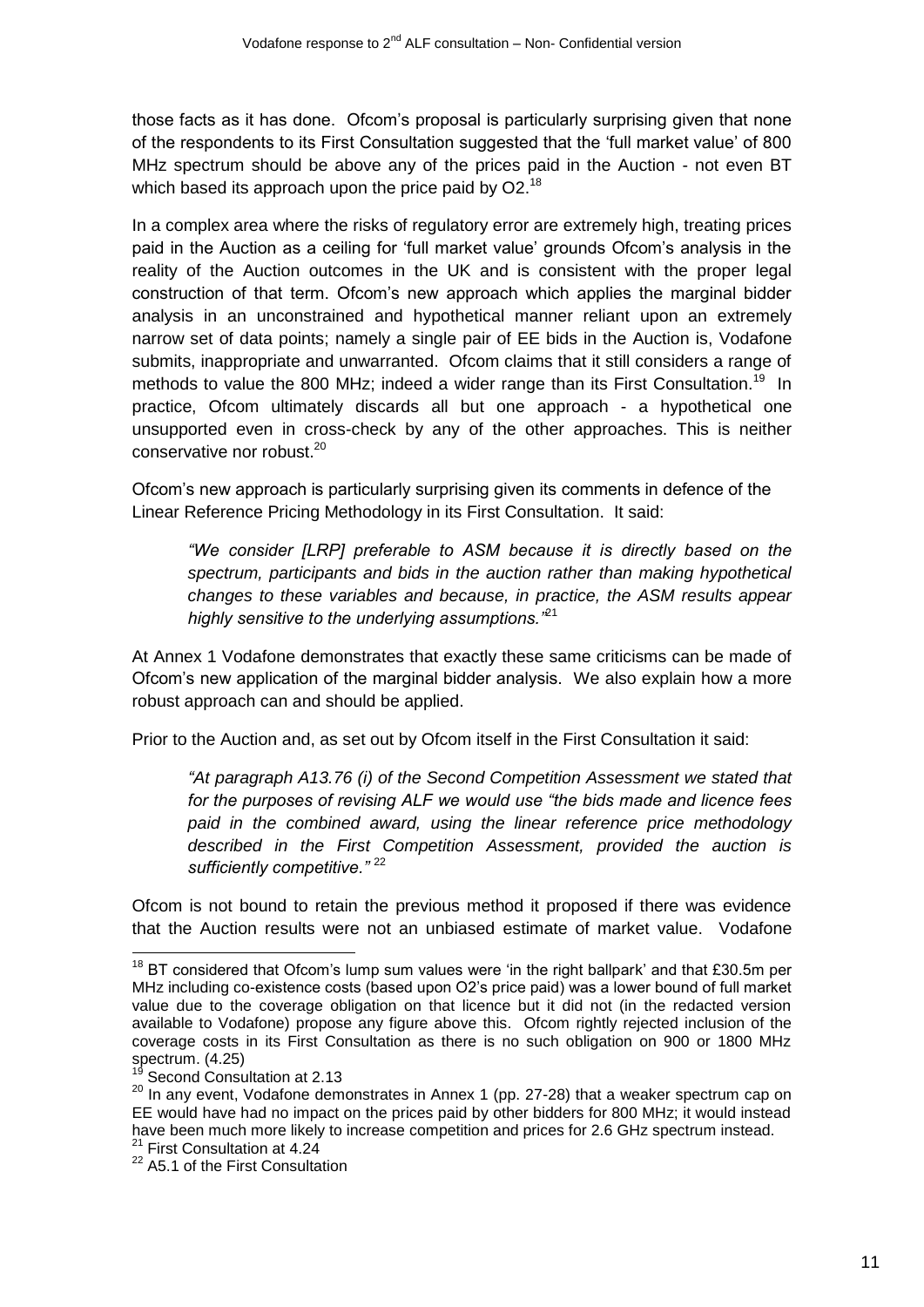urged Ofcom to consider the implications of a marginal bidder analysis over the LRP approach which we showed (and maintain) overstates rather than understates the marginal value of 800 MHz spectrum.<sup>23</sup> However, it is one thing to consider whether there is good evidence that suggests marginal values are below a ceiling set by the reality of actual prices paid. It is quite another to do as Ofcom has now done and stretch that evidence to support a hypothetical value above the actual prices paid – by definition, a price unobserved anywhere in the market.

Even Ofcom's limited impact assessment recognises that setting ALFs too high creates a risk that is not mirrored by the risk of setting them too low. This weighs in favour of putting no weight on any approach that gives results well above the actual prices paid in the Auction; without this anchor in reality, Ofcom is in no position to be confident that it has avoided the error of setting the price too high, with risks to its statutory objectives of spectrum efficiency and the interests of consumers.

Moreover, in the absence of evidence that marginal values are below prices paid in competitive auctions, it is self-evident that in a well-functioning market, such prices may be taken as good indications of market values in that country. This assumption is implicit in Ofcom's use of international benchmarks and it cannot logically apply a discount factor between 800 and 900 MHz spectrum based upon prices paid (discounting those auctions where prices paid reflect reserve prices) while at the same time artificially inflating the derived 'full market value' for UK spectrum to a level well above prices paid without accounting for this inconsistency.

Therefore, we consider that Vodafone's application of the marginal bidder analysis should be preferred over Ofcom's analysis because:

- a. it relies upon bids actually made by EE in the Auction;
- b. it relies upon multiple bids rather than one or two pairs of bids as Ofcom does; and
- c. it distinguishes between different drivers of value including contiguity premium (even numbers of blocks) and/or strategic premium (large packages approaching or hypothetically beyond EE's cap) in order to determine the most appropriate estimate for setting ALFs.

In any event, a rejection of Vodafone's marginal bidder outcome should not lead to a substitution of Ofcom's marginal bidder outcome, but to an analysis based upon sums paid in the Auction, as in the First Consultation.

# *1.3 Ofcom's approach to 800MHz valuation incorporates contiguity and/or strategic premiums which are inappropriate to identifying a value for 900 MHz spectrum*

 $\overline{a}$ <sup>23</sup> Vodafone First Response at 2.2.1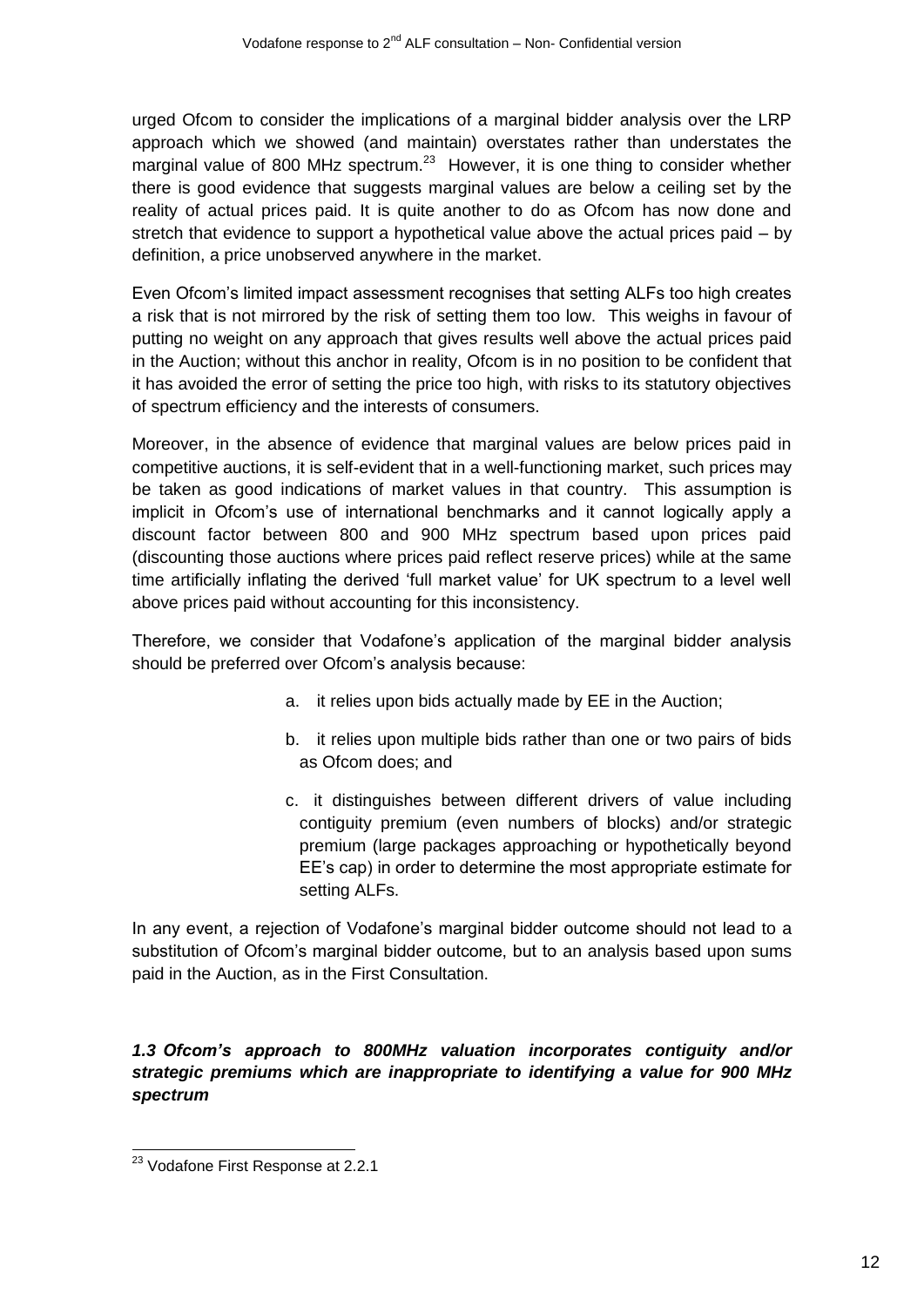Vodafone maintains that the value of 2x5 MHz of 800 MHz spectrum without contiguity and strategic premiums is the most appropriate starting point for valuing 900 MHz spectrum. This is because:

- a. Such premiums do not apply to the value of 900 MHz spectrum today. Including them within Ofcom's estimate of the value of 800 MHz runs the risk of over-inflating the derived value of 900 MHz;
- b. Including such premiums within its ALF valuations contradict the purposes and objectives of the statutory framework under which Ofcom exercises its spectrum licencing powers and the Direction;<sup>24</sup>
- c. Including such premiumspre-suppose some form of future regulatory failure;
- d. Applying a 'contiguity premium' in particular and determining the marginal unit to be 2 x 10 MHz of 900 MHz spectrum risks the inefficient allocation of spectrum and this risk is asymmetric when compared with a 2 x 5 MHz marginal unit.

# *1.3.1 Such premiums do not apply to the value of 900 MHz spectrum today so including them within 800 MHz values inflates the derived value Ofcom is seeking to establish*

It is vital that Ofcom ask itself at each step of the ALF process: why is it undertaking this step? The full market value of 800 MHz spectrum is assessed in order to assist Ofcom to determine the full market value of 900 MHz spectrum. Therefore, it is important that Ofcom chooses the putative 800 MHz value that can be most readily converted into a usage value for 900 MHz spectrum post-Auction.

In this Second Consultation<sup>25</sup> and as discussed above, Ofcom recognises that it must take account of changes to the factual circumstances between the Auction and the eventual date of its Statement in setting ALFs. This recognises that Ofcom must take a decision to revise ALFs to reflect full market value based on the facts at the time, not at some point previously (and specifically, not simply at the moment that the Auction concluded). This is clear from the terms of the Direction which expressly require Ofcom to set such values after completion of the Auction.<sup>26</sup>

 $\overline{\phantom{a}}$ 

 $24$  See Annex 3.1 of this response.

<sup>&</sup>lt;sup>25</sup> Annual licence fees for 900 MHz and 1800 MHz spectrum: Further consultation 1 August 2014

 $26$  We note that the CC (as it then was) has previously provided guidance to Ofcom in addressing errors in Ofcom's approach to valuing spectrum rights using sources that include auction data (in relation to the question of how to include the cost of spectrum licence fees in the assessment of mobile call termination prices in the 2007 MCT price control). There, the CC noted in its decision dated 16 January 2009 at paragraph 2.5.91 that Ofcom had erred in that: *'… in an industry such as telecommunications, one would not normally expect asset values to remain constant over time, and that in this case BT put forward evidence which suggested there had been major changes in expectations and market circumstances since the 2000 auction took place. We placed particular weight on the documentary evidence of what BT Cellnet and others were expecting at the time of the auction. We recognized that Ofcom did not have that evidence before it but we thought it should have sought such evidence if it used the 2000 auction fees as a proxy for the forward-looking value of 3G spectrum. We thought that, in the light of that evidence, Ofcom's reliance on its scenario-based approach was not an adequate response. … 2.5.92 In particular, we did not think that it was correct of Ofcom to use the 2000 auction*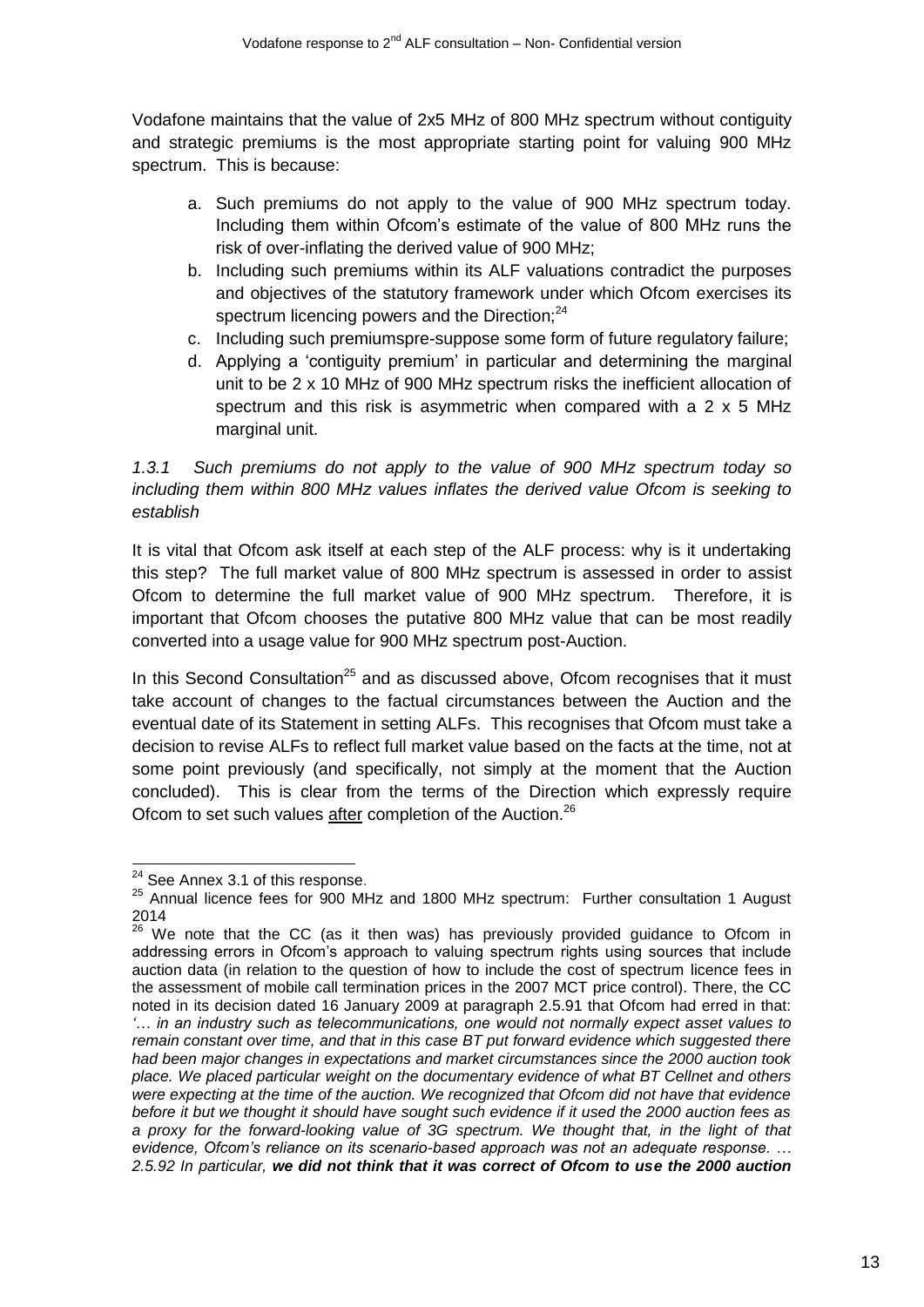For that purpose, the most relevant comparator is not 800 MHz spectrum in addition to that which EE won in the Auction (as Ofcom claims); instead - it is EE's first acquired block of 800 MHz spectrum which more appropriately matches the characteristics of a marginal unit of 900 MHz; namely, it is generic, first block, low frequency spectrum for which there are no contiguity or strategic benefits.

The most important reason that it is not right to allow a contiguity premium to affect the licence fee for 900 MHz spectrum is entirely practical: no such contiguity value is available to a spectrum purchaser under any realistic scenario for spectrum release. For example, imagine that EE were indeed to gain some 900 MHz spectrum today. Unlike the position in respect of the bids that Ofcom relies upon in its analysis, this acquisition would *not* be contiguous with its existing 800 MHz spectrum. EE would require additional and separate roll-out of radio equipment to exploit that spectrum. Critically, given current spectrum holdings, that acquisition would not enable EE to ensure that one or more of its competitors in the UK market were unable to obtain the benefits of sub-1 GHz spectrum for coverage and indoor penetration of LTE (as would have been the case if EE had acquired 2x20 MHz of 800 MHz spectrum).

Therefore, to use the Auction bid data to attempt to understand the full market value of the excluded user of 900 MHz spectrum today, Ofcom needs to remove any value in EE's 800 MHz bids attributable to these, now irrelevant, considerations (contiguity and strategic value). Vodafone has done this in detail at Annex 1 and demonstrates that, absent such premiums, the value of 800 MHz spectrum in the UK is between £17.9m and £21.4m per MHz.

*1.3.2 Making no attempt to strip out such premiums within its ALF valuations undermines Ofcom's purposes and objectives under its statutory duties including those set by the Direction*

It is striking that nowhere in the Second Consultation does Ofcom seriously grapple with the question of why EE's valuations for very large spectrum bids show an increasing rather than decreasing marginal value of spectrum. It is clear that Ofcom fully understands the potential for strategic bidding to influence auction outcomes as it describes this at length in relation to the international benchmarks (A.786- A.791). However, it concludes:

*"In the absence of clear evidence, we are not in a position to take the view that alleged cases of strategic bidding behaviour did or did not occur."*<sup>27</sup>

Without accepting this point in relation to the international auctions $^{28}$ , it is clear that Ofcom is in a privileged position in relation to the UK Auction- it has all the bid data and

1 *fees, even as one scenario alongside others, without carrying out some investigation as to the extent to which expectations and the market had changed over the intervening period*.' Emphasis added.

Second Consultation at A7.91

 $28$  See Vodafone's Benchmarking Response – contained in the Frontier paper "Critique of Ofcom's international benchmarking analysis, case study annexes, June 2014 which demonstrated clearly the case for, in particular, the occurrence of strategic bidding in the Austrian auction and the discussion of the Austrian auction outcome in Section 2 of this response below.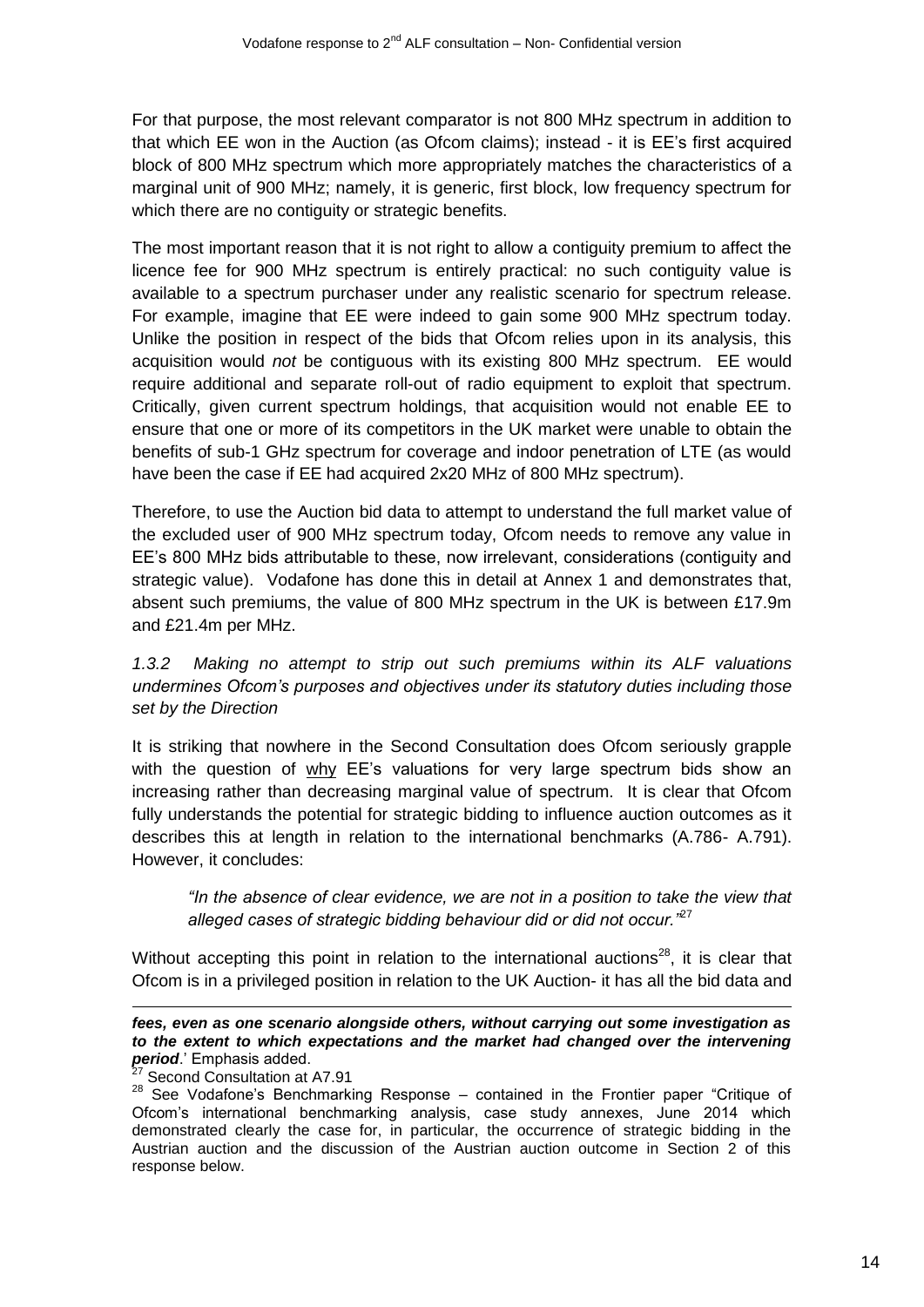full knowledge of the circumstances of the auction. Ofcom had carried out a full competitive assessment prior to the Auction and had carried out detailed financial modelling to understand the impact of different auction outcomes on each of the operators. In this case, Ofcom is in a position to take a view - at least on the likelihood that there are other drivers of value in the bids that it is assessing. We set out in Annex 1 why contiguity and/or strategic drivers are extremely likely, if not certain.<sup>29</sup>

However, these value drivers are irrelevant to the task facing Ofcom now; namely valuing 900 MHz spectrum already in use. That means that 800 MHz bids that are most at risk of including such value should therefore be treated as the least relevant, not the most relevant evidence which Ofcom can derive from the Auction.

# *1.3.3 Including such premiums is incompatible with Ofcom's duties and objectives*

The Direction requires Ofcom to reset annual licence fees 'to reflect full market value' but, importantly, it sets this requirement for a series of purposes; including:

- a. to promote investment and create greater investment certainty for operators;
- b. to maximise the coverage of next generation mobile services.

Moreover, the Direction is itself bounded by and must be read in accordance with Ofcom's overriding duties under the Wireless Telegraphy Act, the Communications Act and the EU Common Regulatory Framework. Key duties and objectives which apply here are:

- a. to promote competition
- b. to promote the interests of citizens
- c. to secure efficiency and sustainable competition, efficient investment and innovation and the maximum benefit for the purposes of end-users.

Vodafone set out in great detail in its First Response the need for Ofcom to keep these purposes in mind when going through the steps of revising annual licence fees.<sup>30</sup> This has gone unanswered in Ofcom's Second Consultation.

Ofcom falls into error because it does not consider these overall purposes when going through what it still, in parts, approaches as a mechanistic exercise. It is inimical to these purposes for Ofcom to start its analysis of 800 MHz value for the ultimate purpose of carrying out its duties and revising annual licence fees, without adjusting for any strategic value within EE's (unsuccessful) bids that arose not from the promotion of competition but, indeed, from the value to EE of a possible reduction in competition. Not to correct for this effect in its analysis would cause Ofcom to 'lock in' a value in annual licence fees which is inconsistent with the performance of its own duties.

 $\overline{a}$  $29$  This is also consistent with the findings of the NAO, who concluded that strategic bidding did occur during the auction. Ofcom does not appear to have taken that analysis into account in formulating their ALF proposals. See NAO, *4G Radio Spectrum Auction: Lessons Learned*, at paragraphs 2.19 to 2.22.

 $30$  See, in particular Annex 1 to Vodafone's First Response especially Section 5.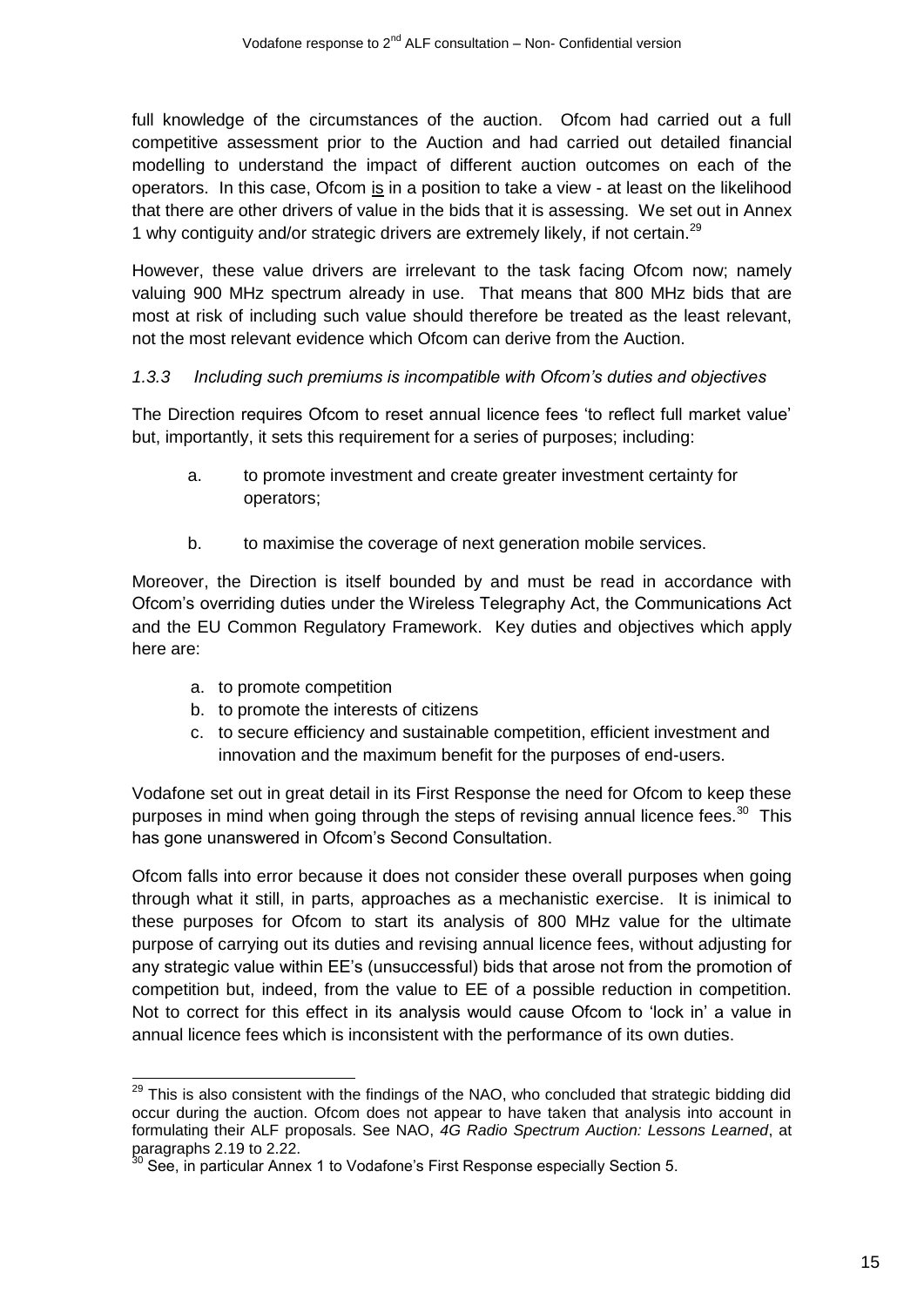# *1.3.4 Ofcom must not presume a form of future regulatory failure by locking in such values*

Similarly, Ofcom's other statutory duties must always be borne in mind, and it must not take or assume that it will in the future, take any action that would be inconsistent with any of these duties (particularly, in the context of giving effect to the CRF, Ofcom's Community duties and the duties governing the exercise of its radio spectrum functions set out in section 3 of the WTA06). It would be inconsistent with that duty if Ofcom adopted a full market value for the purposes of ALF that assumes or is predicated on the idea that Ofcom would fail to exercise its duties in relation to future spectrum rights held by existing licensees.

# *1.3.5 Ofcom cannot simply dismiss the spectrum cap constraint upon EE when establishing marginal value*

Ofcom argues that the overall spectrum cap on EE is not a forward-looking constraint meaning that while that cap supressed the price revealed in the Auction below an unconstrained market value, it would not apply this cap going forward because of the future supply of additional spectrum and so, the market value for 900 MHz spectrum (as set by EE's marginal value) has risen.

But here, Ofcom's treatment of the evidence is wholly inconsistent. The underlying case for restriction on any one player acquiring a spectrum holding that might reduce or dampen competition remains likely to be a feature of Ofcom's regulatory approach to spectrum holdings in all plausible scenarios; the ambiguity about precisely how this concern might be expressed, and the need not to fetter Ofcom's discretion in this regard is not a sufficient basis for setting these questions aside or concluding them in a 'false negative' way.

# *1.3.6 Ofcom may in practice not permit the acquisition of additional 900 MHz spectrum by EE*

The relevant question is whether Ofcom's spectrum caps in the Auction (or, more precisely, the reasoning and evidence which led Ofcom to impose them) would be a constraint upon EE's current acquisition of additional 900 MHz spectrum. Ofcom's discussion of whether its spectrum policy cap is a constraint or not upon EE's future acquisition of 2.3 or 3.4 GHz spectrum is wholly irrelevant. $31$ 

If, absent the constraint, EE is the marginal bidder for 900 MHz then clearly the marginal value of that spectrum cannot be higher than EE's value and, depending upon the strength of the constraint, could be considerably lower (i.e. the value placed upon it by the next marginal bidder).

Ofcom is right not to fetter its discretion but Ofcom cannot possibly conclude, without undertaking a new competition assessment that there will be no policy constraint upon EE acquiring more 900 MHz spectrum. The Auction spectrum caps and rules were set as a result of many hundreds of pages of detailed analysis in two separate consultations concerning the competitive landscape and future developments in the

 $\overline{a}$ 

<sup>&</sup>lt;sup>31</sup> Second Consultation at 2.58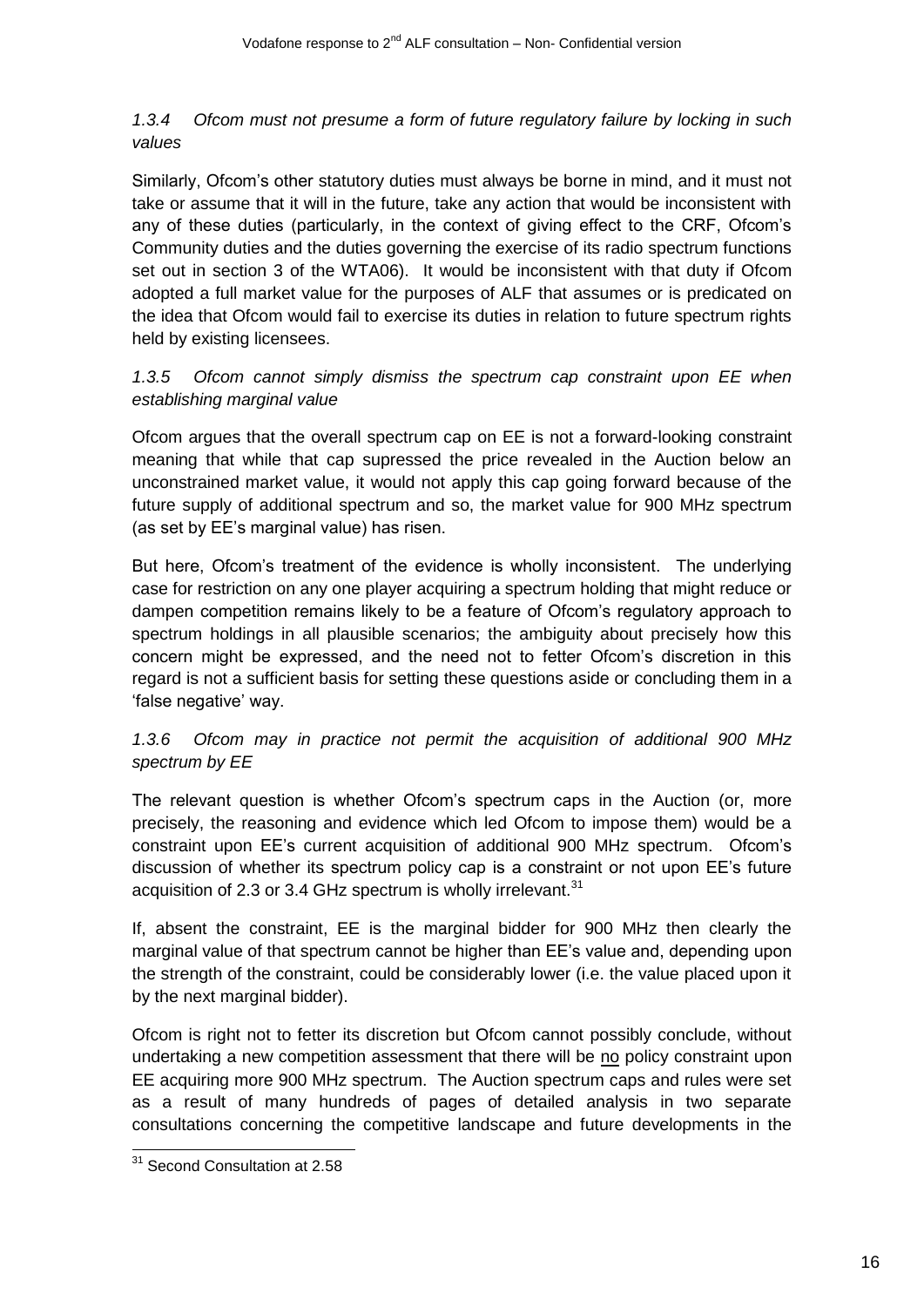$UK<sup>32</sup>$ . For Ofcom to now dismiss this in the space of a single sentence in the Second Consultation: *"In our view, it would not be a reasonable assumption for the purpose of ALF to restrict EE only to its current overall spectrum holdings, given that more*  spectrum will soon be available for mobile use<sup>333</sup> is surprising to say the least.

It is clear that Ofcom's reasoning and views on competition in the mobile market expressed when setting the rules for the Auction also form part of its reasoning in relation to the setting of ALFs.<sup>34</sup> Unless and until it undertakes a new assessment, at the very least there must be some uncertainty over EE's ability to acquire this additional spectrum. Of course, the larger the marginal unit assessed by Ofcom the more likely this constraint is to be binding.

As noted in Annex 3.1, Ofcom does not address the fact that its duty of consistency demands that it include, and not exclude, the likely impact of any restraint on future spectrum holdings, at least as a possibility. It is not appropriate to adopt the 'modified greenfield' approach used in a market review (which is a precautionary approach designed to prevent gaps arising in regulation). A better model is the type of competition analysis undertaken by competition authorities when considering a merger; in that exercise, it is appropriate and necessary to take into account the future likely impacts of regulation. At a minimum, Ofcom should proceed on the basis that it will adequately perform its duties to prevent any harm to competition arising as a result of spectrum acquisition. As previously noted, the greater the increment of spectrum chosen in a particular analysis (or scenario), the more likely it is that this will be a relevant factor.

Therefore, Vodafone considers it safer (and a properly conservative approach to the evidence) for Ofcom to focus its marginal bidder analysis on bids actually made by EE and permitted under the Auction rules.

*1.3.7 Even if EE is not prevented from acquiring more 900 MHz spectrum due to the future release of substitutional spectrum, that release itself drives marginal values for all spectrum down*

Assume for a moment that EE would not be constrained by the spectrum cap from acquiring 2x10 MHz of 900 MHz spectrum because this would not dampen competition. In this case, Ofcom is in danger of relying upon the same evidence to support two diametrically opposed propositions:

- a. First, that the value of 900 MHz has gone up since the Auction (or at least bids for large spectrum packages in the Auction are most relevant evidence for current values) as EE is now entitled to purchase more spectrum and so there is more competition for the available spectrum;
- b. But at the same time, EE is able to do that precisely because of the greater future availability of spectrum which Ofcom itself recognises is likely to

 $\overline{a}$ 

 $32$  For instance, the second consultation on assessment of future mobile competition and proposals for the award of 800 MHz and 2.6 GHz spectrum includes a 233 page analysis of these issues in Annex 6

<sup>&</sup>lt;sup>33</sup> Second Consultation at 2.58

<sup>&</sup>lt;sup>34</sup> See First Consultation at 4.10.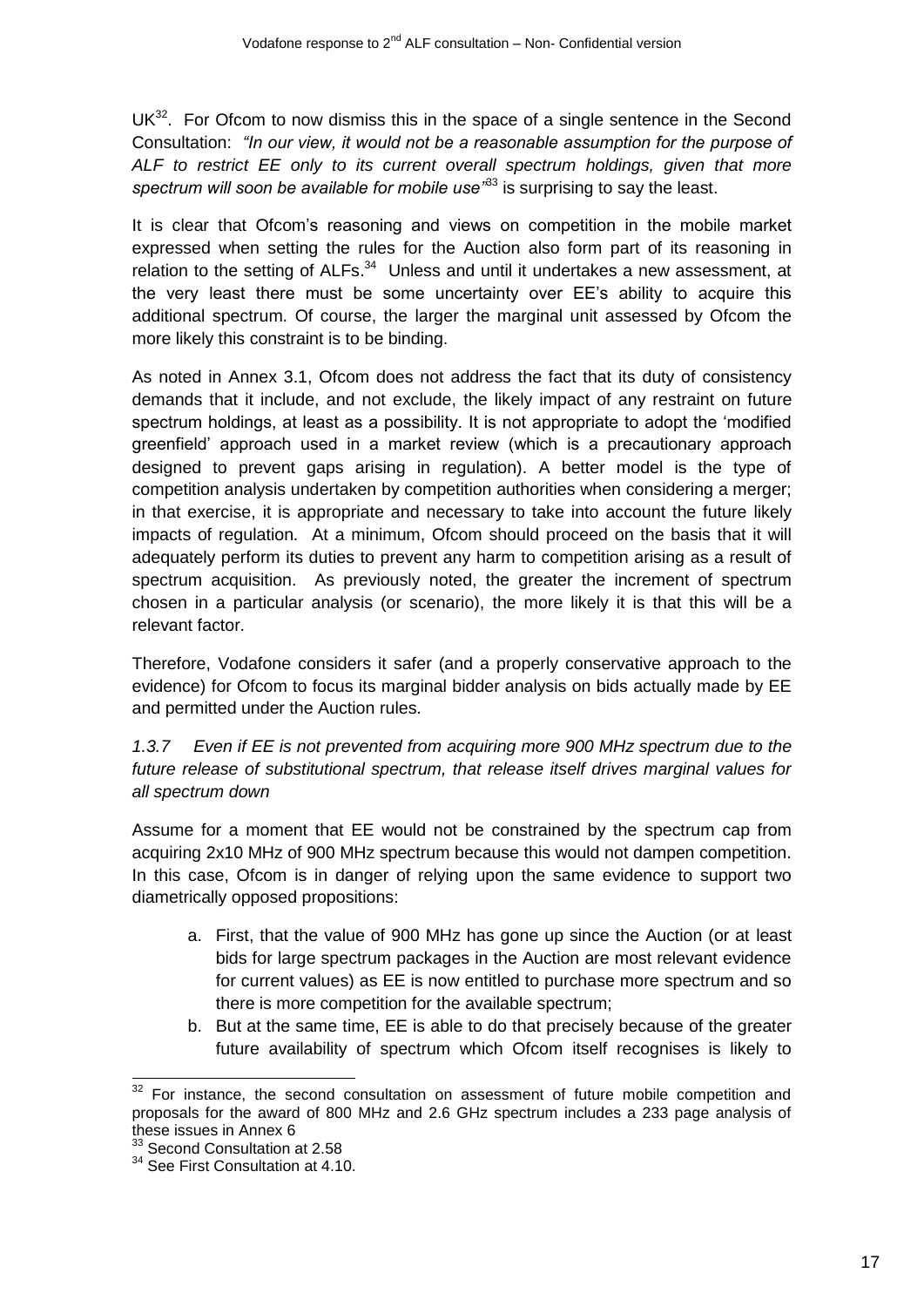reduce all spectrum values due to greater availability and fungibility of spectrum.<sup>35</sup>

This is an example of how Ofcom's proposals, based on a mechanistic approach to estimating market value, are not consistent (and consistency is one of Ofcom's statutory duties applicable in this context). Ofcom makes no attempt to reconcile or estimate the magnitude of these competing forces leaving its conclusions illogical and lacking objective justification.

*1.4 Ofcom's inclusion of contiguity and/or strategic premiums in its analysis of ALFs undermines it ability to meet one of its key objectives in setting those ALFs, namely ensuring optimal use of spectrum*

### *1.4.1 Ofcom's proposed marginal unit is too large*

Ofcom considers that it is right to include a contiguity premium within the value of 900 MHz spectrum because there is demand for 2x10 MHz of 900 MHz spectrum, the value of which is being denied to a marginal bidder by Vodafone and Telefonica retaining their existing holdings:

*"If there is a contiguity premium associated with 2x10 MHz of 900 MHz then it is relevant to the opportunity cost of the 900 MHz band (which is imposed by the current holders of 900 MHz spectrum retaining their holdings.)"* 36

But, as described in more detail in Annex 1 Ofcom has failed to fully consider which of the potential scenarios of handback or trade is more likely, whether such re-allocation would increase or decrease efficiency and the potential magnitude of any change in efficiency. Elsewhere, Ofcom recognises that operators are likely to optimise their networks based upon their spectrum holdings (meaning they are likely to already be the highest-value user for those holdings) $37$ . Having accepted this, Ofcom puts the case no higher than *"it may also be the case that some spectrum may be held by operators who are not the highest-value users of at least a proportion of their holdings in the 900 MHz or 1800 MHz bands. Furthermore, valuations of different operators can change over time in different ways."*

On this basis, the question before Ofcom is whether, on the balance of evidence, which choice of increment is most likely to lead to an overall increase in efficiency through reallocation of spectrum? Before setting the increment at 2x10 MHz Ofcom needs to assess whether it is more likely that:

- a. Vodafone and Telefonica between them will relinquish 2x10 MHz which could be used more efficiently by EE? or
- b. Vodafone/Telefonica will inefficiently relinquish 2x5 MHz (or less), which cannot be used more efficiently by EE?

 $\overline{1}$ 

 $35$  Second Consultation at 1.34. See further Annex 3.3

<sup>&</sup>lt;sup>36</sup> Second Consultation at 2.93

<sup>&</sup>lt;sup>37</sup> Second Consultation at A5.10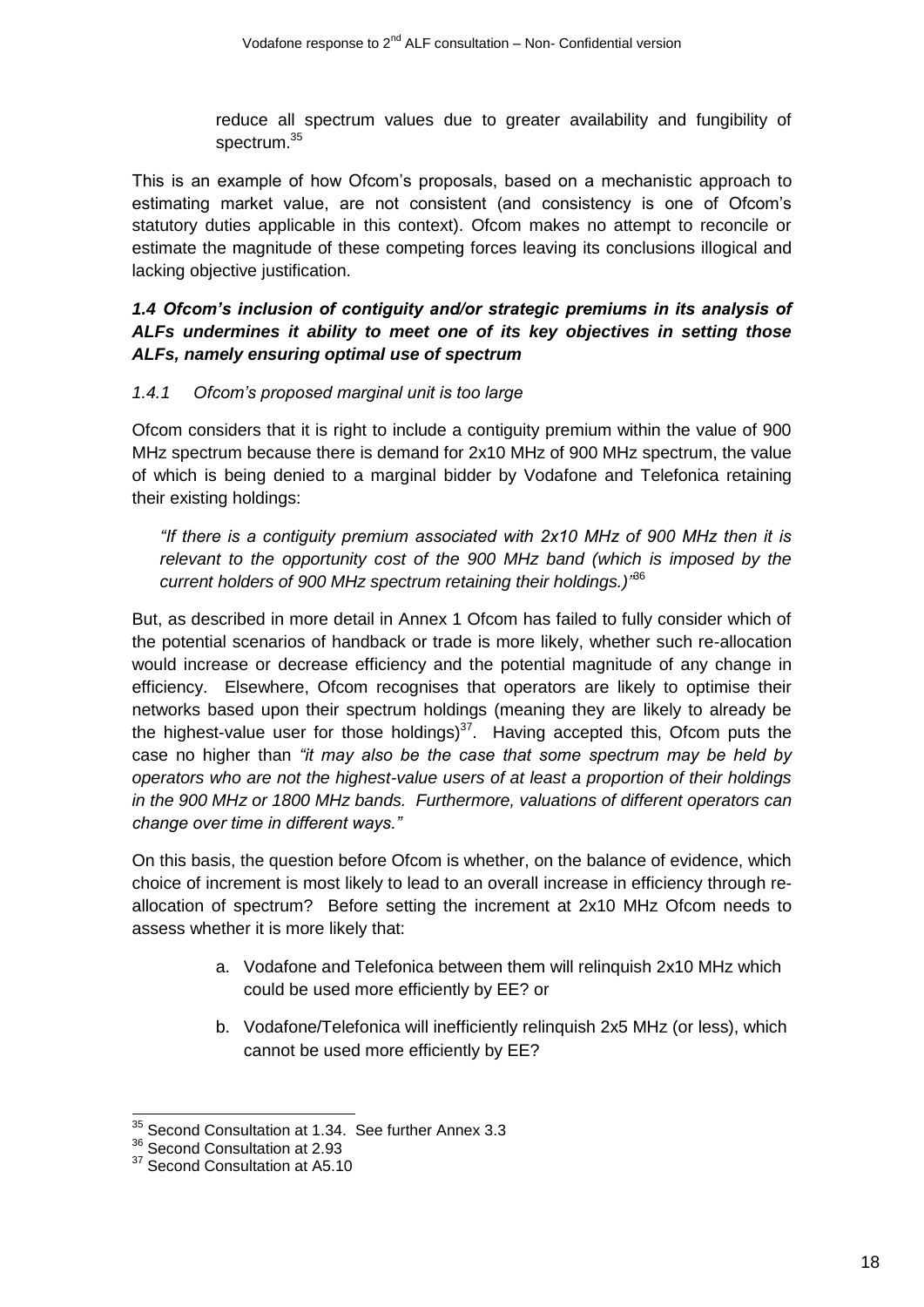Vodafone's submission is that b. is the more likely outcome when setting ALFs based on a larger marginal increment. Ofcom does not address this question. Failing to ground this question by reference to the evidence and balance of probabilities is a striking example of Ofcom undertaking a mechanical analysis of full market value without returning to the purpose for which it is making that analysis.

This point is even stronger when one considers the actual holdings of Vodafone and Telefonica today are 2 x 17.5 MHz of 900 MHz spectrum- an amount which cannot be divided into equal  $2 \times 10$  MHz blocks. By setting a marginal unit of  $2 \times 10$  MHz, Ofcom may be incentivising the inefficient hand-back of a smaller increment (e.g. at least. 2 x 7.5 MHz, 2 x 5 MHz or 2 x 2.5 MHz) which may have a value below the per MHz value Ofcom derives for 2 x 10 MHz.

Ofcom's reasons for discounting this risk are no more convincing now than they were in the First Consultation. Ofcom relies upon extrapolating private value from MNOs<sup>38</sup> or assuming that the same premium observed in relation to 800 MHz applies to 900 MHz. However any high private value from the existing holders only suggests that reallocation is relatively unlikely and does not in itself provide information of whether any reallocation that may take place would increase or decrease efficiency. Moreover, adopting such an approach to 900 MHz and 1800 MHz ALF setting runs the risk of distorting bidding behaviour in future auctions such as 2.3 and 3.4 GHz when operators will be are aware that the date for the implementation of annual fees for 2.1 GHz is quickly approaching.

*1.4.2 Ofcom needs to consider how, in practice, spectrum would be most likely to be handed back or traded*

The correct starting point is that the licence term is indefinite until revoked or 'surrendered by the licensee'. The implication is that the grant of the licence also confers the right to surrender the licence, in whole or in part.

When transferring or surrendering a part of a spectrum licence, some limits would apply (for example, it would clearly not be open to a licensee to surrender a licence with some conditions and retain others (e.g. a licensee cannot surrender the obligation to pay ALFs but hold on to their right to use, for example). But subject to this constraint, as a practical matter, any unit of spectrum that can be sufficiently welldefined to be transferred could also be surrendered.<sup>39</sup>

Moreover, Ofcom's [trading guidelines](http://stakeholders.ofcom.org.uk/binaries/spectrum/spectrum-policy-area/spectrum-trading/tradingguide.pdf) identify relevant dimensions of geography, by frequency and over time (i.e. duration), without any additional restrictions for the PWN licences (which includes the 900 MHz spectrum) and there is no need to assume that the process is complex or difficult.<sup>40</sup> While the process for trading involves (by necessity) a transferor and a transferee, a matter of the legal process, surrender could

 $\overline{1}$  $38$  A5.22

<sup>39</sup> Section 30(3)(d) of the Wireless Telegraphy Act 2006 ('WTA06') provides that Trading Regulations may provide for the surrender and re-issuing of a licence, which implies that the link between the two processes is a close one.

 $^{40}$  The fact that the previous process was colloquially described as 'surrender and re-issue' also illustrates the relationship.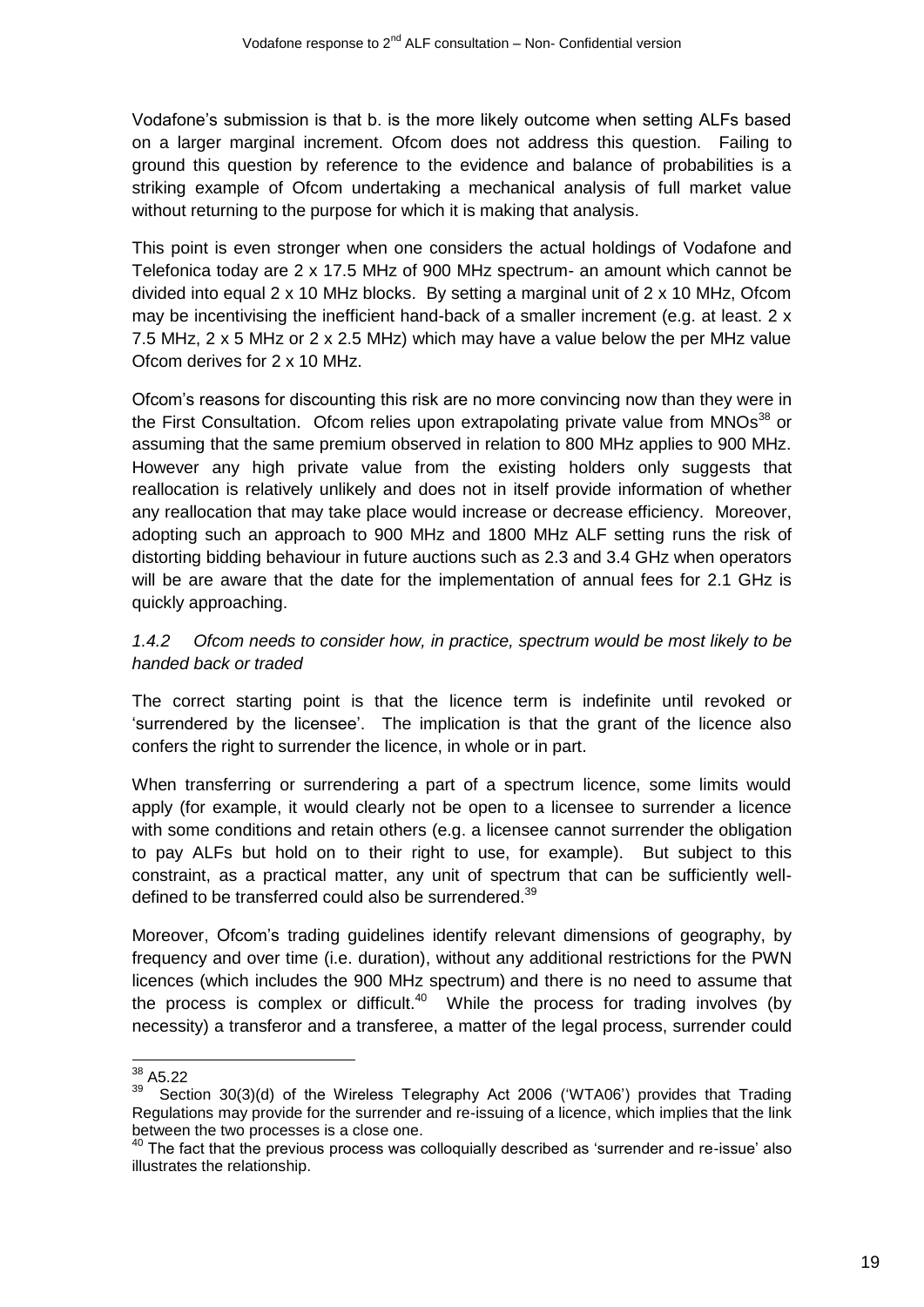be as simple as written notification to Ofcom, describing the rights being surrendered, with immediate effect.

The key point here is that the decision on trading or hand-back fundamentally lies with the existing holder. It is for it to decide what suits it and as these licences have already been made indefinite they cannot, except in very limited circumstances, be revoked by Ofcom on 'spectrum management grounds'. Therefore, there is nothing in practice stopping the trading or handing back of smaller blocks than Ofcom is currently using to define the marginal unit. In fact, given the technical difficulties involved in freeing spectrum in use, trading or handback of smaller marginal blocks is far more likely than trading or handback of 'core' spectrum. There is no basis for an assumption that in a 'well-functioning market' a very large holding of spectrum would be released on an 'all or nothing' basis – there is both technical and commercial evidence available to Ofcom to enable it to establish what smaller lots of spectrum a willing vendor and a willing buyer might agree to transfer in a variety of scenarios.

Ofcom fails to answer the question it identifies correctly as being at the heart of its definition of 'full market value', which is to consider what value the spectrum that is held by existing licensees might have *to another user*. Some view of the circumstances under which that other user might obtain access to that spectrum and what they might do to accrue that value is a necessary input to Ofcom's assessment.

# *1.4.3 There is no good technical reason to choose such a large marginal increment*

It is clear that in the short term, the technical standards for 3G and LTE both support a usable unit of spectrum of 2x5 MHz. LTE supports smaller increments<sup>41</sup> (2x1.25 MHz) and to the extent that the appropriate use of 900 MHz is still 2G technology (as suggested by Ofcom's own MTR modelling) the incremental unit could be much smaller - down to 200 KHz meaning that existing users could free up spectrum in increments of 200 KHz. Equally, to the extent that LTE-A becomes the appropriate technology this allows aggregation over non-contiguous spectrum which could mean that smaller allocations, down to 2 x 1.25 MHz, have value.

Therefore, Ofcom is in danger of 'locking in' a contiguity premium for its value of 900 MHz (as derived from 800 MHz) at exactly the moment of technology shift when that premium is likely to reduce or disappear completely. This approach is inconsistent with Ofcom's recognition in the Second Consultation that in the face of evidential uncertainty it needs to act conservatively.

# *1.4.4 Choosing a large marginal increment exacerbates Ofcom's failure to update its competition analysis*

Identifying such a large marginal unit just underlines the point above about the uncertainty surrounding EE as the true marginal bidder for 900 MHz. Is Ofcom really saying that if EE acquired 2 x 10 MHz of 900 MHz spectrum today from another UK operator, that there would be no case for detailed investigation? That seems a surprising stance to take, and to carry risks in terms of the legal reasoning (fettering

 $\overline{\phantom{a}}$ 

Although these have not generally been deployed given the availability of large contiguous blocks.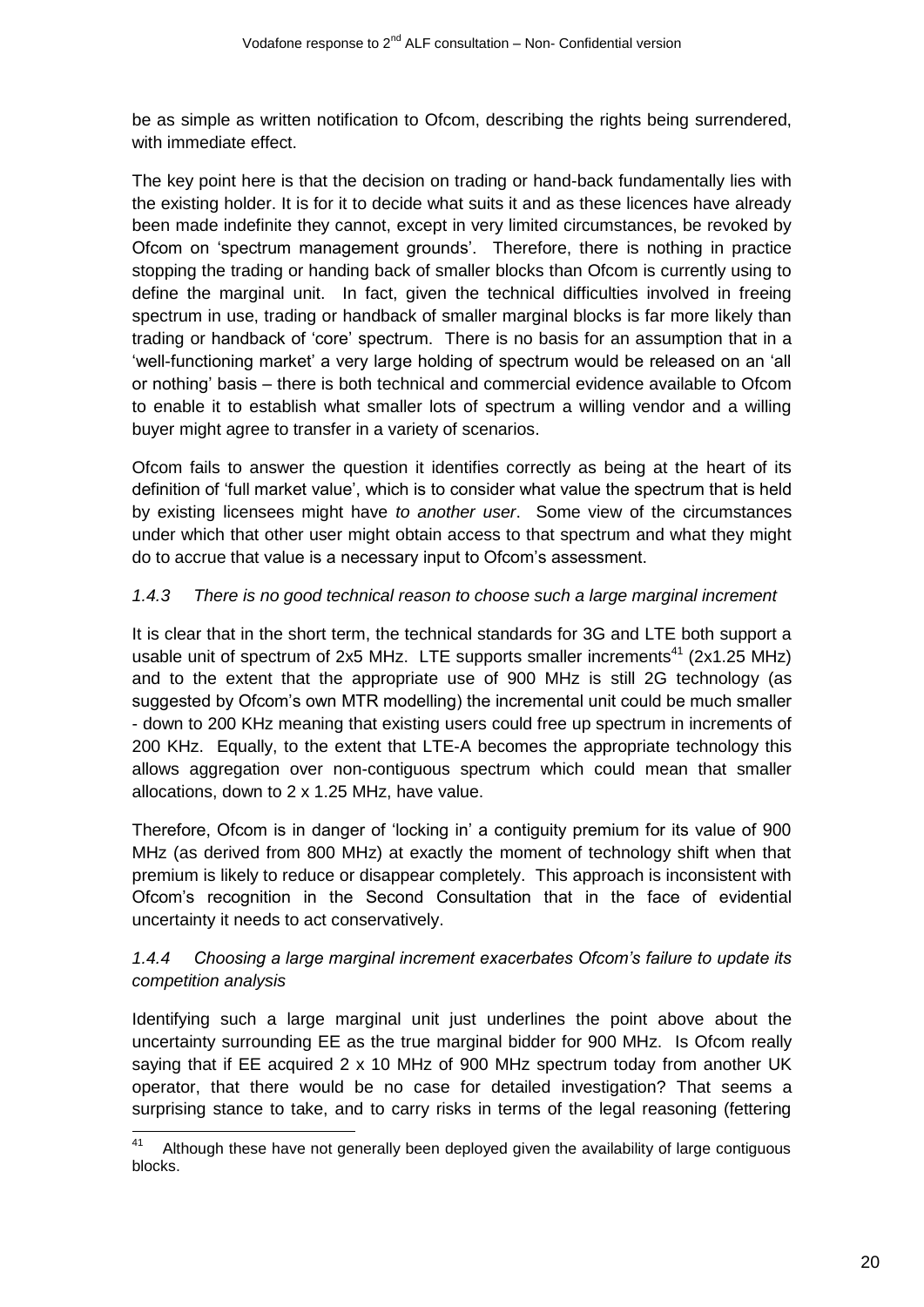Ofcom's discretion in future decisions) and as a matter of regulatory risk and uncertainty (since it is an abrupt departure from Ofcom's previously-stated policies in relation to spectrum holdings and competition). The risks of creating additional costs on industry – for example by triggering a false optimism amongst some operators that they can increase their relative holdings without constraint – seems very high.

Ofcom tries to have the argument both ways. Footnote 38 recognises that there will be some (as yet, unidentified) limits on spectrum acquisition but at the same time *"our marginal bidder analysis below only relies on EE not being prevented from acquiring 2 x 5 MHz or 2 x 10 MHz of spectrum in addition to its current holdings".* Of course, in fact it is actually reliant upon acquiring 2 x 10 MHz of sub 1 GHz spectrum without relinquishing any other spectrum.

# *1.5 To the extent that Ofcom suffers from a lack of granular evidence on the true marginal value of 800 MHz spectrum as revealed by the Auction, this is attributable to its own decisions in auction design.*

We describe in Annex 1 why the 'packing issue' identified by Ofcom as understating the market value of 800 MHz spectrum occurred because it set the reserve price too high. Close examination of the bids reveals that had Ofcom set a reserve price of around £179m for one block of 800 MHz then this packing issue disappears. Vodafone made similar points in its First Response<sup>42</sup> which remain unanswered by Ofcom. Similarly, Ofcom claims that the Auction understates 'true market value' because in each case there was only one losing bidder and the reserve price came into play. But the point is clear- at these reserve prices there was only one losing bidder for 800 MHz. However, there were other bidders in the Auction (e.g. H3G for packages other than the 'opt in' packages, and Niche) who could have expressed a marginal value for the spectrum but did not do so because of Ofcom's reserve price.

# *1.5.1 Ofcom is inconsistent in its treatment of the evidence put forward by MNOs concerning their bidding within the Auction*

Ofcom relies upon EE's (presumed) inclusion of DTT costs in its business case to gross up its bids.<sup>43</sup> However it ignores, on policy grounds, the inclusion of a terminal value in bids.<sup>44</sup> This is inconsistent. Either Ofcom should take the view that bidders' expectations are relevant or they are not. It cannot pick and choose. If indeed EE included a terminal value within its bidding Ofcom should scale back all of EE's bids to account for this. And this would clearly reduce the outputs of any marginal bidder analaysis.

# *1.5.2 Ofcom's aggressive approach to establishing a market value for 800 MHz is inconsistent with its approach to 2600 MHz*

Recognising that there is not a single linear price for either 800 MHz or 2600 MHz at which, upon the Auction evidence, Ofcom could have sold exactly the blocks available Ofcom chooses to take the lower end of the range for 2600 MHz, expressly on the

 $\overline{1}$ 

<sup>&</sup>lt;sup>42</sup> First Response Annex 2 at 3.3

<sup>&</sup>lt;sup>43</sup> Second Consultation at A6.139 and 140.

<sup>44</sup> Second Consultation at 4.4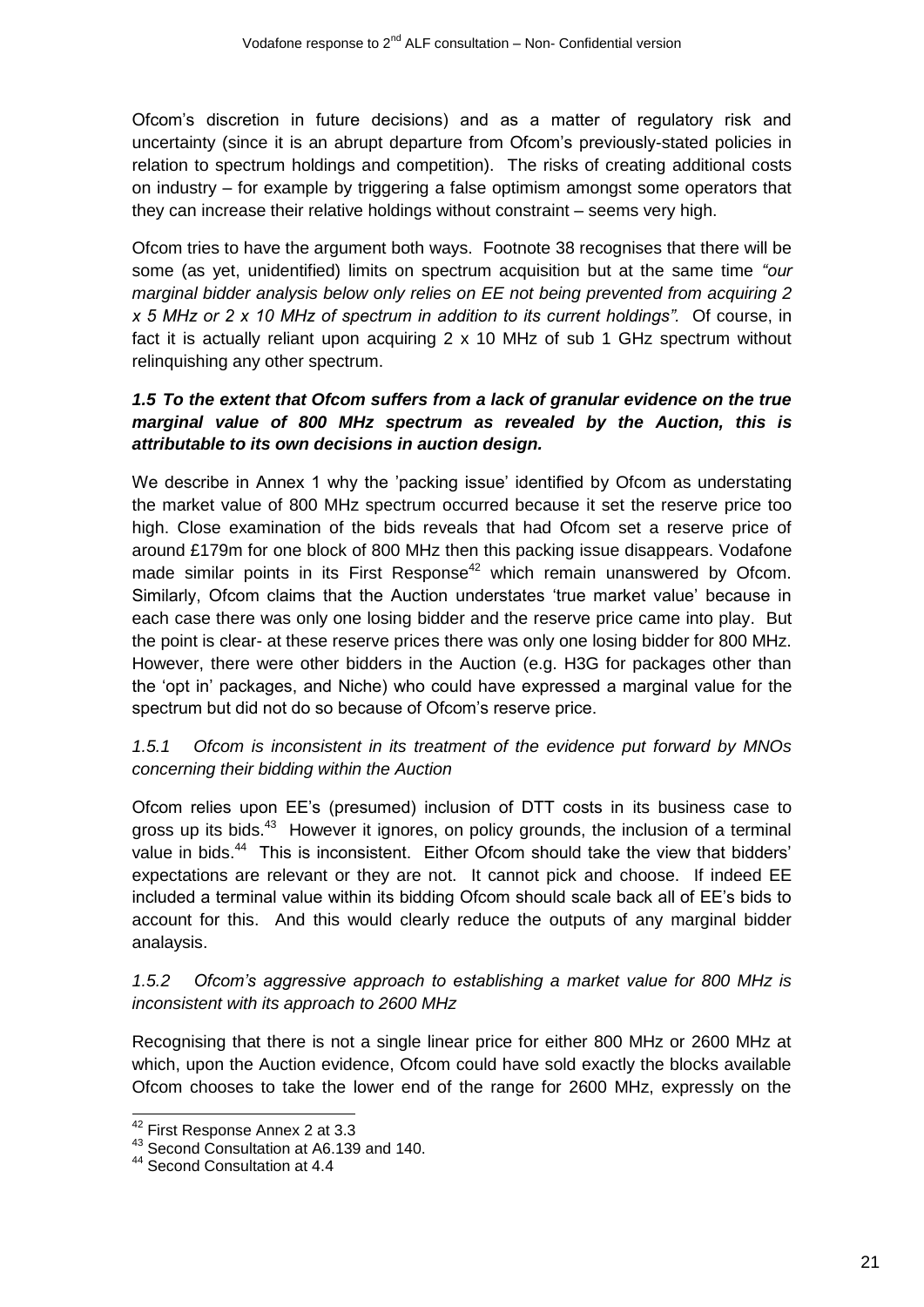basis that this is 'conservative'<sup>45</sup> but in respect of 800 MHz it chooses a value above the range of values where all spectrum could be sold. This cannot be reconciled with Ofcom's claim that its proposed values for both 800 and 2600 MHz spectrum are 'conservative estimates of market values'.<sup>46</sup>

 $\overline{\phantom{a}}$ <sup>45</sup> Second Consultation at 2.81

 $46\frac{66}{2.98}$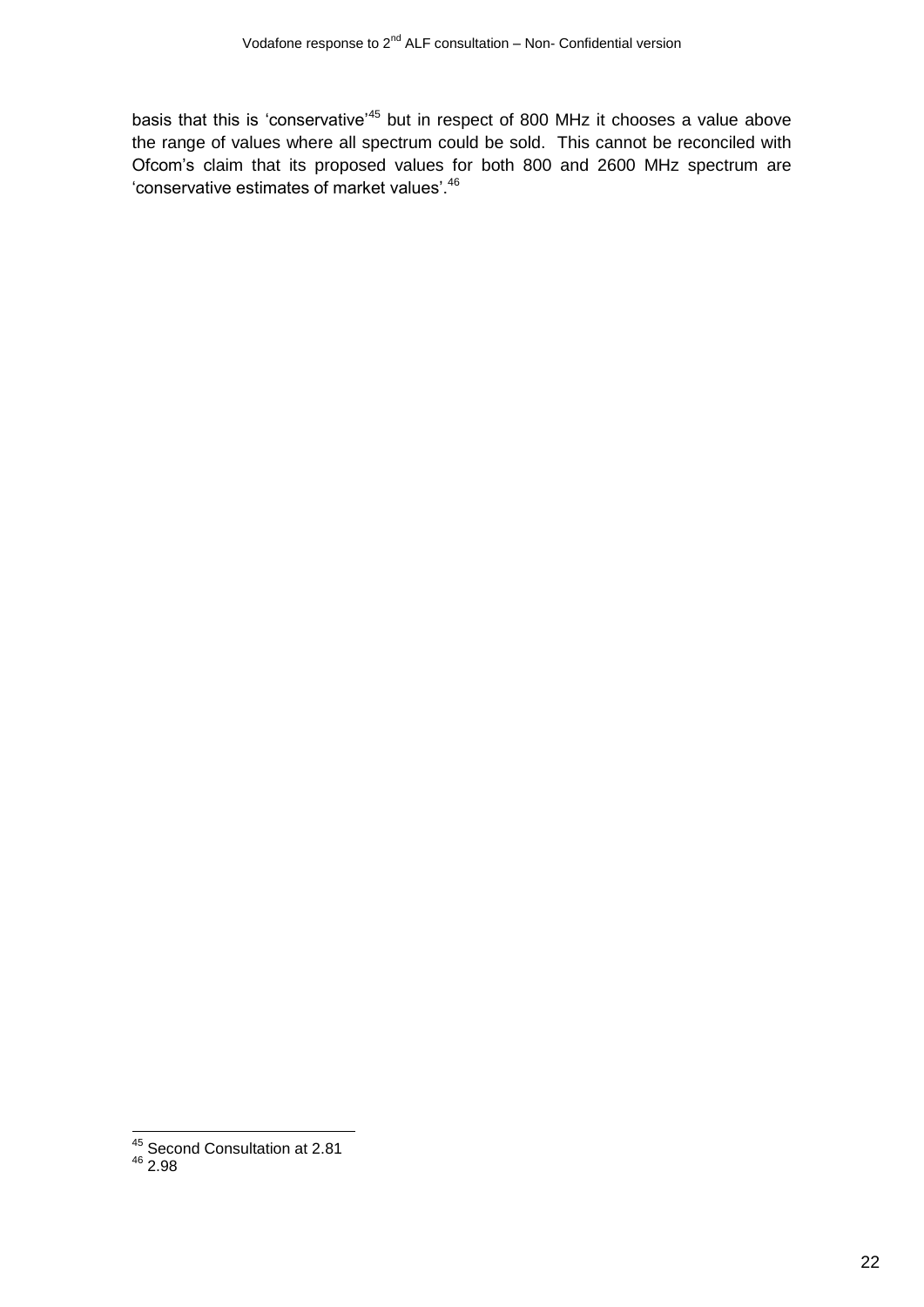### *Section 2: Ofcom needs to further refine its international benchmarking approach*

#### *2.1 Introduction and Summary*

Ofcom has made a number of important changes to its treatment of international benchmarking evidence which Vodafone supports. In particular, Ofcom now proposes to:

- a. Focus upon relative rather than absolute values in its benchmarking analysis, treating absolute values as a cross-check only;
- b. Treat auctions where spectrum cleared at the reserve price as less relevant evidence; and
- c. Consider country and auction-specific factors when assessing how reflective particular auction benchmarks are of UK market value.

Given the new focus on relative values, and the fact that as a result any absolute values of 900 MHz and 1800 MHz that will emerge are dependant in part on the UK auction values of 800 MHz and 2600 MHz (that are considered elsewhere), we consider in this section 900 MHz and 1800 MHz values purely in percentage terms (using Ofcom's approach of the relativity against 800 MHz for 900 MHz and the distance method for 1800 MHz).

Overall, Ofcom's proposed relative valuation of 900 MHz at 70% of the value of 800  $MH<sup>47</sup>$  (provided that value is properly derived) is within but at the top of the range that might be proposed. We consider that for 900 MHz the international benchmarking data suggests the possibility of a range of 62% - 71% relative value but based on a proper assessment of the evidence the most reasonable interpretation is a percentage close to or at the lower bound of that range.<sup>48</sup>

Similarly, we consider a reasonable range for the relative value of 1800 MHz (on the distance method) to be 30-44%, with the appropriate value being closer to the more reliable benchmarks at the lower end of this range; that is, 30%-32%..

Vodafone sets out this analysis further in Annex 2, which updates our First Response analysis in light of Ofcom's revised methodology on relative benchmarking (and the use of the "distance method" for 1800 MHz) and additional subsequent auction data. Vodafone's key concerns with Ofcom's new analysis are that:

a. Ofcom treats some evidence, particularly the auction result from Austria in an inconsistent and biased manner; and

 $\overline{\phantom{a}}$  $47$  800 MHz value before adding in any possible cost of co-existence and without coverage obligations

For consistency we have restated these figures to compare Ofcom's current proposal of 70% with the adjusted relative values (net of co-existence cost and coverage obligations) from Ireland 62% (lower bound) and Spain 71% (upper bound).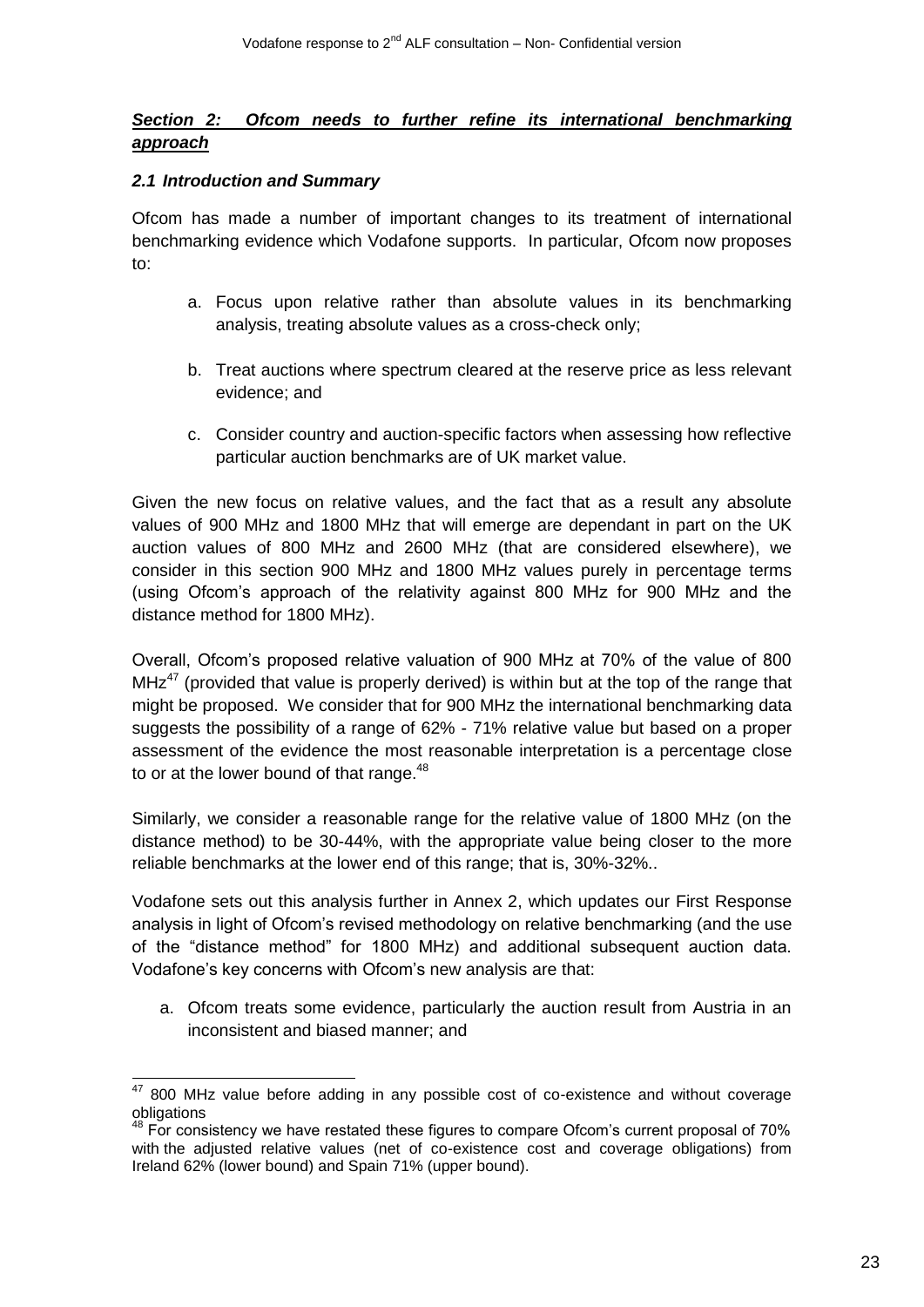b. Ofcom uses inflated estimates of the UK 800 MHz value from the Auction.

The result of these errors is that Ofcom derives too high a level of 900 MHz and 1800 MHz forward looking value.

#### *2.2 Ofcom should discount the Austrian auction to Third Tier evidence*

#### *2.2.1 There is good evidence of strategic bidding in the Austrian auction*

In May 2014 Ofcom published "an update on European auctions since Ofcom's consultation on 900 MHz and 1800 MHz spectrum". This update identified ten auction outcomes. Ofcom noted in paragraph 5:

*"We are considering whether this new information on further European spectrum auctions provides relevant evidence for the purposes of estimating the market value of the 900 MHz and 1800 MHz licences in the UK. If stakeholders wish to submit comments on any of this new information, including where relevant revising or adding to comments they have already submitted to us during the consultation process."*

Vodafone's response ("Benchmarking Response") considered each of the auctions in turn (except for those already evaluated in our First Response) and concluded that they provided relatively little additional relevant evidence for ALF setting purposes.<sup>49</sup> In particular the Austrian auction, which was CCA in format, suffered from difficulties of interpretation and Ofcom's reported LRP based outcomes had issues relating to lack of transparency and inconsistency. We also suggested that there was a strong likelihood of strategic and bidding impacting the results. The apparent results by spectrum band reported by Ofcom suggested very clearly that the Austrian auction was an outlier against the rest of the auction data. We concluded that:

"*both the absolute and relative valuations of 900MHz and 1800MHz spectrum in Austria are unlikely to provide useful information about the market value of this*  spectrum in the UK. If anything, they are likely to overestimate UK market value.<sup>50</sup>

Ofcom has responded in an inadequate manner to Vodafone's analysis of the Austrian auction, and does in fact place some weight on its apparent outputs, placing the Austrian outcome in the First Tier of its analysis for both 900 MHz and 1800 MHz – although in practice the 1800MHz Austrian result is largely treated as an outlier and bears little relevance to the determination of the 1800 MHz value, while no such consideration is made in respect of the 900 MHz outcome.

Ofcom's commentary in A8.9 to A8.65 acknowledges the plausibility of strategic investment (in Vodafone's analysis by Telekom Austria and/or T-Mobile) and strategic bidding (in Vodafone's analysis, by H3G) having taken place in the auction, but argues that there are other interpretations "consistent" with the evidence (A8.49) and accordingly that there is not "clear evidence" for or against the various allegations of

 $\overline{1}$ 

<sup>&</sup>lt;sup>49</sup> Frontier Economics, Critique of Ofcom's international benchmarking analysis, Case Study Annexes, June 2014, and letter from Matthew Braovac to Charles Jenne, 16<sup>th</sup> June 2014

<sup>&</sup>lt;sup>50</sup> Frontier, ibid, at page 19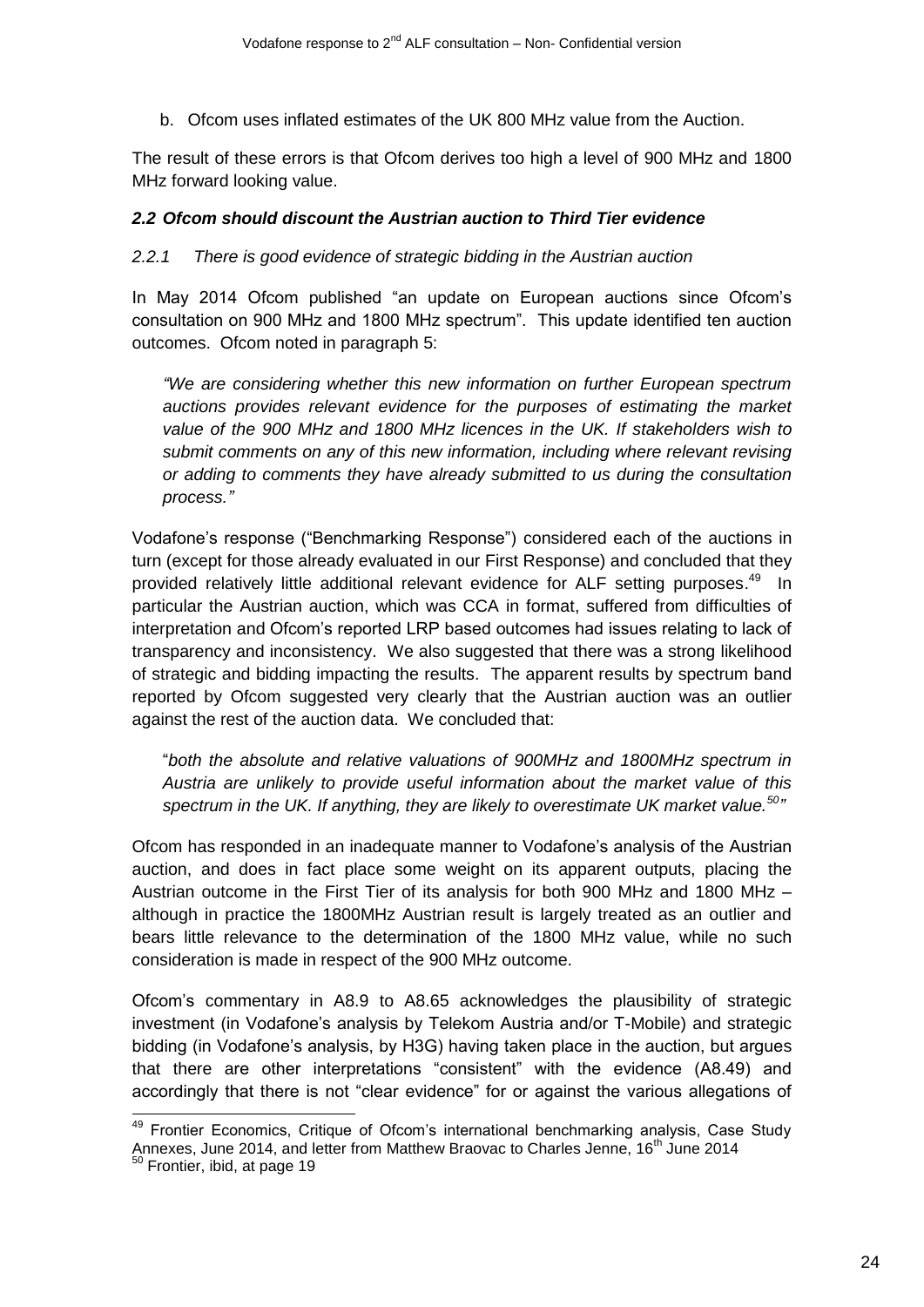strategic bidding. Since there is only very limited evidence available, that is not surprising, but Ofcom is still obliged to make the best reading of the evidence it can. If strategic considerations provide the best overall explanation (as various commenters suggest, not just Vodafone), Ofcom should accept that explanation. In particular, we are surprised at the off-hand way in which the following key points are treated:

> a. *The fact that a bidder exercising strategic investment would not need to exclude a third operator completely to achieve much of the strategic value*.

Such a bidder would not need to be confident that a second bidder would join them (contrary to A8.42). A first bidder taking half the spectrum while a second operator took a third (their "fair share") and leaving only a sixth for a third operator (a significantly diminished share) would be a serious weakening of that competitor in its own right. Judged by these standards, the strategic investment likely succeeded.

b. *The fact that the vast majority of bids in the supplementary round were for packages of 60 or 61 points.*

If bidders had been bidding to their intrinsic usage value, rather than to strategic value or to set prices, one would expect supplementary bids for a wide range of different package sizes as bidders revealed the most relevant sections of their value curves (likely from around one third of the spectrum for each bidder, rising incrementally towards half of the spectrum). The pattern of supplementary bids actually observed is very different from this, and is a clear indicator of strategic values and/or strategic bidding.

c. *The fact that prices paid were so close to the final clock round prices, despite the excess of supply at those prices in the clock rounds.*

An alternative hypothesis of bidding to value would imply combinatorial values led to the excess supply at the final round price. But then, as noted for the UK auction in Annex 1 of this response and elsewhere, this would mean that within a certain price range for 900 MHz and 1800 MHz spectrum it would have been possible to sell fewer lots than supply, or more lots than supply, but not exactly the supply, and so there could be no linear clearing price. A second-price auction with bids close to values should in such circumstances set the prices paid somewhat below the final round price (which would be above the upper end of the non-linear price range). By contrast, strategic bidding in the supplementary round would lead to many bids being set close to the upper limits implied by the relative cap rule, rather than in accordance with true package values. This would tend to lift prices paid right up towards the final round prices.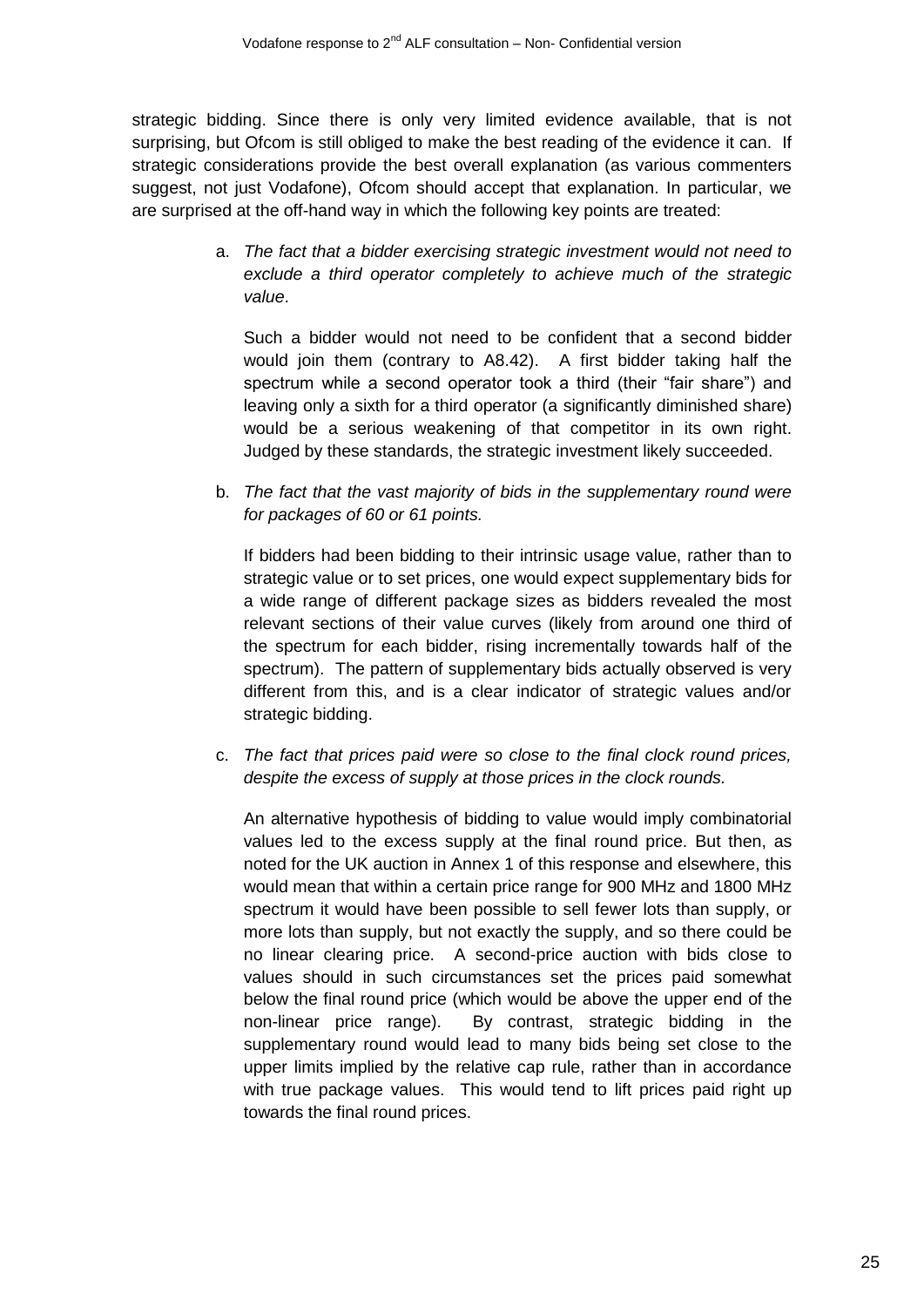Ofcom claims at A8.49 not to understand this point, a claim we find surprising. The comparison with H3G's behaviour in the UK auction is also instructive. The UK auction is obviously a strong evidence point that H3G is prepared to engage in strategic bidding. However, in the UK case, H3G was left bidding for 800 MHz blocks in the clock rounds after EE had dropped its demand for such blocks. If H3G did not want two 800 MHz blocks (as it seems it did not), it would have been very unsafe for H3G to use supplementary bids to try to push the 800 MHz price paid up to the final clock round prices. As a result, in the UK auction it did not do so. If, by contrast, H3G had dropped demand from 2 to 0 blocks before EE did so, it would have seen little or no risk in bidding 800 MHz prices up close to the final clock round price (a price which Vodafone, Telefonica and EE had already shown willingness to pay). This is very plausibly what may have happened in Austria, for both 800 MHz and 900 MHz. In this case the Austrian prices would simply be revealing how aggressive H3G was prepared to be in price driving, and be revealing little or nothing about its own usage value for spectrum, or about the relative value of 900 MHz versus 800 MHz.

# *2.2.2 Regardless of the cause, Austrian auction outcomes do not reflect UK spectrum values*

No matter what Ofcom makes of the evidence above, the simple fact remains that the 900 MHz LRP in Austria was, in Ofcom's analysis, above the value for 800 MHz. But Ofcom has previously stated that in its view, 900 MHz is unlikely to be more valuable in the UK than 800 MH $z^{51}$  and therefore its value sets an upper limit for 900 MHz. Thus, Ofcom cannot treat the relative value of 900/800 spectrum from the Austrian auction as more important (first tier) evidence for deriving a UK market value while being internally consistent.

The fact that in Austria 900 MHz was substantially more valuable than 800 MHz means either (or both) that there has been strategic bidding in Austria or there is something peculiar to Austria which makes 900 MHz more valuable than 800 MHz. Ofcom downgraded Romania to third tier evidence on this basis and should do the same here.<sup>52</sup> Recognising that Austrian values are not representative of UK values Ofcom cannot treat them as 'More Important Evidence' when seeking, ultimately, to establish UK values.

Ofcom is also inconsistent between 900 MHz and 1800 MHz in its practical use of the Austrian data. Although Ofcom adopts in its analysis Austrian auction values for both bands as First Tier (more important) evidence, in practice with respect to its 1800 MHz evaluation it effectively discards the Austrian value, treating it as an outlier, and developing its view of the 1800 MHz relative value largely from the average of the remaining First Tier datapoints<sup>53</sup>. This is different from Ofcom's derivation of the 900 MHz relative value, where it is clear from paragraphs 3.55 to 3.60 that Ofcom does not

-

<sup>52</sup> *"The evidence indicates that the higher price of 900 mHz compared to 800 MHz was driven to a large extent by the much greater importance of 2G in Romania compared with the UK. We*  regard this as so different to the key drivers of the relative value of these bands in the UK that *we consider Romania to be a third-tier benchmark for 900 MHz."* Second Consultation at 3.36 <sup>53</sup> Ireland £14.3m, Italy £13.5m – Ofcom's view at 3.79 is of £14m "*if we were solely considering* 

<sup>&</sup>lt;sup>51</sup> First Consultation at 4.42

*first-tier benchmarks*" and retains that sum after the second and third tier evaluation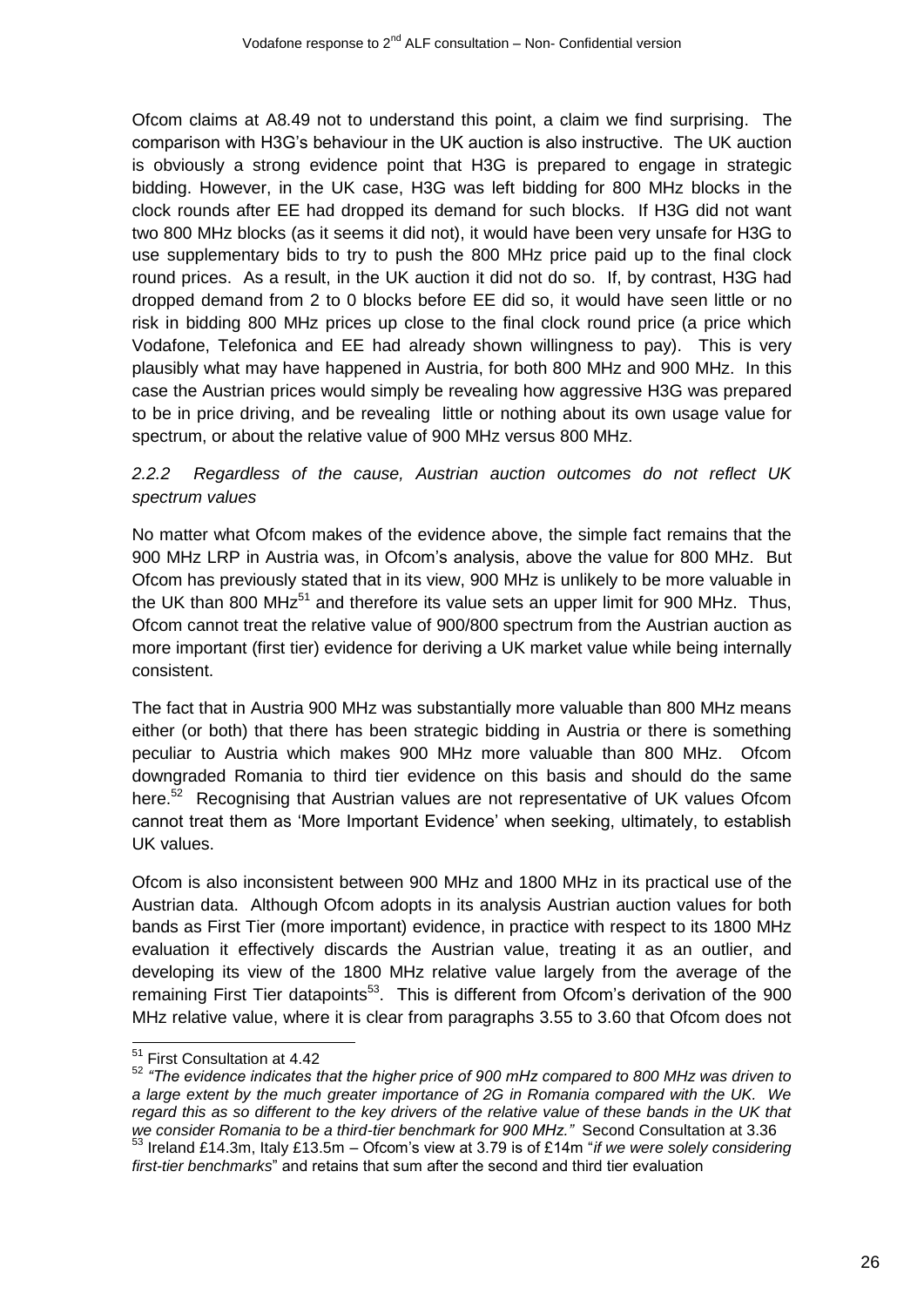treat Austria as an outlier, and instead takes account of it to some extent in its derivation of 70% and especially in its assertion that it is being conservative in its analysis.

A reasonable range for the relative value of 1800 MHz (on the distance method) would be 30-44%, with the appropriate value being closer to the more reliable benchmarks at the lower end of this range.

# *2.3 Ofcom's treatment of the UK Auction is inconsistent with its international benchmarks*

### *2.3.1 Ofcom uses inflated UK values to compare against benchmarks*

As described in section 1, Vodafone considers that Ofcom's analysis of the UK auction results clearly overstates the value of 800 MHz spectrum. This problem feeds through into Ofcom's benchmarking analysis when it attempts to work out an appropriate ratio between 800 MHz and 900 MHz values. In its international benchmarking, Ofcom accepts prices paid as a good indicator of 'full market value' in those countries. Ofcom derives its discounts precisely from those prices paid (or from LRP in the case of Austria). For Ofcom to decide that the specific auction rules in the UK meant that prices paid were not the relevant 'full market value' of the auctioned spectrum is inconsistent. One solution might be for Ofcom to undertake a similar analysis of all other international auctions. Vodafone does not consider this would be a sensible or practical: conceptually, it is more likely to lead to further error (in that Ofcom's analysis of the other auctions may be flawed in the same way as its analysis of the UK auction) and practically, it is impossible based upon the information it has to hand. A better and simpler solution is to take a consistent approach, treating the amounts paid in the UK auction as an upper limit on the 'full market value' of the auctioned spectrum, just as Ofcom does for the other countries in its analysis.

Vodafone submits that Ofcom is right to use a marginal bidder analysis and look in detail at the UK auction data to get its best possible estimate of 'full market value'. It is the one auction where Ofcom has all the data (including bid data) and has a full understanding of the intricacies of the rules (as it and its external advisers designed it) and the Direction directs Ofcom to pay particular regard to it. On the other hand, Ofcom has much less comprehensive data in relation to other international benchmarks and it cannot undertake an exhaustive analysis of every other auction. Therefore it needs to recognise the data limitations it has and, as it suggests, apply a conservative view rather than applying a ratio derived from prices paid directly to any inflated starting value of UK 800 MHz.

A final concern, recurring throughout Ofcom's analysis, is the difficulty of reconciling the approach that Ofcom appears to take with its avowed intention to adopt a 'conservative' approach to interpreting the evidence. We believe that Ofcom's use of 70% as the relative value to adopt between 900 MHz and 800 MHz lies at the upper end of the possible range of values (62% - 71%), and as such cannot be seen as a conservative selection. In fact a proper review and weighting of the evidence, as Frontier has made in Annex 2 of this response, suggests that a result towards the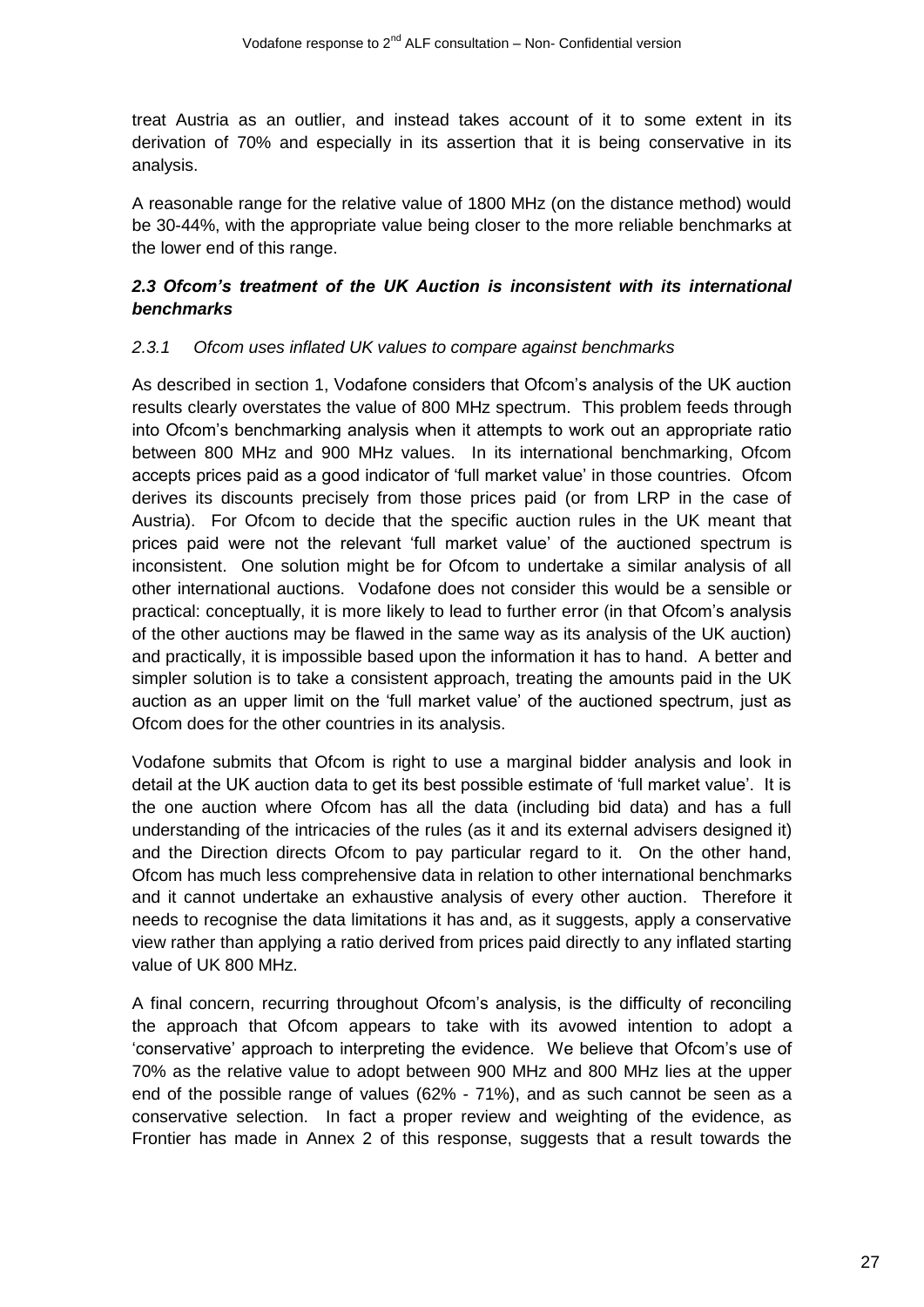bottom of that range is the logical outcome, before any further considerations of treating the evidence conservatively are made.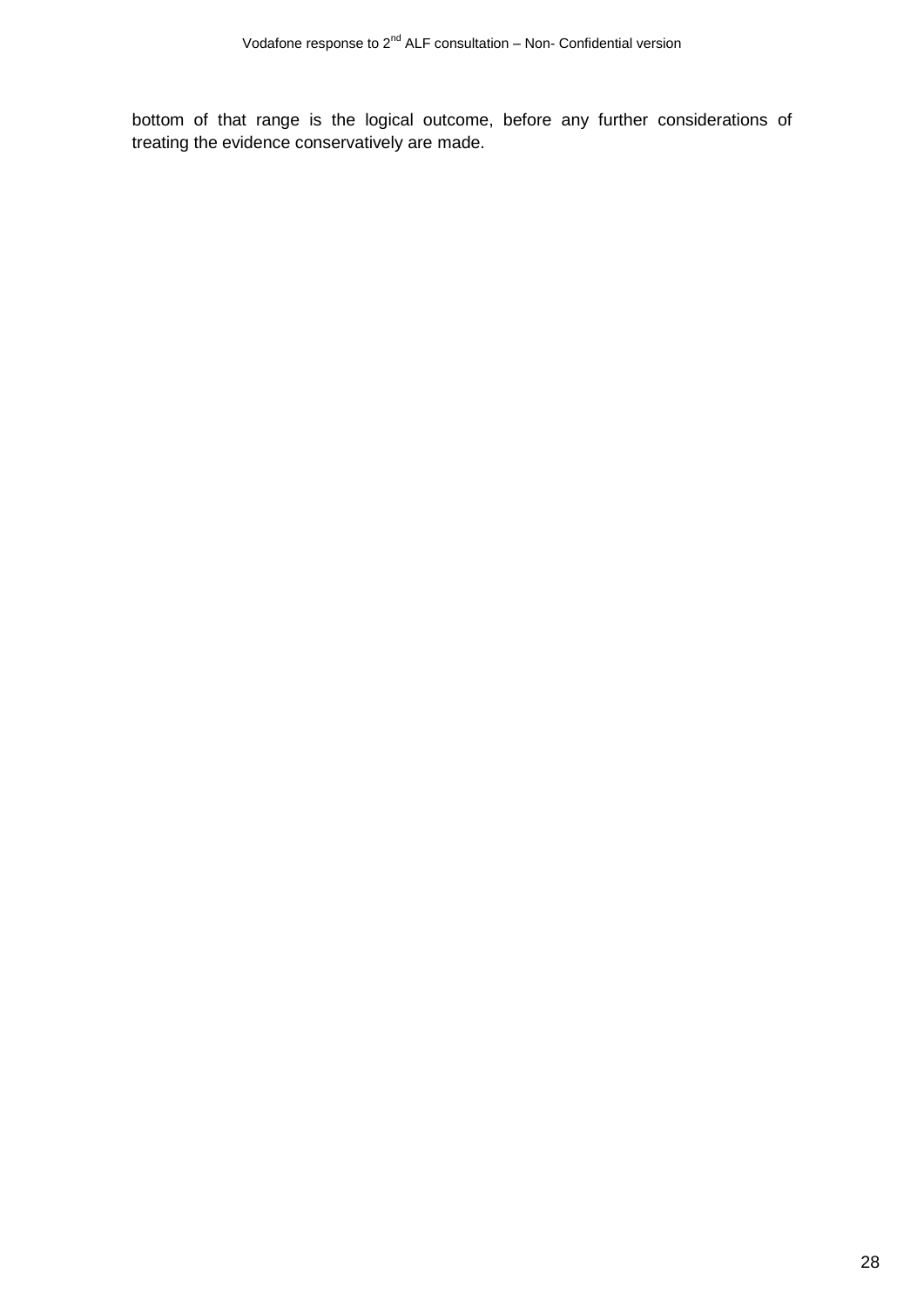# *Section 3: The exercise of regulatory judgment and the need for a full impact assessment and the appropriate gathering and treatment of evidence*

### *3.1 Summary and Introduction*

Vodafone previously noted that Ofcom's approach to setting Annual Licence Fees was *'insufficiently grounded in the legal and regulatory framework governing it.'*<sup>54</sup> It continues to hold this view.

Too often, Ofcom appears to be undertaking each separate step to set ALFs in a mechanistic way without considering its overall purpose. The task before Ofcom is to revise annual licence fees for 900 and 1800 MHz spectrum to reflect full market value in a manner which best fulfils its statutory duties while satisfying the terms and objectives of the Direction (providing this is possible). It must do this based upon all the relevant evidence as at the time of its final Statement.

Further detail on the concerns we have with Ofcom's approach and the practical steps that might be taken to bring that approach into line with Ofcom's statutory duties is set out in Annex 3.1.

Ofcom begins by acknowledging, correctly, that it has areas of discretion left to it as well as matters over which it has no discretion, and that an impact assessment is a right (and necessary) exercise to guide it in the exercise of its discretion. But Ofcom immediately, and without justification, narrows the scope of that exercise:

*"In implementing the Government Direction to revise fees to reflect full market value, we have considered the impact in those areas where we are exercising discretion and are exercising regulatory judgement in light of the evidence available to us and our statutory duties. In particular, we have assessed whether there is an asymmetric risk of inefficient use of spectrum from inadvertently setting ALFs below or above market value. This annex sets out in further detail our revised assessment of the asymmetry of risks to spectrum efficiency and supports Section 1. First, it covers our position in the October 2013 consultation and stakeholder responses. Then, we discuss our assessment of the risks to efficiency, in particular the efficient use of spectrum from inadvertently setting ALFs below, or above, market value." 55*

It is undoubtedly important that Ofcom considers whether there is an asymmetric risk of inefficient use of spectrum from setting ALFs below or above market value. But that does not mean that it is the only assessment Ofcom should undertake, nor that it is unnecessary for Ofcom to consider the other matters that logic (and its own guidelines on impact assessments) suggests ought be considered – for example, the impact on consumers of its proposals and the impact on investment and competition.<sup>56</sup>

1

<sup>&</sup>lt;sup>54</sup> First Response Annex 1 at 1.3

<sup>&</sup>lt;sup>55</sup> Further Consultation at A5.1 - emphasis added by Vodafone.

<sup>&</sup>lt;sup>56</sup> Ofcom deals with each of these points but in a cursory manner (for example, it considers the impact on consumers only to the extent that any increased prices might depress demand and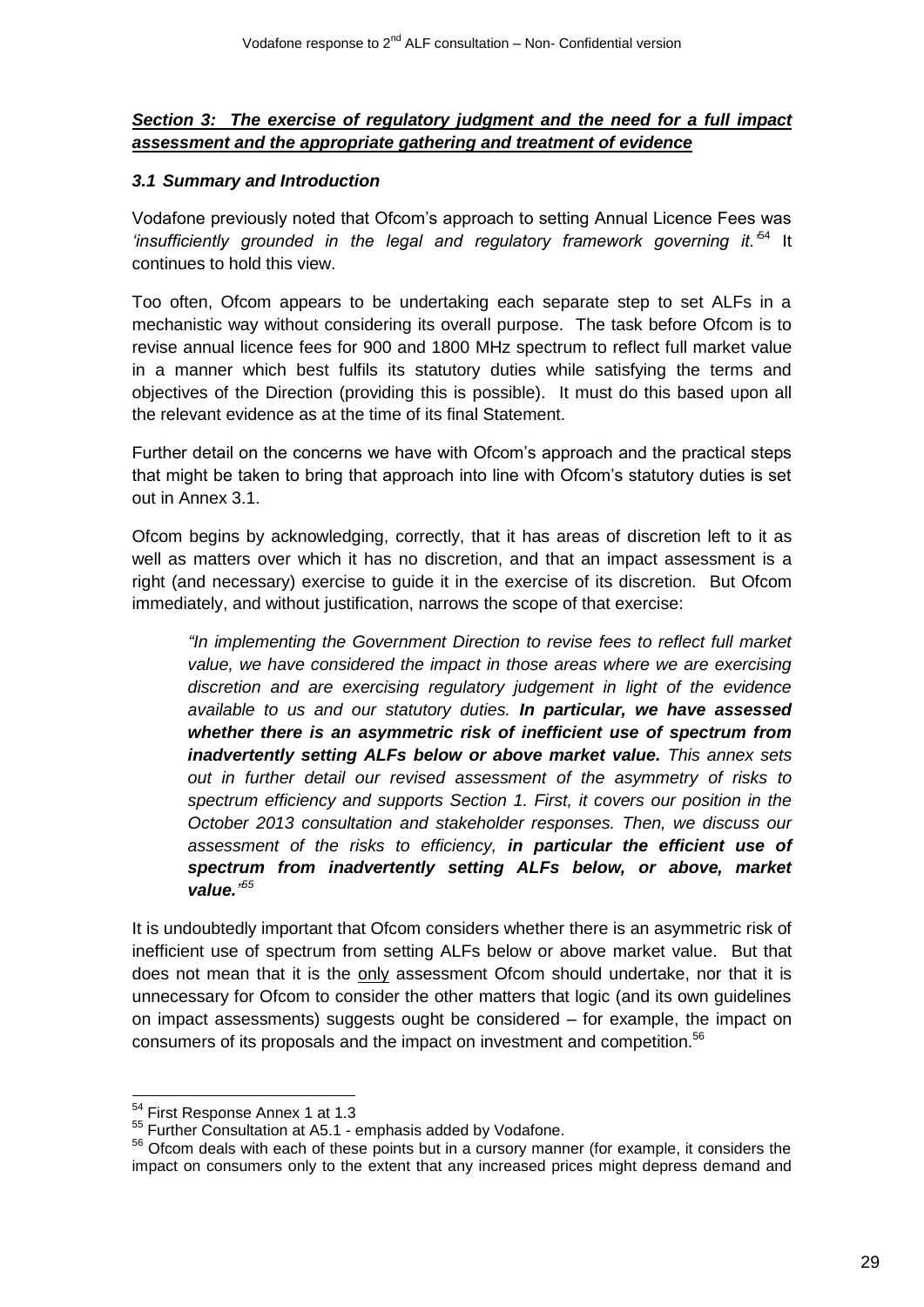### *3.2 Ofcom continues to misinterpret the overreaching purposes of the Direction*

Despite recognising that some level of regulatory judgment needs to be exercised Ofcom seeks to duck the question of whether or not, after weighing and treating the evidence appropriately, its outcomes do or do not meet the objectives of the CRF and the Direction by simply declaring *"we do not have any discretion to decide whether or*  not to set ALFs at full market value.<sup>157</sup> This is insufficient given that there is unavoidable uncertainty in estimating the level of full market value and various possible interpretations of what 'full market value' means – there is thus a broad range of ALF payment outcomes that could conceivably satisfy the requirement to "reflect full market value".

As described in further detail in Annex 3.1 we agree that Ofcom has no discretion over the question of whether or not to revise annual licence fees. However, it does have considerable discretion as to how to give effect to the Direction (which it must exercise lawfully and for the purpose of achieving those objectives). As a result, Ofcom is obliged to explain its reasoning in relation to each material exercise of discretion by drawing on those duties; to do otherwise is likely to lead to legal and regulatory error. However, Ofcom's analysis is, as yet, gravely deficient in this regard.

There remain fundamental concerns with Ofcom's construction of the Direction:

- First, the Direction is only to set ALFs to 'reflect' full market value; this is less prescriptive than Ofcom supposes;
- Second, Ofcom is wrong in law as to the status and role of the Direction. As the Direction sits below the Common Regulatory Framework and Communications Act duties Ofcom is required to decide (and set out its reasoning) why both the target of 'full market value' and the actual levels chosen best meet those objectives;
- Third, Ofcom's position is internally illogical and inconsistent. It now claims *"we have considered the impact in those areas where we do have discretion and are exercising regulatory judgement in light of the evidence available to us and our statutory duties"*<sup>58</sup> citing in particular the asymmetry of risk in setting prices too high or too low. But there is no discussion in the document of what the 'impact' might be of different possible outcomes from Ofcom's estimate of the appropriate ALFs.

As set out in more detail in Annex 3.1, Vodafone considers that by failing to equip itself with an impact assessment, Ofcom commits a fundamental error of approach, the effects of which can be seen across the range of Ofcom's reasoning, from the initial consideration of the auction data through to the consideration of timing and phasing-in of its ALF proposals.

-

thereby affect spectrum efficiency in an asymmetric way - see A5.25 – A5.27). We presume that it chooses a common effective date for implementing ALFs to prevent distortion of competition between MNOs but this is expressed rather more loosely as 'fairness' (1.10).

<sup>&</sup>lt;sup>57</sup> Consultation at 1.43

<sup>58</sup> Consultation at 1.44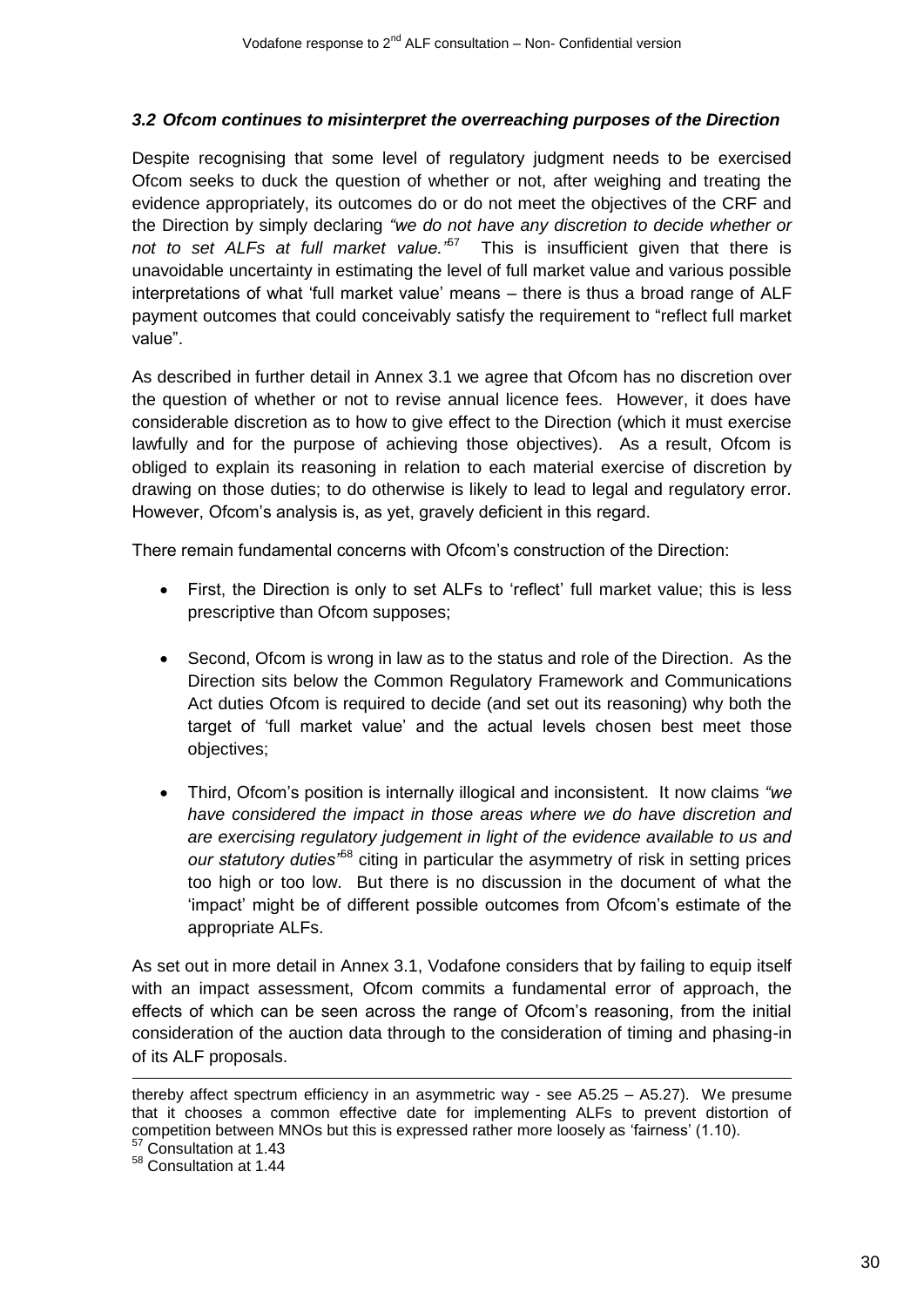### **3.3 Ofcom needs to be appropriately conservative in its treatment of the evidence**

The one conclusion that Ofcom draws from the limited impact assessment it does undertake is that it ought to be 'conservative' in its approach. It is striking that Ofcom sets out no frame of reference to consider this important question of treating the evidence conservatively other than reference to its prior proposals. It states:

*"we now also recognise that, at least in principle, future spectrum releases will provide some opportunity for any inefficient allocations of spectrum to be mitigated. Therefore, taking account of stakeholder responses we now consider that in order appropriately to take account of the asymmetry of risk [of inadvertently setting ALF too high or too low], we should set ALFs more conservatively than we did in the October 2013 consultation."*<sup>59</sup>

But this is the wrong question. Having recognised *"inherent uncertainty in deriving*  ALFs" from indirect evidence<sup>60</sup> Ofcom should be considering the question of conservatism by reference to the likelihood and costs of error- not as against its previous (flawed) proposals. Put simply, how can Ofcom decide if it truly is setting rates conservatively (or, more precisely, conservatively enough given the risks and policy objectives involved) if it does not carry out an impact assessment on the different potential outcomes?

Ofcom does not define what it means by 'conservative', but as a term of art in economics, it is used to indicate an estimate that is purposefully low for the sake of caution. $61$  That approach is well-established in competition law and regulatory analysis as being a way to avoid regulatory error, particularly when undertaking complex or multi-part calculations where the compounded effects of adventurous assumptions or choices of method can quickly snowball into a significant and harmful mistake. $62$  It is instructive to see the straightforward and obvious application of that principle in other contexts:

*"A variety of measures of the switching cost were available — standard charges, average charges to those who paid such a charge, or charges averaged across all customers who switched. Of these three measures, the third tends to be the most conservative—i.e. giving the lowest measure of switching costs—and this is the measure we have used in the following calculations. …." 63*

Applying the same approach in the context of ALF implies that a consistent application of this principle would have Ofcom opting for the *lowest reasonable* alternative of the

1

<sup>&</sup>lt;sup>59</sup> Second Consultation at 1.38

<sup>60</sup> Second Consultation at 1.24

 $61$  In some contexts, a value may be chosen that is purposefully high for the sake of caution  $$ see, for example, the Competition Commission's approach to setting the market share threshold for the competition test in supermarkets (subsequently criticised on appeal) – Tesco v Competition Commission [2009] CAT 6 at 112.

 $62$  See, for example, the LPG gas decision at Appendix G

<sup>&</sup>lt;sup>63</sup> Competition Commission, LPG decision, Annex 1 of Appendix G at paragraph 2.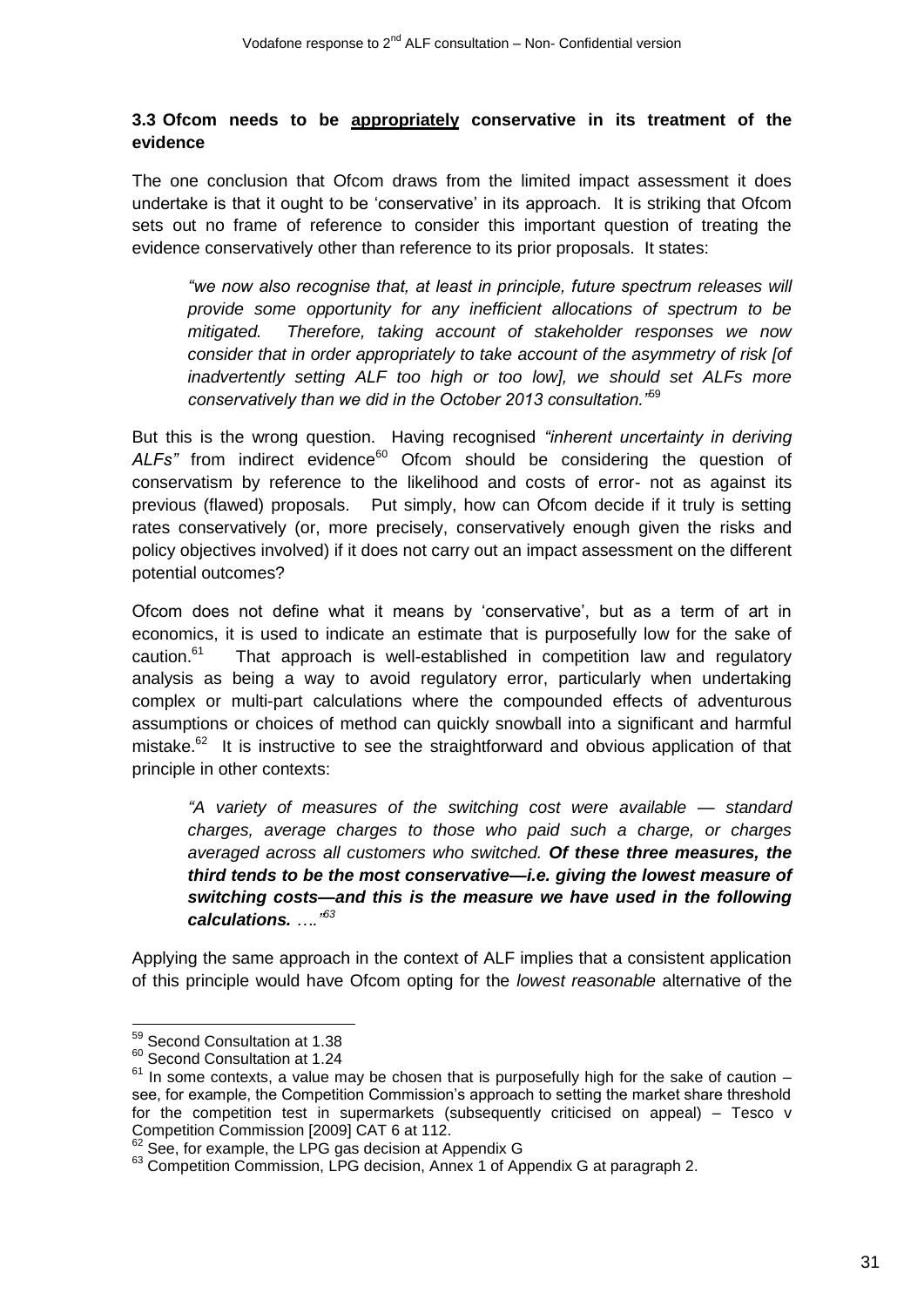choices available to it at each stage of its reasoning. This seems to Vodafone to be a prudent and appropriate conclusion to draw from the reasoning in Annex 5 of the Further Consultation.

However, Ofcom does not do this consistently. For example, it chooses an approach to interpreting the Auction data that produces estimates of full market value that are above the levels of prices paid (and in some cases, bids made) in the auction. The result of combining such an aggressive approach with conservative values in other parts of the analysis cannot be considered to be conservative. Such an approach is inconsistent (which is sufficient critique in itself, given Ofcom's statutory duty to be consistent) and also a failure by Ofcom to correctly apply the lessons of its own inadequate impact assessment).

Vodafone previously criticised Ofcom's assertion in its First Consultation that:

*"We considered whether it would be helpful as part of this process to have an intermediate step of deriving a range for each band within which we considered it likely that full market value fell, before going on to arrive at our best estimate (i.e. a single figure within the range). However, in light of the nature of the evidence on which we propose to rely, and the spread and distribution of the evidence points for each band, we consider that this intermediate step (deriving a range) would not assist us in arriving at our estimate of full market value.<sup>64</sup>*

Vodafone noted in its response that the correct question is not only would such an intermediate step help Ofcom arrive at an appropriate figure, but also, increases the transparency of the process for stakeholders such as Vodafone.

Ofcom does not appear to have addressed this issue.

Therefore, there is a potential conflict between the uncertain outputs of its analysis and Ofcom's statutory duties with which Ofcom needs to grapple. Ofcom recognises this principle in its discussion of asymmetry of risk and recognises that it must grapple with it. Similarly, Ofcom recognises the risk that (now somewhat aged) evidence from previous auctions- including the UK auction itself - may overstate the value of spectrum given greater certainty over release. Ofcom states:

*"We recognise the possibility that market values may have changed since the time of the UK 4G auction early in 2013. It is possible that there have been changes which could have increased the value of spectrum in the ALF bands,"*

However Vodafone notes that in reality Ofcom does not advance any reasons why this might have occurred. Ofcom continues:

*"But there are also developments which may have reduced their value."<sup>65</sup>*

Here Ofcom does provide some evidence:

<sup>&</sup>lt;sup>64</sup> First Consultation at 2.11

<sup>&</sup>lt;sup>65</sup>Consultation at 1.39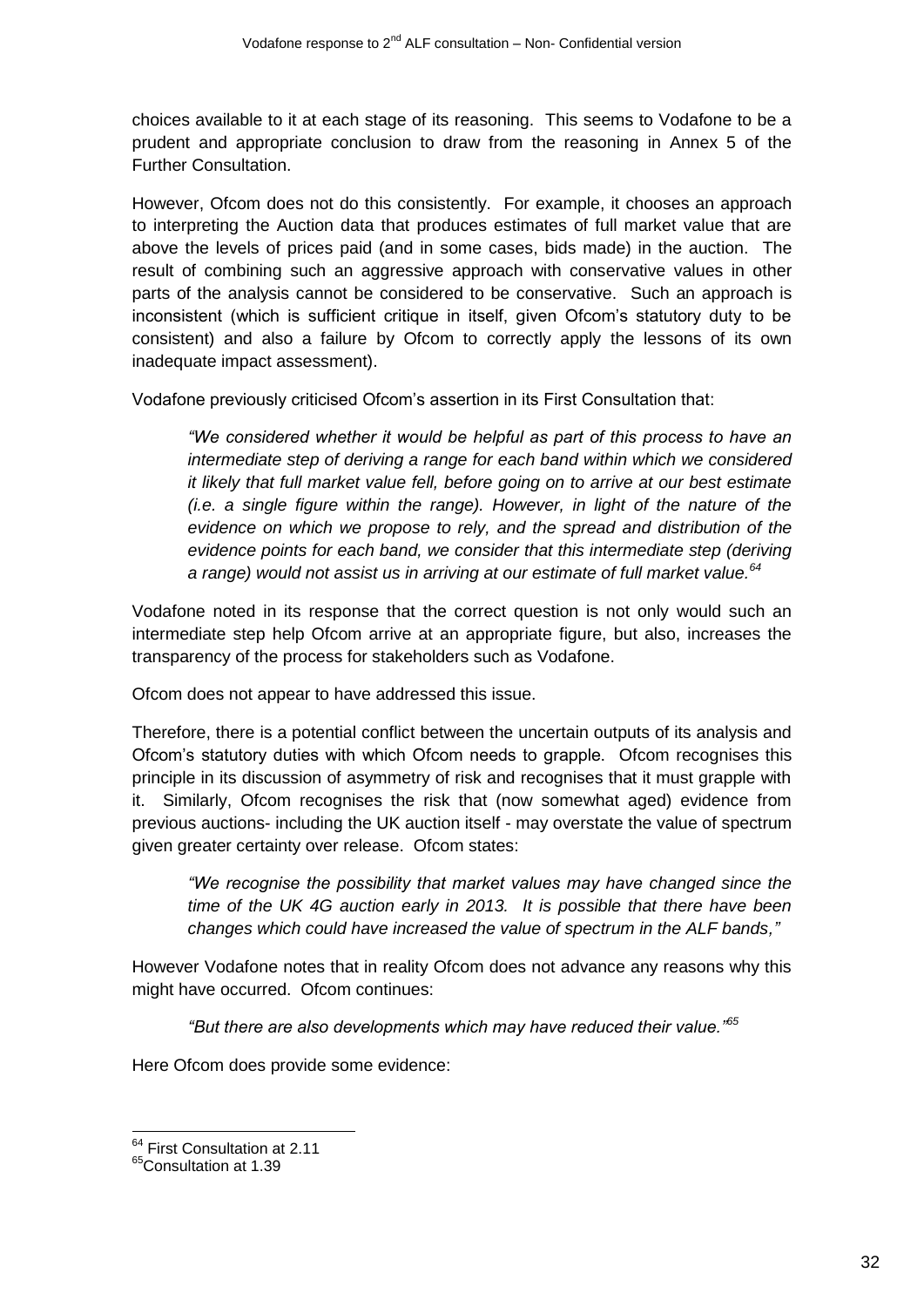*"To take account of the possibility of greater certainty of availability since the 4G auction of spectrum bands that may be substitutes for the ALF bands, we propose to set ALFs conservatively."<sup>66</sup>*

But Ofcom's treatment of this downward pressure on values is far too weak - it presents the 'possibility' of a change in value either up or down in the same terms: 'it may'. But as noted above it presents no evidence of increasing value while there is considerable evidence of reducing value, most particularly, the greater spectrum certainty Ofcom describes. Simply following the logical consequences of evidence which points to lower values while presenting no evidence for higher values does not amount to treating the evidence conservatively; rather it is nothing more than a straightforward logical deduction.

Ofcom has previously been guided in the need to supplement a conservative approach with further checks and not to assume that a conservative approach alone, even if one could be made out in this case, is a sufficient methodological choice to guard against error:

*"The Tribunal does not consider that the adoption of purportedly conservative assumptions and inputs at the outset of the CBA removes the desirability of performing sensitivity analysis in order to test the results obtained. This would not be, as OFCOM describe, an "empty exercise" but rather a necessary means of checking the accuracy and reliability of the results obtained in the first stage of the CBA.* …" 67

In any event, on the facts of this matter, closer analysis of Ofcom's spectrum policy position demonstrates that it has committed itself not only to the release of considerable quantities of additional "mobile broadband" spectrum in the short to medium term (2.3 GHz, 3.4 GHz, 1452-1492 MHz and 700 MHz) but also to release further spectrum as and when it is required for mobile services.<sup>68</sup>

The effect of this statement of policy must have the impact of reducing forward-looking spectrum values (compared to the time before this statement was made). In Annex 3.3 we go through in greater detail the various statements that Ofcom has made concerning its plans for spectrum release (and the increasing certainty of such release since the Auction), the implications of those plans on forward looking spectrum value and the need for Ofcom to be 'conservative' in its analysis of the evidence now.

This is particularly the case when consumers' willingness to pay for additional data services is uncertain but very evidently not linear to volume. The potential for large increases in data demand effectively meant that spectrum in the Auction had considerable option value as, in the absence of additional spectrum it could be used to meet demand shocks and hence generate additional profitability. Ofcom is now not

 $\overline{1}$ 

<sup>&</sup>lt;sup>66</sup> Consultation at 1.41

 $67$  Vodafone v Ofcom [2008] CAT 22 (MNP) at 90.

<sup>&</sup>lt;sup>68</sup> See, for example, Ofcom's Spectrum Management Strategy Statement and the Mobile Data Strategy Statement, May 2014, which builds (as in table 1) on the established "current priority" (or in progress) spectrum of 2.3 GHz, 3.4 GHz and 700 MHz and then identifies further suitable spectrum release as a significant Ofcom priority activity over the next 10 years.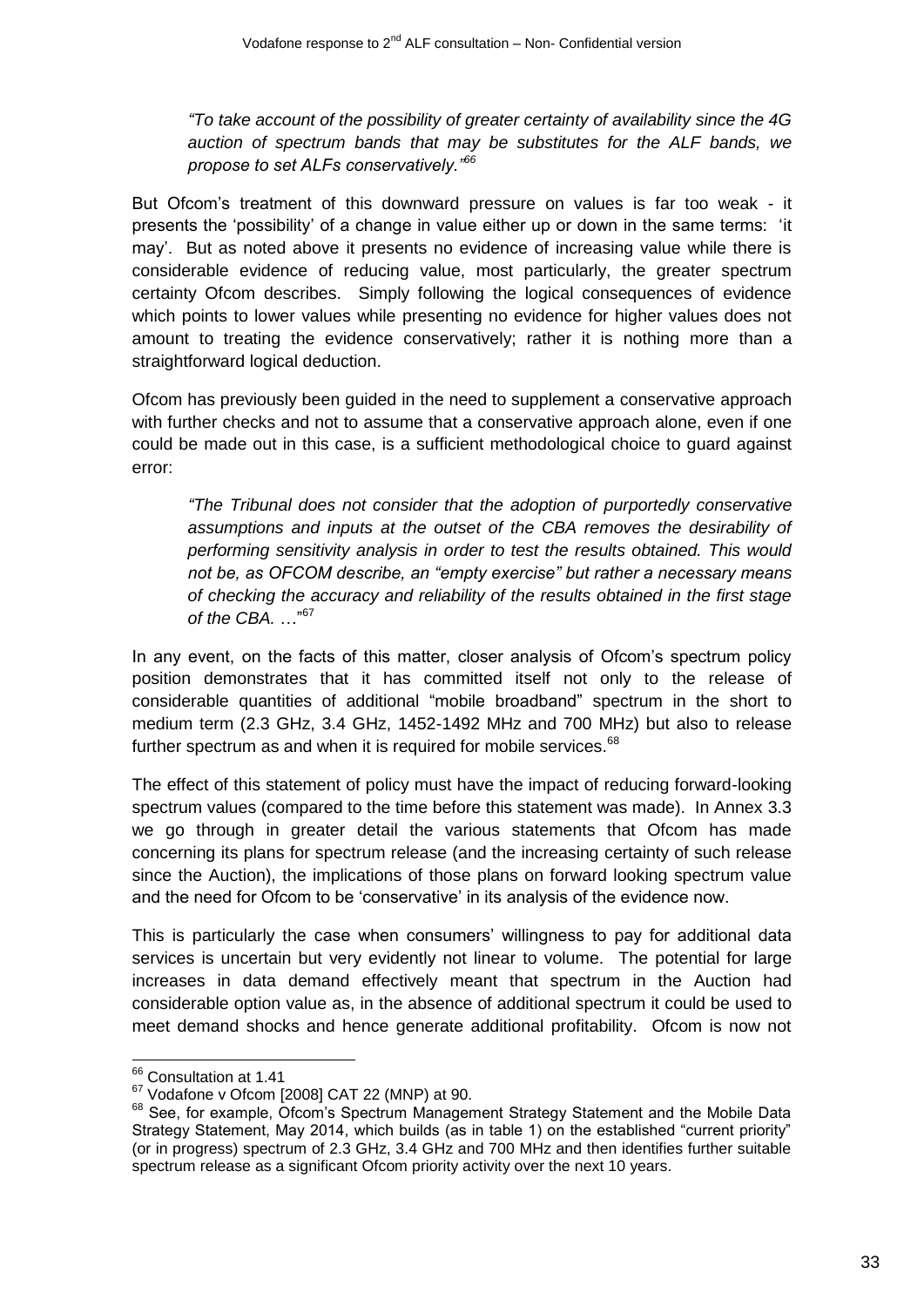only committed to releasing more spectrum in the 2.3GHz, 3.4GHz and 700MHz but also preparing itself to be able to release substantial additional spectrum to meet demand if that demand is higher than expected, reducing the option value associated with existing spectrum. In the alternative, if demand or willingness to pay is lower than expected, the value of incremental spectrum will be lower. Either way the forwardlooking value of spectrum will be and has been depressed compared to its value in the auction. Therefore, suggesting there is evidence on both sides- i.e. for higher or lower values and that it is being 'conservative' by assuming that values could fall is not a proper representation of the evidence. These points are also discussed further in Annex 3.3.

# *3.4 Overall, has Ofcom, in fact, been conservative in its analysis of the evidence?*

Vodafone noted in its prior submission to Ofcom that when setting AIP, Ofcom would do so on its best estimate of cost and then discount that rate by 50%<sup>69</sup>. This is one way of demonstrating conservatism in treatment of the evidence. We do not say that Ofcom necessarily needs to take this approach in the present context but it does have the advantage of being transparent in the application of a conservative approach. Instead when we look in detail at what Ofcom has done in the Second Consultation it is difficult to determine the impact of its avowed conservatism on the ALF outcome. It plays no explicit role in Ofcom's 'framework for deriving an appropriate level of ALF' illustrated in Figure 1.1 of the Second Consultation. On the other hand, Ofcom is willing to explicitly downgrade evidence based upon market changes which, in its view have increased the value of a particular band. $70$ 

Ofcom states in its Second Consultation:

*"taking account of stakeholder responses we now consider that in order appropriately to take account of the asymmetry of risk we should set ALF's more conservatively than we did in the October 2013 consultation. The reasons for our revised view are set out in greater detail in Annex 5."*<sup>71</sup>

We have already commented above on (i) the lack of a framework to determine whether these new proposals really are based on a 'conservative enough' treatment of the evidence; (ii) the lack of conservatism in Ofcom's treatment of 800 MHz value; (iii) Ofcom's mechanistic rather than overtly conservative approach to its benchmarking exercise; and we will discuss later that having accepted the principle of adopting a debt rate for annualisation, the less than conservative manner in which this has been applied.

 $\overline{a}$ <sup>69</sup> First Response Annex 11 Section 4.2 and Footnote 23

 $70$  Second Consultation at 3.44. Ofcom downgrades the German auction to second-tier evidence on the basis that *'interest in 1800 MHz for LTE has increased in recent years*' so *"For auctions of 1800 MHz before 2011, we consider that the extent and scale of the risk of understatement are of sufficient importance that we should take it into account in our judgment on the relevant tier for the benchmark (as discussed above for Germany)."*

<sup>&</sup>lt;sup>71</sup> Second Consultation at 1.38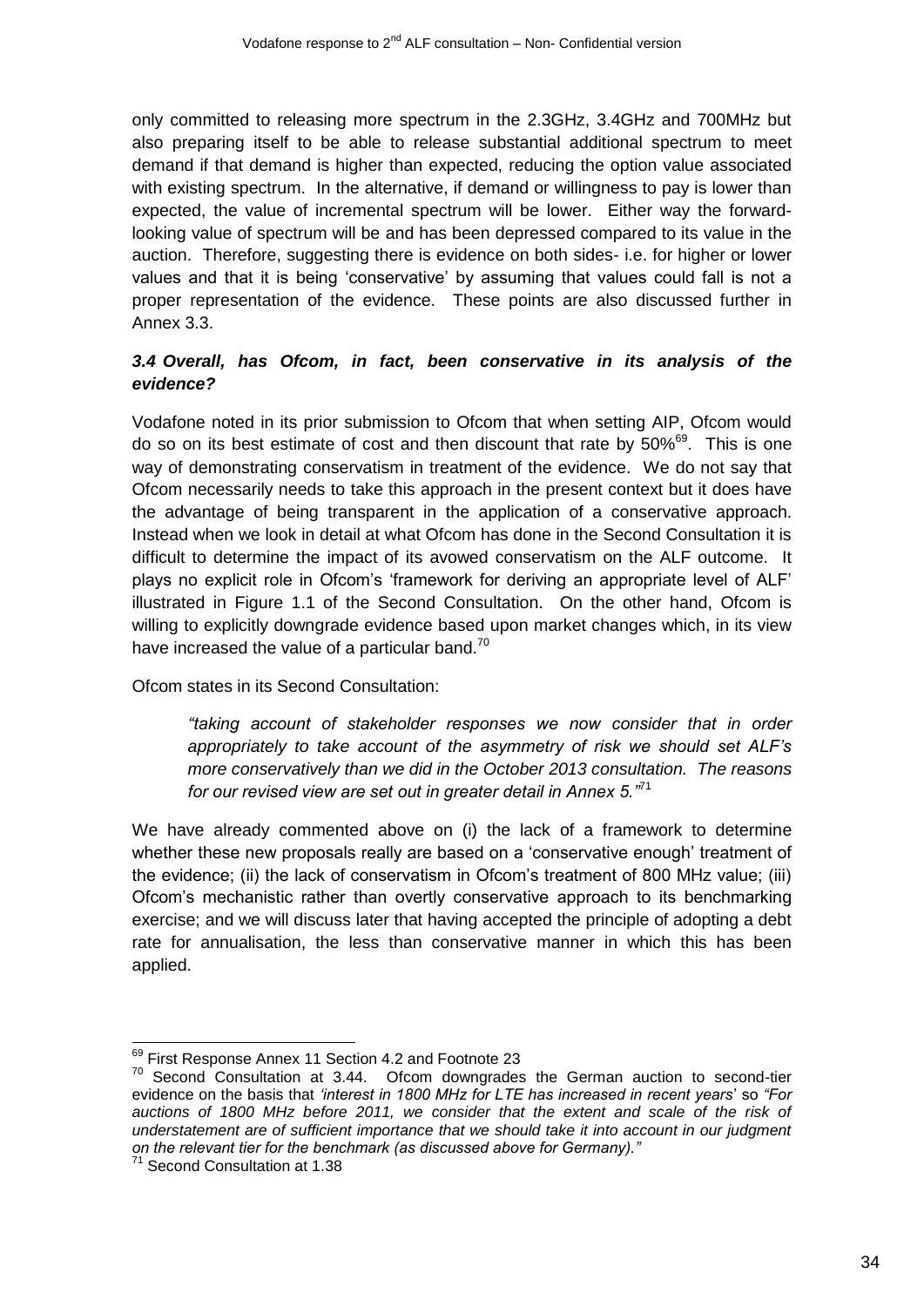We set out each of these points in Annex 3.2 in order to consider the overall question of just how conservative has Ofcom really been? Viewed correctly it is clear that Ofcom has not been conservative overall. It has, admittedly, come out with proposals that are lower than the figure it first considered appropriate but that is not the same thing at all – the change in the proposed level of ALF primarily relates to decisions on the appropriate discount rate to adopt and on the use of relative rather than absolute international benchmarking that were logically derived rather than a conservative assessment of equally weighted alternatives.

# *3.5 Recognising the high cost of error, Ofcom needs to include other sources of information to inform its views including cost modelling*

Ofcom has briefly considered in Annex 9 of the Second Consultation the possibility of using cost modelling to provide an alternative source of forward looking spectrum value, but has rejected it on the grounds that such modelling will produce a wide range of possible valuations, in particular given the uncertainty of modelling assumptions, especially of data traffic volumes over the next 20 years. It supports this with a rough and ready adaptation of the 700 MHz model, which as Ofcom notes was developed for a rather different purpose. We understand this general point, but consider that there are two relevant factors that Ofcom has not taken into account.

- Ofcom's stated policy of positioning itself to release additional spectrum beyond the currently planned 2.3 GHz, 3.4 GHz and 700 MHz effectively takes off the modelling table all scenarios of high data growth with no additional spectrum release. It is these scenarios that produce the highest spectrum values – therefore Ofcom's stated policy provides a powerful cap to the level of spectrum value.
- Ofcom's tentative cost modelling is based around the possible cost of the alternative of spectrum, i.e. the incremental network investment that is necessary to support the incremental traffic demand in the absence of additional spectrum. However it says nothing as to whether such investment will actually occur  $-$  i.e. whether the incremental revenue that may arise from the incremental capacity increase can be expected to be greater than the level of investment.

Or to put it another way, any forecast of future data traffic growth must take into account whether it is actually possible to supply that level of potential demand at a price consumers are willing to pay.

One of Ofcom's major objectives in spectrum management is to maximise consumer benefit from mobile data usage, but given that customer willingness to pay for additional data traffic is clearly not linear to demand, then it follows that other things being equal, benefit will be maximised by enabling operators to maximise capacity via additional spectrum availability, to the limit of profitable provision of such capacity. The alternative would be to risk spectrum being unused and potential demand unsatisfied. This factor should also be seen as a downward influence on the forward looking value of spectrum to mobile operators.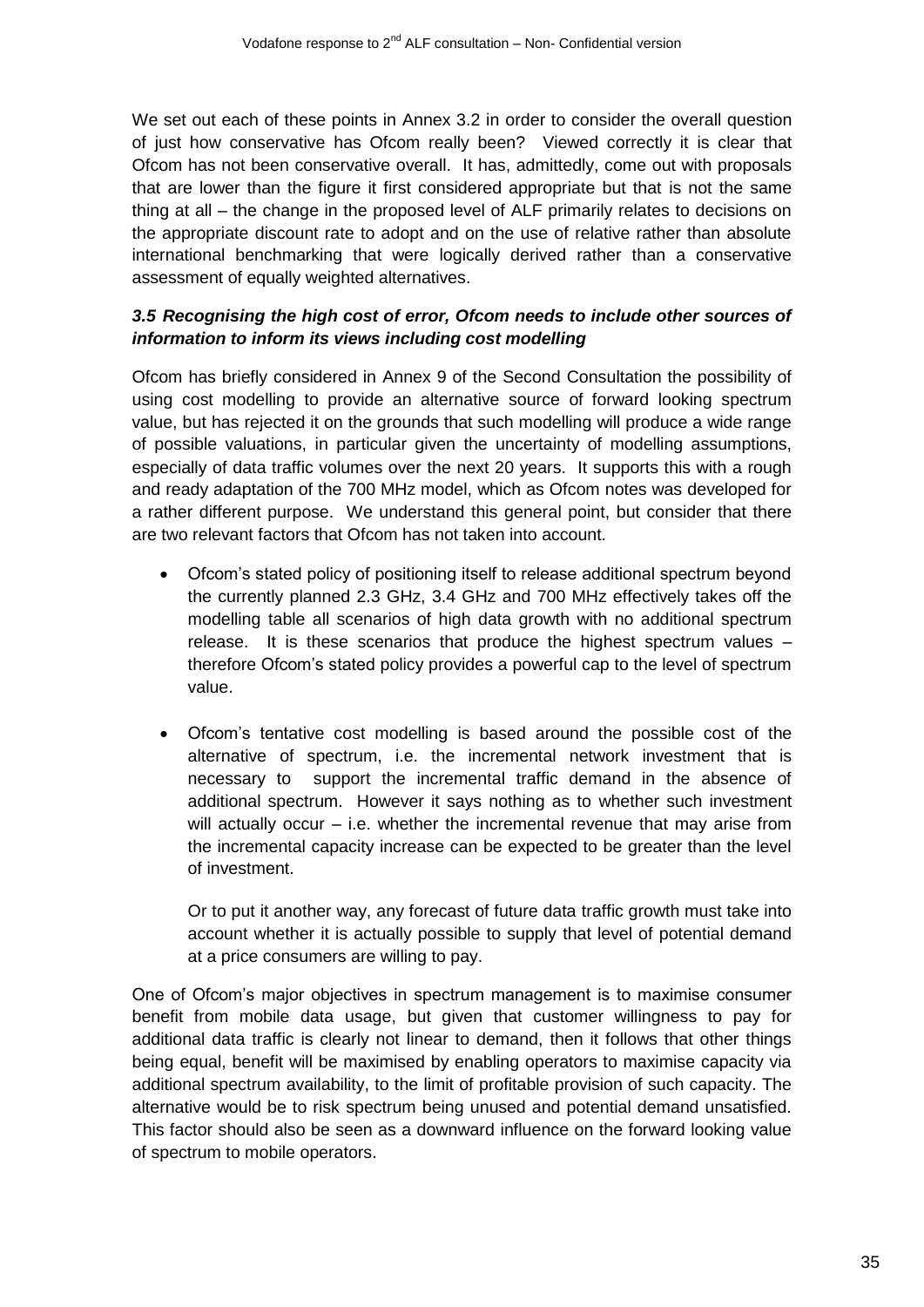These factors together suggest that, properly developed, cost modelling will yield a relatively narrow range and a low level of long-run values for 900 MHz spectrum. These points are considered in more detail in Annex 3.3.

# *3.6 The exercise of regulatory judgement in Ofcom's approach to the implementation of ALF*

Vodafone welcomes Ofcom's proposal to phase in the increase to ALFs as well as the adoption of a common actual payment date and agrees that this would simplify both implementation of the Regulations and their ongoing operation.<sup>72</sup> It also ensures fairness between operators who may otherwise have different measures of inflation applied to their ALFs.

However this phasing is limited to a one year transition. In the language of wholesale price controls, this is equivalent to a one year glidepath, on a CPI+X basis, in that the expected charge for the first year of ALF is proposed to be halfway between the existing level of spectrum fees and the new level. Vodafone believes that there is a compelling case for a longer and additional period of phasing given:

- a. Relevant precedents set or proposed in respect of other spectrum users, most notably the introduction of AIP to broadcast spectrum;
- b. The size of the proposed increase in fees in both relative and absolute terms;
- c. Low levels of return on capital across UK operators reducing their ability to absorb such a large increase without a detrimental impact on investment and network roll-out (explicit objectives of the Direction);

In section 6 of Annex 3.1 we consider in more detail both the need for a more detailed analysis by Ofcom of the duration of the phasing in, and the relevant regulatory precedents. In relation to regulatory precedents, in the first place Ofcom's long established intention to implement spectrum fees for DTT in due course has been reiterated regularly since an Ofcom statement in 2007, culminating in a decision in 2013 that AIP based spectrum fees will be implemented in "around 2020". Ofcom's current hypothesis is that it will introduce these fees "*gradually over five years from around 2020*". 73

Ofcom goes on to say in paragraph 3.73 of the AIP statement:

*"However, we do not consider the phased introduction of fees to be a default method of implementation. Rather, as set out in the SRSP, we balance the considerations and manage the risks case by case. At the point that AIP-level fees are introduced, it will be necessary for us to reach a view on the case for and against phasing the introduction of these fees. In view of this, we do not consider it necessary or appropriate to reach a firm position at this time as to whether we would phase in AIP-level fees."*

<sup>-</sup><sup>72</sup> Further consultation at 6.10

 $73$  Spectrum pricing for terrestrial broadcasting, Statement July 2013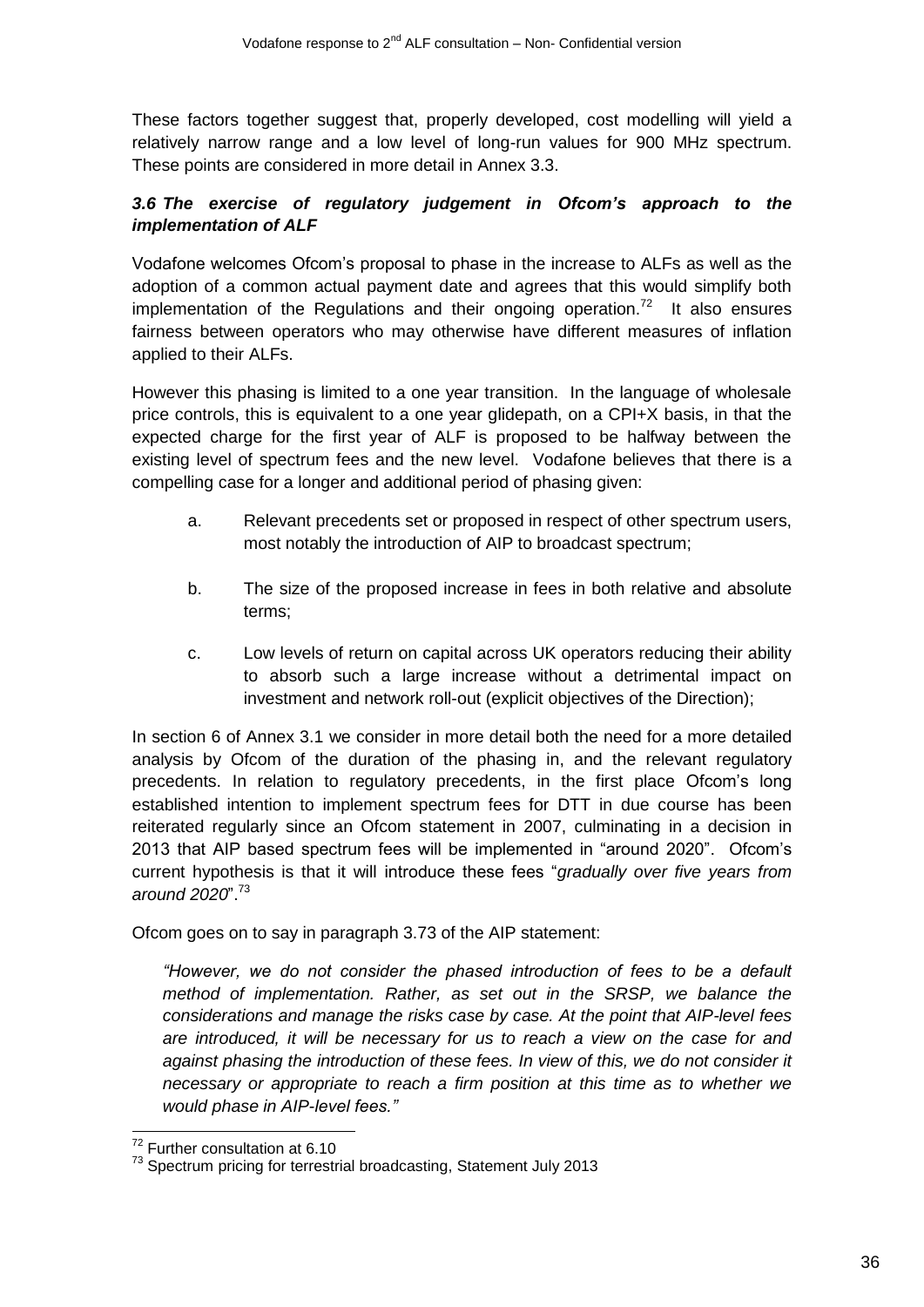We consider that a very similar approach needs to be taken in the present circumstances – there is a need for a detailed evaluation by Ofcom of the length of any phasing in of ALF, based on the specific considerations and risks relevant to the mobile industry, and the impact of different options<sup>74</sup>. This evaluation has not as yet happened in the consultation process. We discuss this in more detail in section 6 of Annex 3.1.

In the second place, it is normal in charge control based wholesale regulation for Ofcom to employ a glidepath. Ofcom has regularly stated that it has a strong preference for glide paths, in particular because they provide stronger cost reduction incentives than immediate adjustments. For example in the leased lines statement in 2009 Ofcom said:

*"3.103 However, we would note that when re-setting charge controls, Ofcom has, as a general principle, sought to bring prices down to cost over the duration of the charge control by means of a glide path. We have given high weight to the need to preserve efficiency incentives and we have taken into account the fact that regulating prices down to costs by means of one-off adjustments might undermine these incentives (particularly if efficiency savings rely on longer-term investments). Therefore, our preferred approach in this review has been to focus any starting charge adjustments only where there are particular regulatory concerns that might outweigh the benefits of the glide path approach."*

Glidepaths are normally imposed as a balance between the interests of consumers and operators. Here too an evaluation on the length of the glidepath is a normal feature of each consultation. Where it is anticipated that charges are falling, an immediate implementation may maximise short-term consumer benefit – where charges need to rise, a slower implementation allows consumers to adjust. Reciprocal considerations apply to operators. The main reason for having a glide path in for example MCT, where the direction of travel is downwards, is to allow time for operators to adjust their commercial operations to reflect the new rates (for example by rebalancing tariffs) and to increase operating efficiency. ALFs are similar<sup>75</sup> – a glide path would allow operators time to adjust by increasing the efficiency of their use of spectrum, and if need be by returning spectrum. However, as Ofcom appears to accept for DTT, such adjustment in respect of spectrum can only be achieved over a longer duration.

Or in the alternative Ofcom might consider that mobile operators might attempt to compensate for the significant increase in spectrum costs by raising retail prices. It would be necessary however for Ofcom to evaluate the speed at which this may prove to be possible – the regulatory precedent of the three year glidepaths in wholesale charge controls and the limitations on the ability to increase prices imposed by GC9 would be relevant factors for Ofcom to consider.

Where ALFs are different from wholesale charge controls is that any necessary balancing is not between the opposing interests of producers and consumers of mobile

1

 $74$  A key point for consideration is the speed at which any higher level of spectrum fees can achieve the goal of improved spectrum efficiency.

 $75$  A downward change in MCT, like an upward change in spectrum fees results in a reduction in mobile industry margins.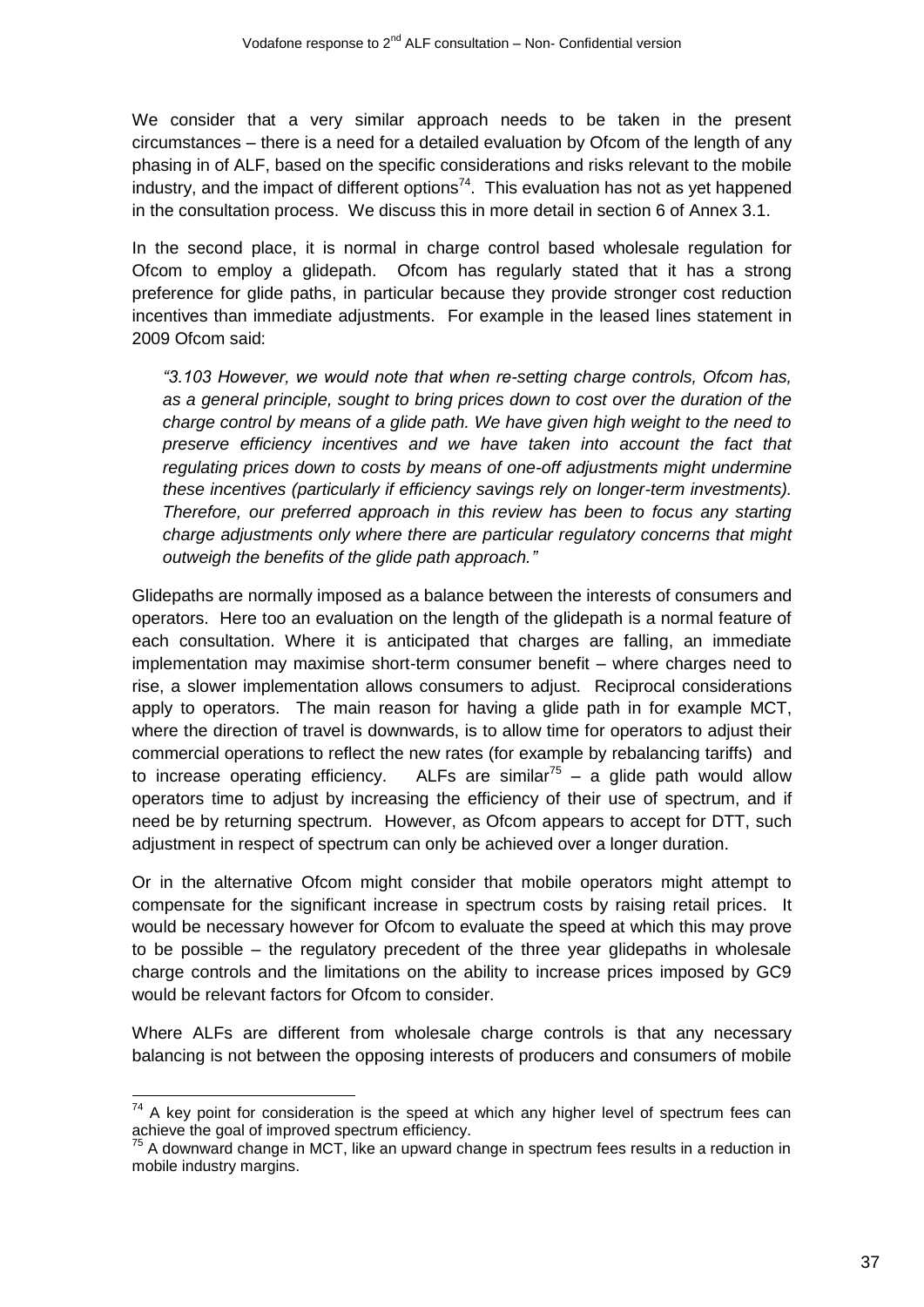services – instead, similar to the implementation of AIP for DTT the interests of producers and consumers of mobile services are aligned in that an increase in the overall industry costs has the potential to adversely affect either or both producers and consumers, whilst the improvement of spectrum efficiency resulting from raised spectrum fees will take a considerable period to feed through. As discussed above, it falls to Ofcom to determine how the implementation of the revision to annual licence fees as required by the Direction can be best managed to reflect a proper balance of its duties, within an overall conservative approach.

While Vodafone naturally welcomes the fact that Ofcom's proposed annual licence fees are lower under its Second Consultation than they were in its First Consultation, there is no getting away from the fact that the proposals still represent a 3.8 times increase over current levels at total industry level (and a 4.2 times increase for Vodafone and Telefonica) and will take nearly £250m (in March 2013 real terms<sup>76</sup>) out of the mobile industry every year after the currently proposed short implementation period. This remains an unprecedented and very unwelcome increase in the operating costs of UK MNOs in the face of the ongoing declining mobile revenues identified by Ofcom<sup>77</sup>.

Vodafone commented at length in its response to the First Consultation in Annex 7 "assessing Ofcom's conclusion of whether there are asymmetric risks in setting the appropriate level of ALF" that Ofcom could not safely consider the risk of hand-back of spectrum by comparing annual fees with operator revenues. A comparison between annual fees and profit (measured by EBIT) is a more appropriate analysis.

However if Ofcom were to undertake this work it would quickly find that MNO profitability is already very low and that the imposition of a more than £180m annual incremental cost to the industry would further reduce industry profits and cash flow, at a time where operators are attempting to deploy 4G services across the country.

Of course, this low level of profit coupled with difficulties in raising retail revenue greatly affects the MNOs' ability to absorb profit shocks such as this increase without negatively impacting other areas such as network investment. Like all UK MNOs, Vodafone UK is competing for capital within an international group and now is a particularly sensitive time in the investment cycle as we go through the transition from 3G to 4G.

These considerations suggest that a glidepath longer than that normally allowed in wholesale charge controls might be the logical starting point for design of any implementation of ALF – the five year period suggested by Ofcom for DTT AIP implementation appears to be a reasonable first approximation.

1

 $^{76}$  We note that in practice Ofcom is setting a view of 900 MHz and 1800MHz spectrum as at the Auction date, calculating the ALF payments, and then uplifting them by CPI inflation up to the common effective date – this is not a conservative approach to setting the future level of payments

 $7\overline{2}$  Ofcom's 2014 Communications Market Report, August 2014 on page 12 reveals a 2% year on year fall in retail mobile revenues (page 12)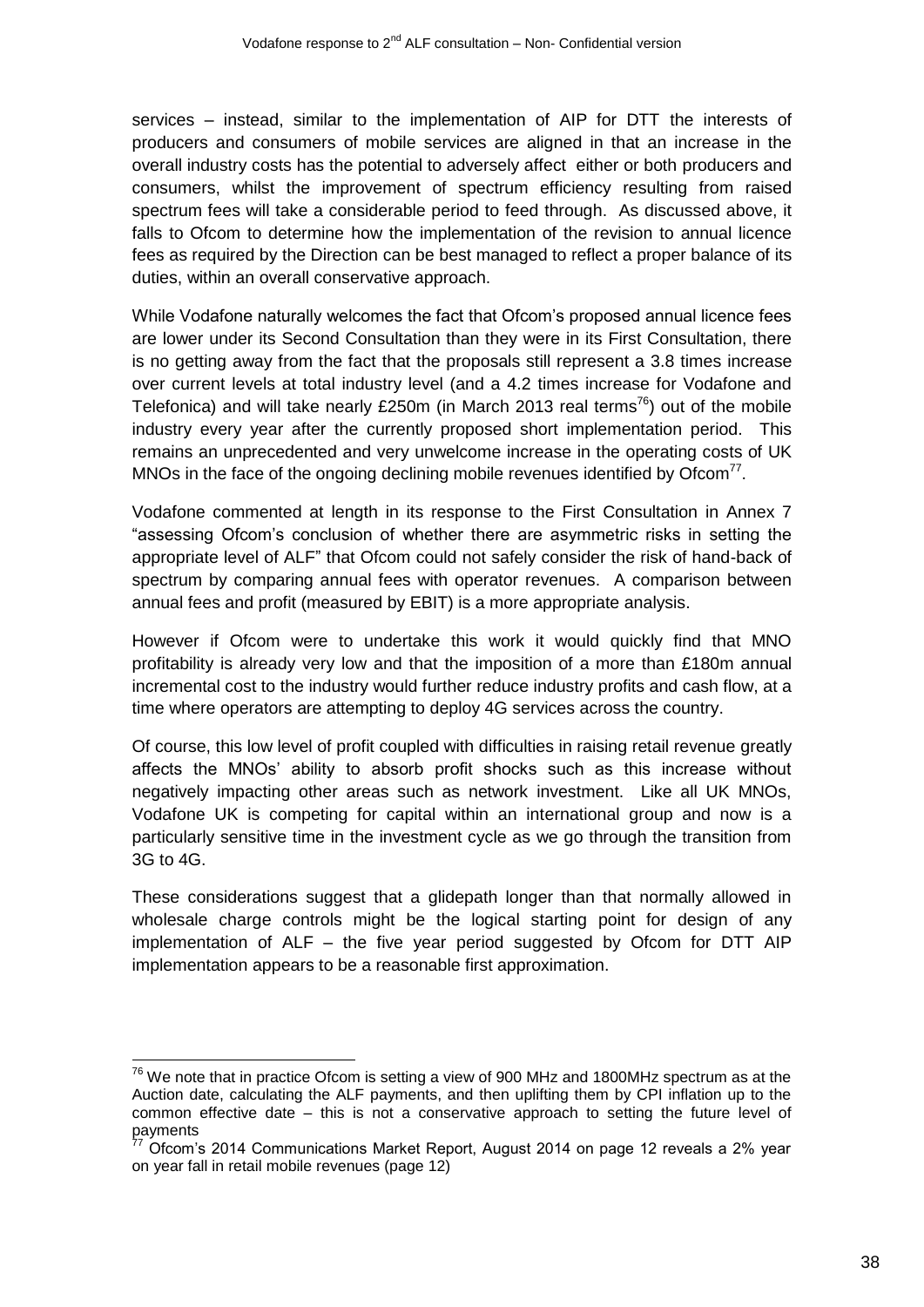# *Section 4: Annualisation of the lump-sum value to create annual licence fees*

### *4.1 Introduction and Summary*

In the second Consultation Ofcom now proposes to use a discount rate to convert lump sum values into annual fees of 2.6% post-tax in real terms linked to CPI. This is Ofcom's view of an appropriate debt rate and it represents a significant change from Ofcom's original proposal to use a cost of capital (i.e. a mixture of debt and equity rates) in its First Consultation. We support the switch to the use of the cost of debt as the discount rate to apply in the annualisation of the spectrum lump sum.

However we disagree with Ofcom in two specific areas, the selection of the appropriate method to determine the cost of debt, and the calculation of resulting discount rate. Ofcom's provisional proposal for a 2.6% cost of debt rate is not conservative – using the appropriate method the correct rate is no more than 1.0% to 1.6%, with a conservative approach to the evidence suggesting a value towards the bottom of this range.

We discuss this in more detail below and in Annex 4, which is a paper from Oxera Consulting entitled *"What is the right cost of debt for ALF?"*

# *4.2 The cost of debt vs. WACC*

Vodafone entirely agrees that a debt rate is the appropriate approach. Ofcom claims to be acting 'conservatively' by applying a debt rate when certain factors suggest a rate closer to WACC could be appropriate. These are:

a. The option for MNOs to handback spectrum without defaulting on other debts; and

b. The possibility of the revision of fees either up or down to reflect changes to 'full market value'.

Vodafone does not accept this analysis.

First, as we noted in our First Response<sup>78</sup> for an operator to hand back spectrum rather than trade it to another operator presupposes that there is no buyer at all willing to take it on with the associated ALF. At this point, Ofcom's policy has failed and it would necessarily have to revise fees downwards to reflect the new market value of spectrum. Therefore, the first operator 'benefit' disappears and is subsumed in the second.

As for the second so-called benefit, Ofcom claims that "it is reasonable to assume a symmetric probability of revisions up or down."<sup>79</sup> But does this bear up?

 For all of the reasons set out above regarding the release of future spectrum, the evidence of falling mobile prices, greater fungibility of spectrum and Ofcom's lack of evidence to support any kind of increase to marginal spectrum

<sup>-</sup> $78$  In sections 5 and 6

<sup>79</sup> Second Consultation at footnote 67.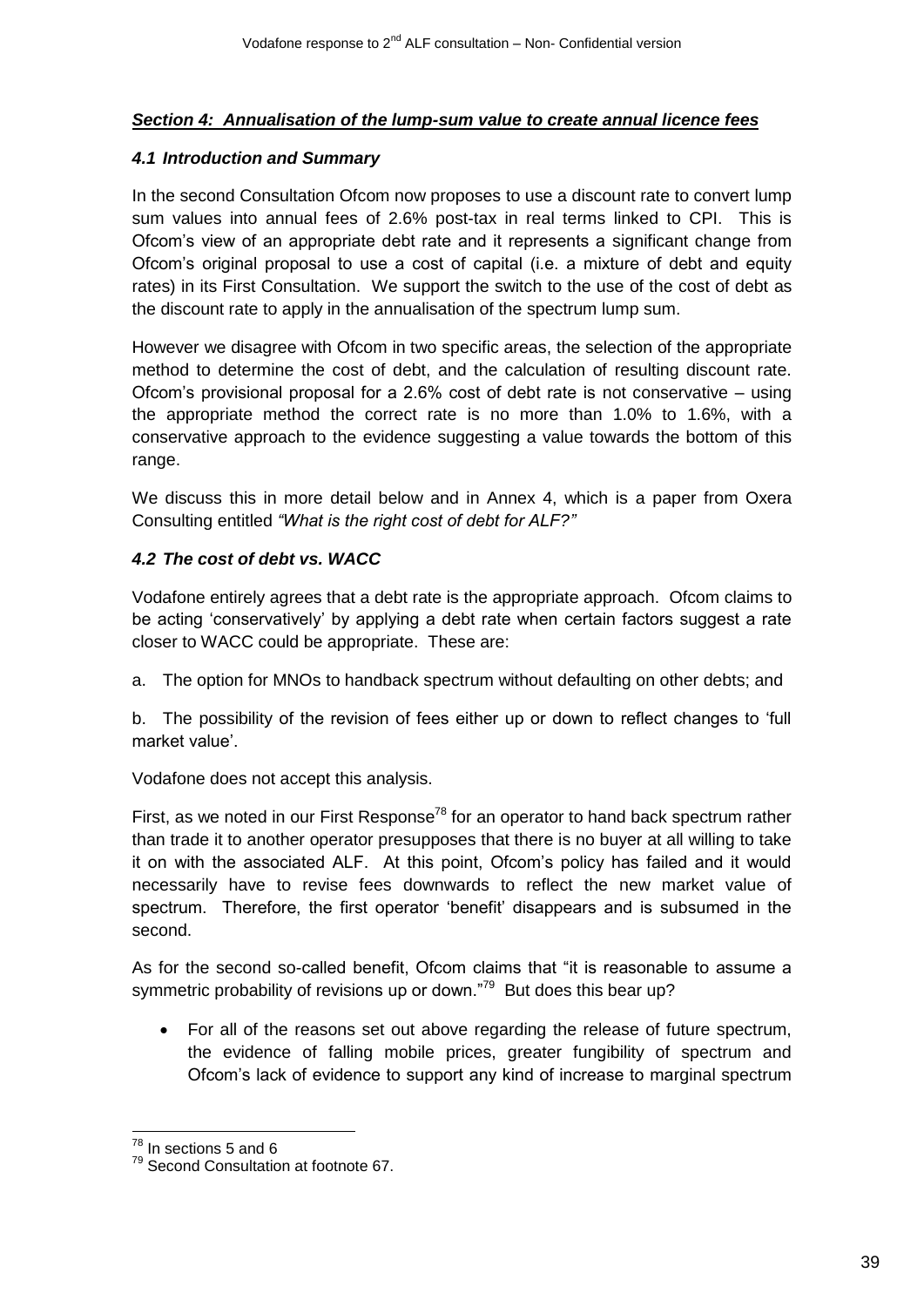values it must be accepted that on the evidence today a reduction in spectrum value is more likely than an increase;

- There will always be a lag between a fall in values and the accumulation of sufficient evidence to demonstrate that fall;
- Ofcom continues to grant itself considerable discretion stating it would only review ALFs if *"there were grounds to believe that a material misalignment had arisen between the level of those fees and the value of the spectrum"* <sup>80</sup> and mobile operators have no defined means of requiring Ofcom to review ALFs.

Therefore there is good reason to think that the 'cards are stacked' against mobile operators benefiting from reductions in ALFs but unlike spectrum acquired at auction and financed by debt they continue to bear some risk for ALFs rising.

Instead, Ofcom concludes that the symmetric risk of ALFs rising or falling means that:

*"the Government could in practice be left sharing the underlying risks of the business for which the spectrum is employed. The discount rate which should be applied to calculate the ALF should therefore reflect the extent to which the Government is sharing the risk."*<sup>81</sup>

But Ofcom has ignored the particular asset upon which these payments are securedone which is central to the operation of the MNOs' underlying business. Therefore, the Government retains a privileged position - the equity investors who should be compensated for their greater risk by the WACC 'get what is left' after the payment for spectrum is made. Therefore, the Government is not truly sharing the underlying risks of the business.

Faced with two options, the cost of debt and the cost of capital, there are clear policy and evidential reasons to choose the cost of debt as the appropriate means of annualising any lump sum value. Ofcom then creates a set of potential weightings based upon 'Government share of risk' from 10% to 100% and the appropriate discount rate that each would imply. But it recognises that it has no sound basis for choosing any particular level. Instead, Ofcom claims to be exercising conservatism in choosing the debt rate instead of some 'share of risk' hybrid rate. But this is not conservatism. As described above, conservatism in regulatory terms means deliberately choosing lower values when faced with evidential choices that would otherwise be equivalent. What Ofcom is doing is seeking to ascribe a benefit to the MNOs from the fact that between the cost of capital and the cost of debt it has chosen the most appropriate benchmark in the cost of debt.

# **4.3** *The cost of debt rate to use in the ALF calculation*

Whilst agreeing with Ofcom's conclusion that a cost of debt is the correct discount rate to use, Vodafone considers that Ofcom seriously overstates the rate that should actually be adopted. This is because:

 <sup>80</sup> Second Consultation at 4.21

<sup>81</sup> Second Consultation at 4.22